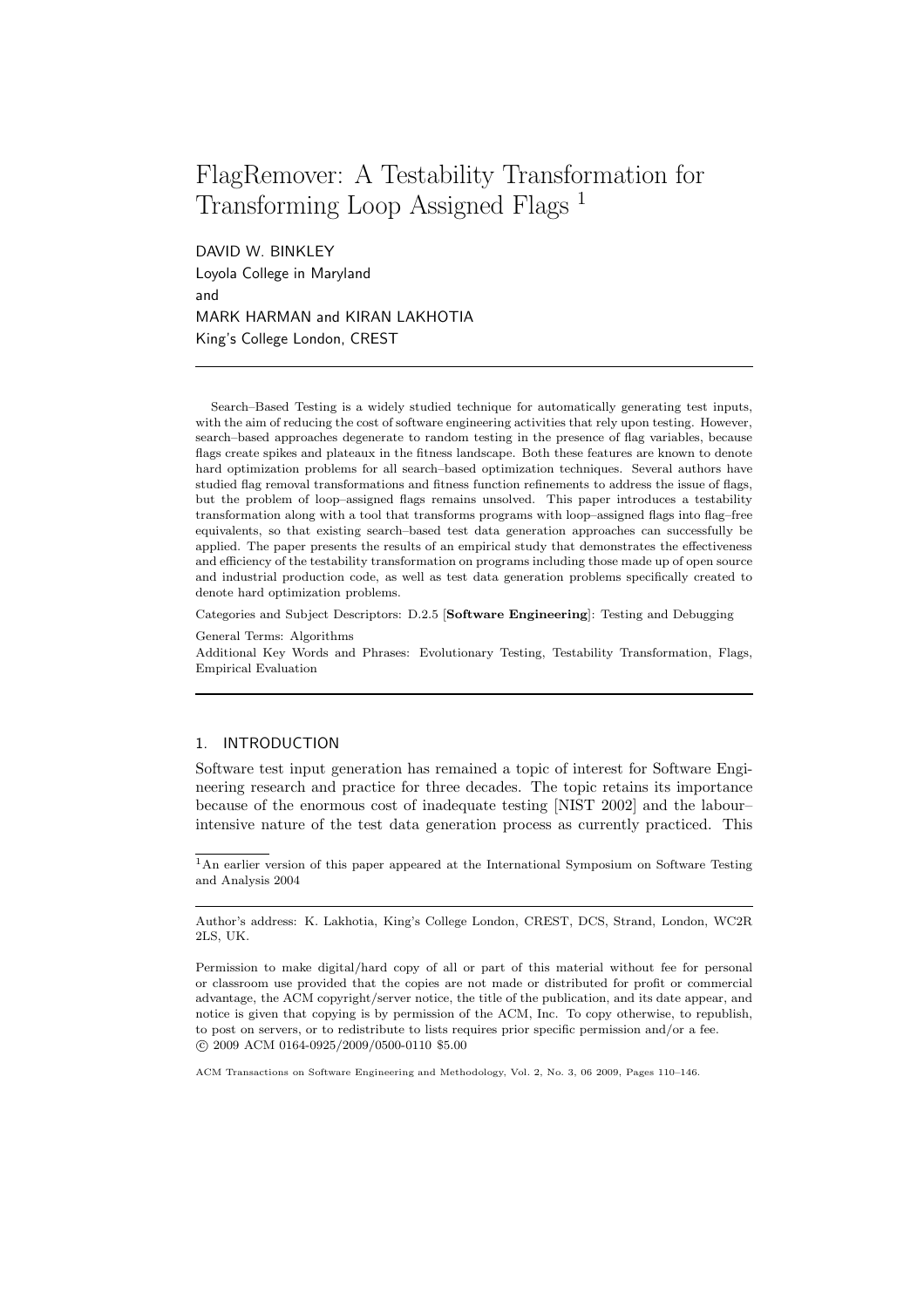reliance on human–centric test input construction makes testing more tiresome, expensive and unreliable than it might be were the generation of test inputs to be automated. Full automation of the test input generation process remains an attractive, though hard open problem.

Several techniques have been proposed for automating test input generation. Of these, Search–Based Testing (SBT) is an approach that has received increasing interest and which has formed the subject of over one hundred and fifty recent papers<sup>1</sup> . Search–based test data generation [Clark et al. 2003; Harman and Jones 2001; Harman 2007] uses metaheuristic algorithms to generate test data. Metaheuristic algorithms combine various heuristic methods in order to find solutions to computationally hard problems where no problem specific heuristic exists.

As an optimization technique, SBT incrementally improves either a single, or a pool of candidate solutions. This iterative process continues until either a satisfactory or ideal solution has been found, or another stopping criterion been reached. Due to its nature, SBT works particularly well for problems where the value of a candidate solution can easily be represented numerically in terms of a fitness function. A fitness function produces higher values for better solutions and thus allows ranking of solutions based on their fitness value.

SBT has repeatedly shown to be successful [Jones et al. 1996; Jones et al. 1998; Michael et al. 2001; Mueller and Wegener 1998; Pargas et al. 1999; Pohlheim and Wegener 1999; Tracey et al. 1998b; Wegener et al. 1996; Wegener et al. 1997], not only for structural (white box) testing, but also for other forms of testing such as temporal testing [Wegener et al. 1997] or stress testing [Briand et al. 2005]. McMinn [McMinn 2004] provides a comprehensive survey of work on search–based test data generation.

The two most commonly used algorithms in SBT are a hill climb variant known as the Alternating Variable Method (AVM) [Korel 1990] and Evolutionary Algorithms (EAs) [Holland 1975; Mitchell 1996]. EAs are part of the family of metaheuristic algorithms, and the use of EAs for testing is known as Evolutionary Testing (ET). EAs distinguish themselves from other search–based algorithms by applying genetic operations, such as crossover or mutation, to a pool of individuals, known as a population. Each individual in the population represents input parameters to a program or function for structural testing. In a typical EA, the population is updated over a sequence of generations. The selection of individuals who survive into the next generation is governed by a pre–defined selection strategy, based around the fitness values produced by the fitness function. Between each generation, genetic operators are applied to the individuals, loosely representing the effects of mating and mutation in natural genetics. The net effect of these operations is that the population becomes increasingly dominated by better (more fit) individuals. The various steps of an evolutionary cycle are explained in more detail in Section 2.1.

When considering test data generation for achieving branch coverage, as is the case in this paper, the fitness value of an individual is computed in terms of how close it comes to executing a target branch. While some branches are easily covered,

<sup>&</sup>lt;sup>1</sup>The source of this publication data is the repository of papers on Search–Based Software Engineering at http://www.sebase.org/sbse/publications/, accessed 21st February 2009.

ACM Transactions on Software Engineering and Methodology, Vol. 2, No. 3, 06 2009.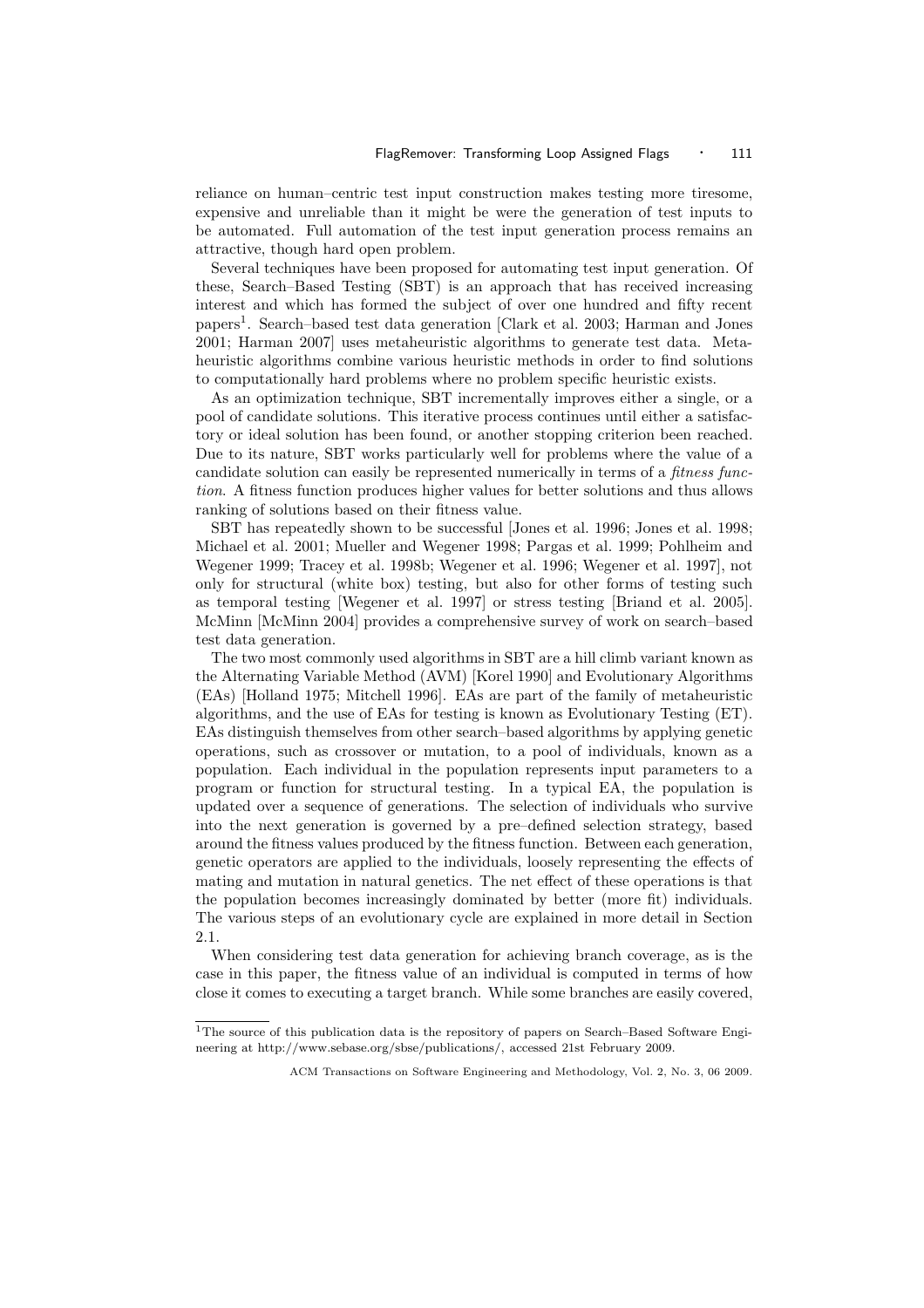

Fig. 1. This figure uses three fitness landscapes to illustrate the effect flag variables have on a fitness landscape, and the resulting 'needle in a haystack' problem.

even by simple methods such as random testing [Harman and McMinn 2007], it is the remaining uncovered branches which challenge test data generation techniques and where SBT provides an attractive solution [Michael et al. 2001; Pargas et al. 1999; Wegener et al. 2001].

Although SBT works well in many situations, it is hampered by the presence of flag variables: variables that hold one of two discrete values: true or false. One place where flag variables are common is in embedded systems, such as engine controllers, which typically make extensive use of flag variables to record state information concerning devices. Such systems can therefore present problems for automated test data generation. This is important, because generating such test data by hand (which is often the case in practice) is prohibitively expensive, yet, having test data is required by many testing standards [British Standards Institute 1998b; Radio Technical Commission for Aeronautics 1992].

The flag problem is best understood in terms of the fitness landscape. A fitness landscape is a metaphor for the 'shape' of the hyper–surface produced by the fitness function. In the 2 dimensional case (*i.e.*, one input and one fitness value), the position of a point along the horizontal axis is determined by a candidate solution (i.e., an input to the program) and the height of a point along the vertical axis is determined by the computed fitness value for this input. Using the fitness landscape metaphor, it becomes possible to speak of landscape characteristics such as plateaus and gradients.

As illustrated in the right hand side of Figure 1, the use of flag variables leads to a degenerate fitness landscape with a single, often narrow, super–fit plateau and a single super–unfit plateau. These correspond to the two possible values of the flag variable. While this landscape is not a problem for symbolic execution based techniques, it is well–known to be a problem for many search–based techniques; the search essentially becomes a random search for the 'needle in a haystack' [Baresel and Sthamer 2003; Bottaci 2002a; Ferguson and Korel 1996; Harman et al. 2004].

This paper presents an algorithm for transforming programs containing loop– assigned flag variables, which cannot be handled by previous approaches. The result of the transformation is a tailored version of a program that allows existing approaches to compute representative fitness values for candidate solutions at a particular flag–controlled branch. It uses a testability transformation [Harman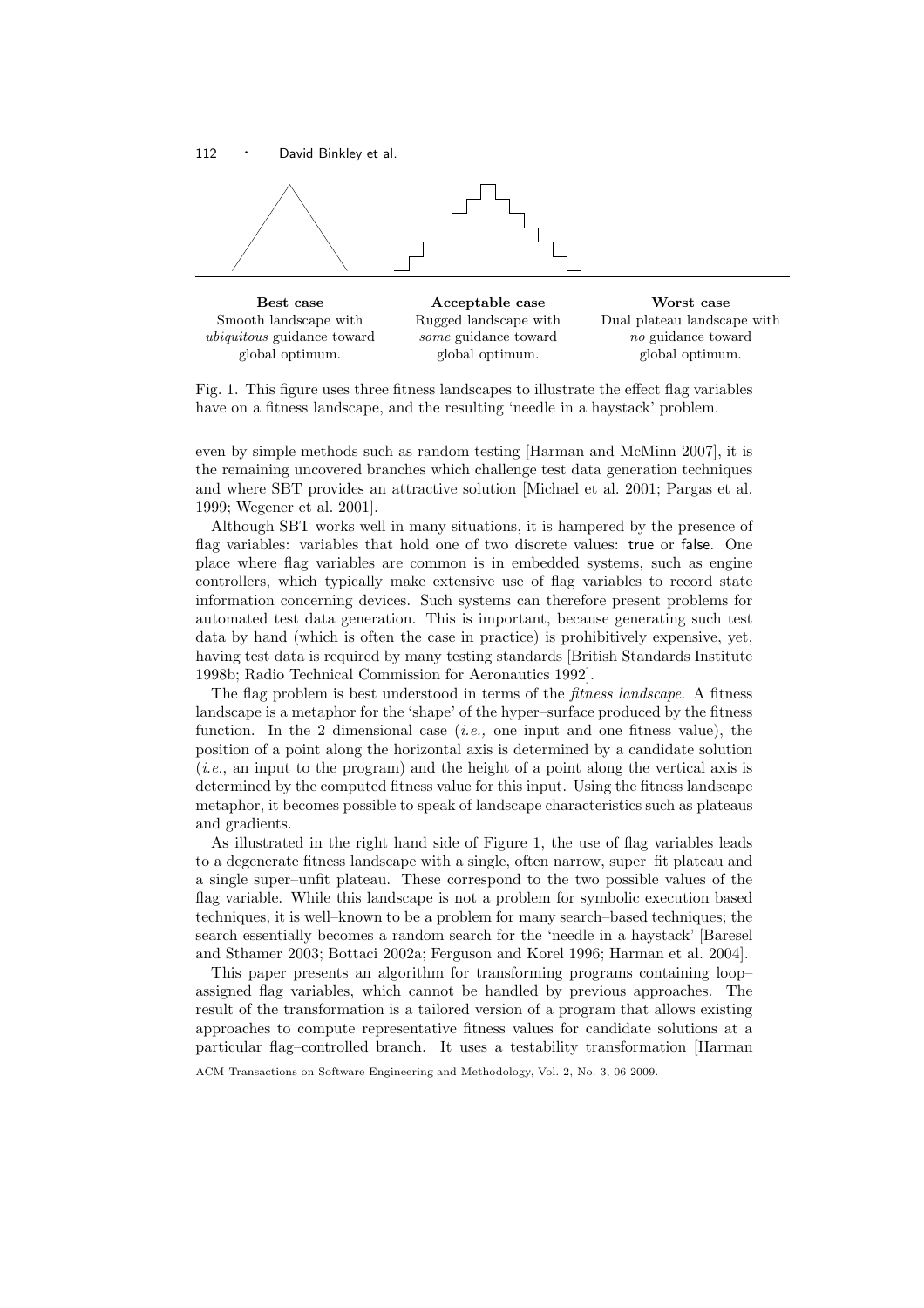et al. 2004], a form of transformation in which functional equivalence need not be preserved, but in which test set adequacy is preserved. The primary contributions of this paper are as follows:

- (1) A testability transformation algorithm is described which can handle flags assigned in loops.
- (2) Results of two empirical studies evaluating the algorithm are reported. They show that the approach reduces test effort and increases test effectiveness. The results also indicate that the approach scales well as the size of the search–space increases.
- (3) Results from a third empirical study show that the loop–assigned flag problem is prevalent in real programs, thereby validating the need for algorithms to deal with flags in general and loop–assigned flags in particular.

The rest of the paper is organized as follows. Section 2 provides an overview of background information on ET, the flag problem, and testability transformation. Section 3 introduces the flag replacement algorithm and Section 4 outlines how it has been implemented. Section 5 presents an empirical study which demonstrates that the approach improves both test generation effort and coverage achieved and explores the performance of the approach as the size of the search space increases. Section 6 presents the empirical study of loop–assigned flags and examples of real world code that contain loop–assigned flags. Section 7 examines related work and Section 8 concludes.

#### 2. BACKGROUND

This section briefly explains the flag problem and the general characteristics of the testability transformation solution proposed.

## 2.1 Evolutionary Test Data Generation

The empirical results reported herein were generated using the Daimler Evolutionary Testing system [Wegener et al. 2001], built on top of the Genetic and Evolutionary Algorithm Toolbox [Pohlheim ], using a client–server model, and AUSTIN [Lakhotia et al. 2008], a search–based testing tool for programs containing pointer inputs. Figure 2 provides an overview of a typical evolutionary testing process, where the outer circle depicts a typical procedure for an EA: First, an initial population is formed, usually with random guesses. Each individual within the population is evaluated by calculating its fitness value via the fitness function. Starting with randomly generated individuals results in a spread of solutions ranging in fitness because they are scattered around different regions of the search–space.

Subsequently pairs of individuals are selected from the population, according to a pre–defined selection strategy, and combined by the crossover operator to produce new solutions. Once the individuals have been formed, mutation is applied. This mimics the role of mutation in natural genetics, introducing new information into the population. The evolutionary process ensures that productive mutations have a greater chance of survival than less productive ones.

The cycle concludes an iteration by re–evaluating the new individuals with regards to their fitness. Survivors into the next generation are chosen from both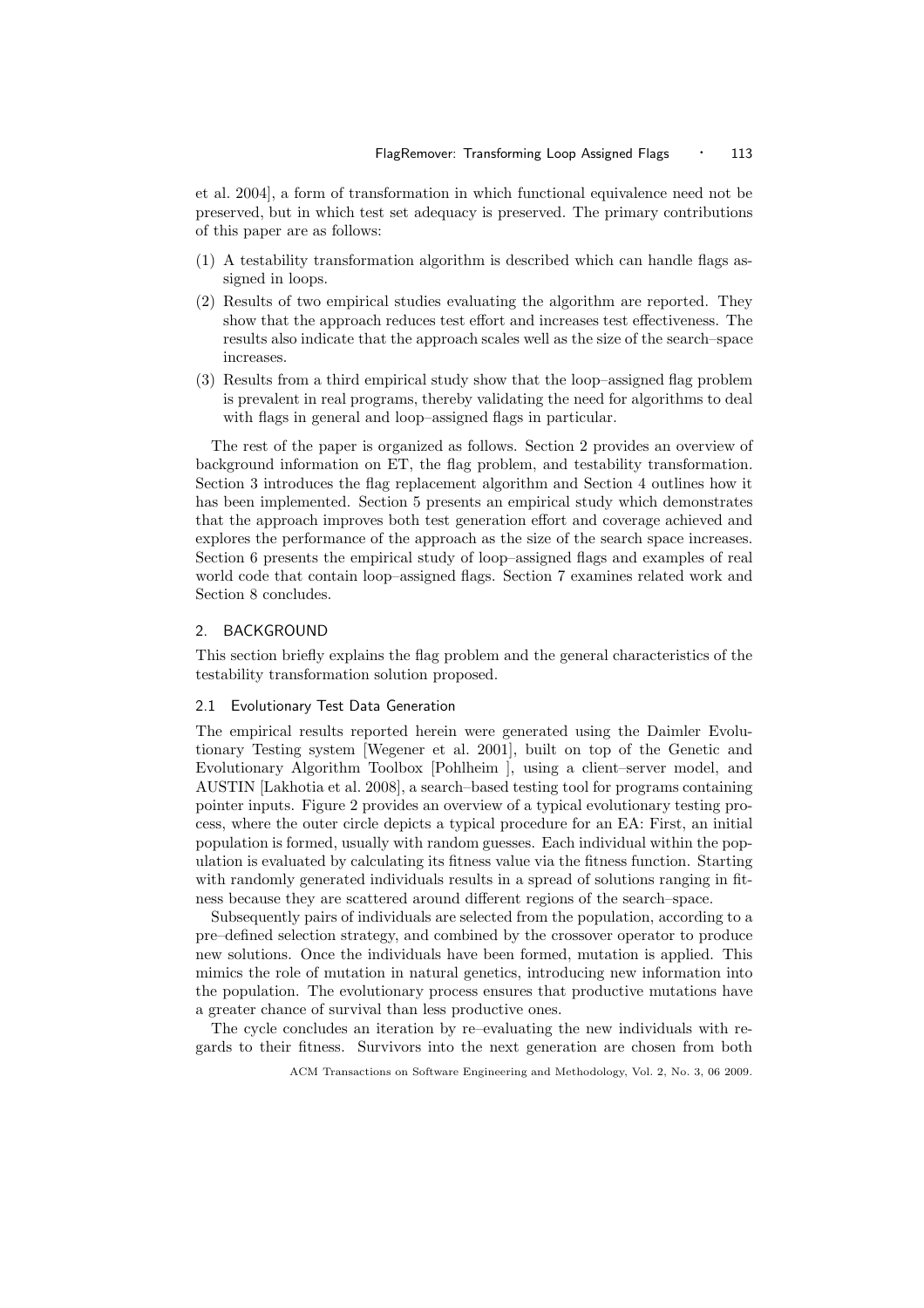

Fig. 2. Evolutionary Algorithm for Testing

parents and offspring, depending on their fitness values and the selection strategy. Typically, 'fitter' individuals survive. However, less fit individuals retain a chance of being carried across into the next generation, thereby maintaining diversity within a population. Diversity is important especially during the early stages of an EA to avoid pre-mature convergence at a local optimum. The algorithm is iterated until the (global) optimum is achieved, or some other stopping condition is satisfied.

At present EA techniques are less efficient than structural analysis techniques for most types of test data generation  $(e.g., code–based test criteria)$  [Lakhotia et al. 2009; Harman and McMinn 2007]. In practice, this means they should be applied where other techniques fail to generate test data for a particular subset of structures (e.g., branches). In this way the cost can be amortized.

For software testing to be automated with the aid of EAs, the test aim must be transformed into an optimization task. This is the role of the inner circle depicted in Figure 2. Each generated individual represents a test datum for the system under test. Depending on the test aim pursued, different fitness functions apply for test data evaluation.

If, for example, the temporal behaviour of an application is being tested, the fitness evaluation of the individuals is based on the execution times measured for the test data [Puschner and Nossal 1998; Wegener and Mueller 2001]. For safety tests, the fitness values are derived from pre– and post–conditions of modules [Tracey et al. 1998a], and for robustness tests of fault–tolerance mechanisms, the number of controlled errors forms the starting point for the fitness evaluation [Schultz et al. 1993].

For structural criteria, such as those upon which this paper focuses, a fitness function is typically defined in terms of the program's predicates [Baresel and Sthamer 2003; Bottaci 2002a; Jones et al. 1996; Michael et al. 2001; Pargas et al. 1999; Wegener et al. 2001]. It determines the fitness of candidate test data, which in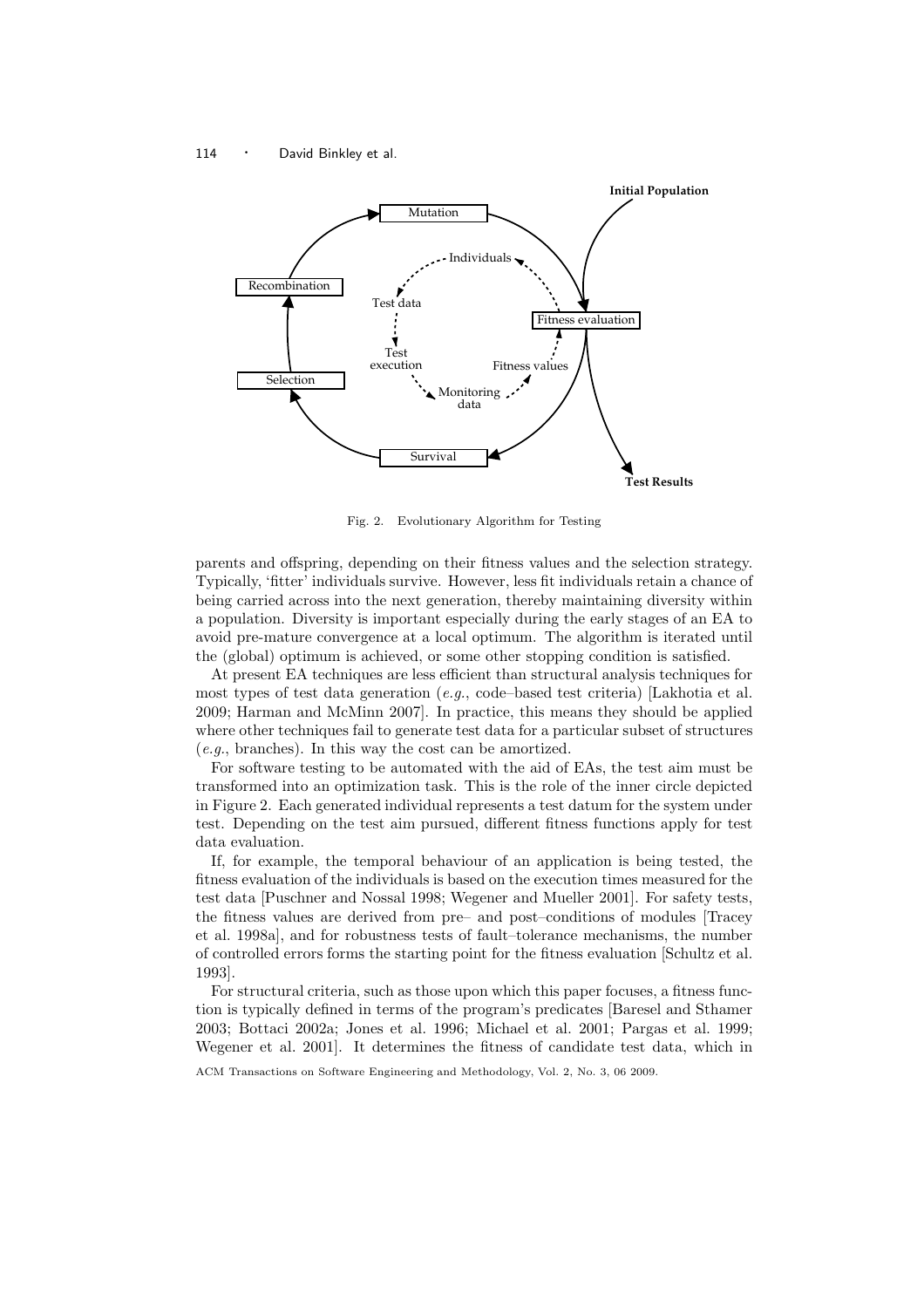turn, determines the direction taken by the search. The fitness function essentially measures how close a candidate test input drives execution to traversing a desired (target) path or branch.

# 2.2 The Flag Problem

In this paper, a flag variable will be deemed to be any variable that takes on one of two discrete values. Boolean variables are used in the examples. The flag problem deals with the situation where there are relatively few input values (from some set S) that make the flag adopt one of its two possible values. This problem typically occurs with internal flag variables, where the input state space is reduced, with relatively few 'special values' from  $S$  being mapped to one of the two possible outcomes and all others being mapped to the other of the two possible flag values. As explained below, the flag problem is the hardest of what is commonly known as the internal variable problem in automated test data generation.

Consider a predicate that tests a single flag variable  $(e.g.,$  if  $( flag )$ ). The fitness function for such a predicate yields one of two values: either maximal fitness (for 'special values') or minimal fitness (for any other value). As illustrated in the right of Figure 1, the landscape induced by such a fitness function provides the search with no guidance.

A similar problem is observed with any  $n$ -valued enumeration type, whose fitness landscape is determined by n discrete values. The boolean type (where  $n = 2$ ) is the worst case. As  $n$  becomes larger the program becomes increasingly more testable: provided there is an ordering on the set of  $n$  elements, the landscape becomes progressively smoother as the value of n increases.

The problem of flag variables is particularly acute where a flag is assigned a value inside a loop and is subsequently tested outside the loop. In this situation, the fitness function computed at the test outside the loop may depend upon values of 'partial fitness' computed at each and every iteration of the loop. Previous approaches to handling flags break down in the presence of such loop–assigned flags [Baresel and Sthamer 2003; Bottaci 2002a; Harman et al. 2004].

# 2.3 Testability Transformation

A testability transformation [Harman et al. 2004] is a source–to–source program transformation that seeks to improve the performance of a previously chosen test data generation technique. Testability transformations differ from traditional transformations [Darlington and Burstall 1977; Partsch 1990; Ward 1994] in two ways:

- (1) The transformed program produced is merely a 'means to an end', rather than an 'end' in itself. The transformed program can be discarded once adequate test data has been generated. By contrast, in traditional transformation, the original program is replaced by the transformed equivalent.
- (2) The transformation process need not preserve the standard semantics of a program. For example, in order to cover a chosen branch, it is only required that the transformation preserves the set of test–adequate inputs. That is, the transformed program must be guaranteed to execute the desired branch under the same initial conditions as the untransformed program. By contrast, tradi-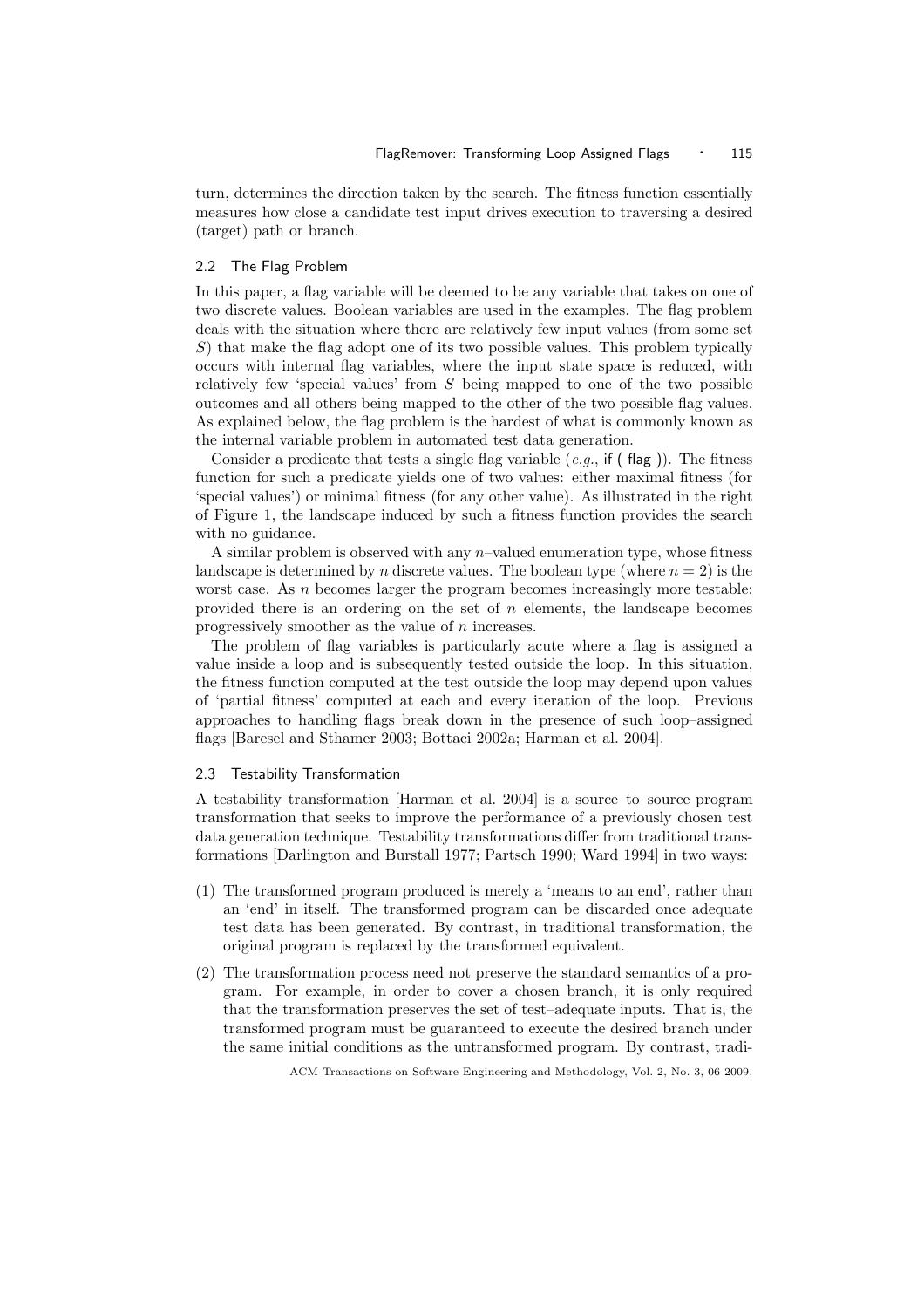tional transformation preserves functional equivalence, a much more demanding requirement.

These two observations have important implications:

- (1) There is no psychological barrier to the transformation. Traditional transformation requires the developer to replace familiar code with machine– generated, structurally altered equivalents. It is part of the folklore of the program transformation community that developers are highly resistant to the replacement of the familiar by the unfamiliar. There is no such psychological barrier for testability transformations: The developer submits a program to the system and receives test data. There is no replacement requirement; the developer does not even need to be aware that a transformation has taken place.
- (2) Considerably more flexibility is available in the choice of transformation to apply. Guaranteeing functional equivalence can be demanding, particularly in the presence of side effects, goto statements, pointer aliasing, and other complex semantics. By contrast, merely ensuring that a particular branch is executed for an identical set of inputs is comparatively less demanding.
- (3) Transformation algorithm correctness becomes a less important concern. Traditional transformation replaces the original program with the transformed version, so correctness is paramount. The cost of 'incorrectness' for testability transformations is much lower; the test data generator may fail to generate adequate test data. This situation can be detected, trivially, using coverage metrics. By contrast, functional equivalence is undecidable.

# 3. THE FLAG REPLACEMENT ALGORITHM

The aim of the replacement algorithm is to substitute the use of a flag variable with a condition that provides a smoother landscape. Prior work with flag variables requires that assignments reaching a use do not occur within a loop [Baresel and Sthamer 2003; Bottaci 2002a; Harman et al. 2004]. By contrast, the algorithm presented in this paper handles flags assigned inside a loop. It does this by introducing two new real valued variables, fitness and counter. These variables replace the predicate use of a flag with an expression that supports a distance based calculation (e.g., if (counter  $==$  fitness)) to be used.

The addition of these variables is a form of instrumentation. The variable counter is an induction variable added to count the number of assignments to a flag in all loop iterations. The variable fitness collects a cumulative fitness score from a local fitness function for the flag assignments during loop execution.

Before the formal presentation of the algorithm, the transformation is illustrated to provide some initial intuition. To begin with, Figure 3(a) shows an untransformed program, which contains a single flag variable. In addition to serving as an illustration of the transformation, this program will be used in the empirical study because it denotes the worst possible case for structured code: as the size of the array a increases, the difficultly of the search problem increases. Metaphorically speaking, the needle (all array entries equal to zero) is sought in an increasingly larger haystack.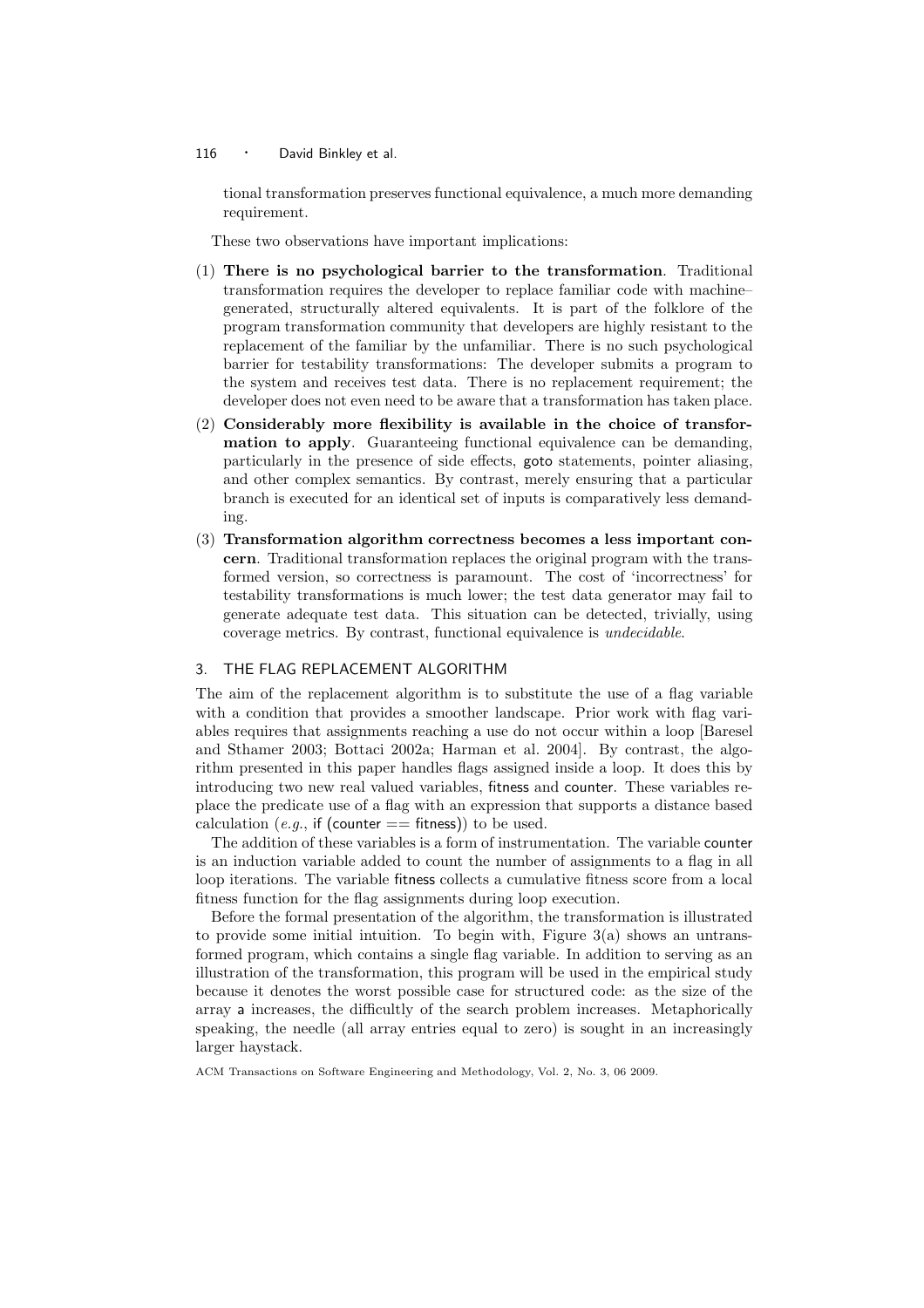For illustration, suppose that the goal is to execute the branch at Node 6. To realize this goal requires finding array values that avoid traversing the true branch of Node 3 because if an input causes the program to pass through Node 4, the target branch will be missed. The program in Figure 3(a) produces the landscape shown at the right of Figure 1. Transforming this program to count the number of times the predicate at Node 3 is false, produces the landscape shown at the middle of Figure 1. The transformed program in shown in Figure 3(b). In essence, the counting drives the search away from executing Node 4 because fitness receives a value closer to counter the more times Node 4 is missed.

However, this coarsely transformed version does not provide the search with any guidance on finding inputs that make a particular array element zero. It only favours such inputs once found. Thus the stair–step landscape of the middle of Figure 1. The *fine–grained* transformed version, shown in Figure 3(c) calls a *local* fitness function in the true branch of Node 3 that helps guide the search towards individual array values being zero. In this case, the local fitness measures how close the input was at this point to avoiding Node 4.

Local fitness is computed by *negating* the predicate condition at Node 3 and calculating a distance d for the negated predicate, based on a set of rules described by Bottaci [Bottaci 2002a]. In the example, *d* is equal to the  $i^{th}$  value of *a*, indicating how close  $a[i]$  was to being 0 and thus traversing the false (desired) branch of Node 3. Figure 3(d) presents a portion of the local fitness function used in the case of the example function. This portion is for the operator  $!=$ .

After transformation, it is possible to simplify the transformed program by taking the slice [Binkley and Gallagher 1996; Tip 1994; Weiser 1984] with respect to the condition in the transformed predicate. Slicing removes unnecessary parts of the program and thus forms a program specialized to the calculation of a smooth fitness landscape targeting the test goal. This optimization can be used for a variety of test data generation techniques and is independent of the flag replacement algorithm. Any branch in the program may be used as the slicing criterion.

The formal transformation algorithm is presented in Figure 4. It assumes that flag is initially assigned true and might subsequently be assigned false. Clearly there is a complementary version of the algorithm which can be applied when the initial assignment to flag is false.

The rest of this section explains the algorithm's steps in detail. First, Step 1 ensures that all assignments to the variable flag are of the form flag=true or flag=false. This is done by replacing any assignment of the form flag= $C$  for some boolean expression C with if(C) then flag=true else flag=false. Step 2 adds an empty else block to all if statements as a place holder for later code insertions. Steps 3 and 4 simply insert the fitness accumulation variable, fitness, and the assignment counter, counter, both initialized to 0 prior to the start of the loop.

Step 5 introduces the update of the fitness accumulation variable, fitness, and the loop counter, counter. It has three cases. The first, Case 5.1, checks for the special situation when the loop degenerates into a simple assignment. In Cases 5.2 and 5.3 the value added to fitness depends upon the value assigned to flag along the associated path. If flag is assigned true (Case 5.2) then, in essence, assignments in previous loop iterations are irrelevant. To account for this, fitness is assigned the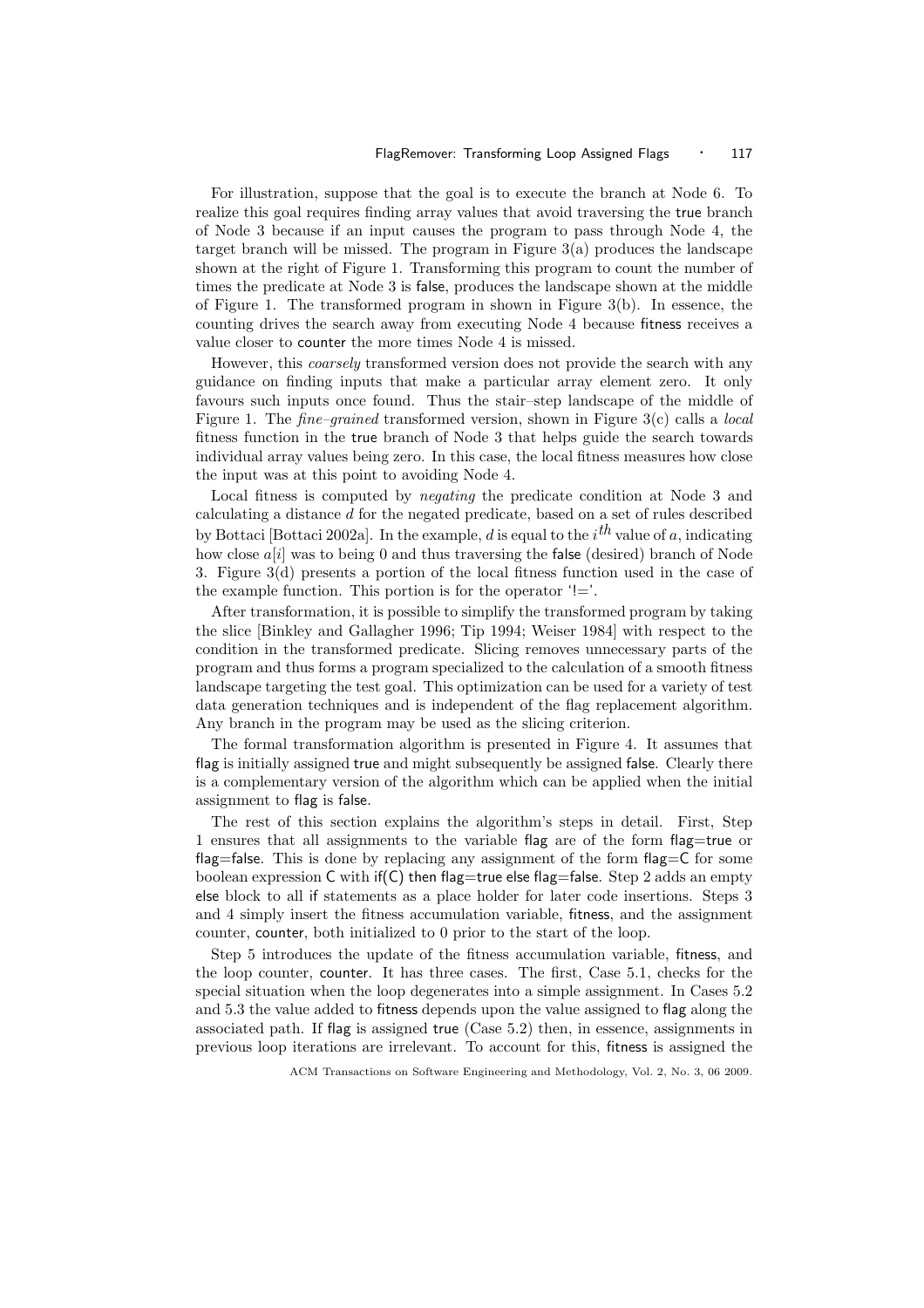| (a) No transformation<br>(b) Coarse-grained transformation<br>void f(char a[SIZE]){<br>double normalize(double dist){<br>$return 1 - pow(1.001, -dist);$<br>int i;<br>int flag = $1$ ;<br>}<br>double counter;<br>double<br>double fitness;<br>$local(char arg1, char* op,)$<br>char __cil_tmp1;<br>char __cil_tmp2;<br>char $arg2$ ) {<br>double f;<br>double dist;<br>if(strcmp(op, "!=") == 0){<br>$counter = 0.0;$<br>$dist = abs(arg1 - arg2);$<br>fitness = $0.0$ ;<br>$for(i=0; iif (dist == 0)if (a[i] != 0){return 0;\_cil\_tmp1 = a[i];elsereturn (dist + 1);\_cil\_tmp2 = 0;f =\mathcal{F}else if(strcmp(op, "==") == 0){local(\_cil\_tmp1, " !=",\text{\_cil\_tmp2};f = normalize(f)}flag = 0;}fitness += f;counter++;} else {counter++;fitness++;}}if(fitness == counter)/*target*/ł$ | void $f(char a[SIZE])$ {<br>int i;<br>(1)<br>int flag = $1$ ;<br>(2)<br>$for(i=0; iif(a[i] != 0)(3)(4)flag=0;}if(flag)(5)(6)/*target*/}$ | void $f(char a[SIZE])$ {<br>int i;<br>int flag = $1$ ;<br>double counter = $0.0$ ;<br>double fitness = $0.0$ ;<br>$for(i=0; i < SLZE; i++)$<br>if $(a[i]  = 0)$ {<br>counter++;<br>$flag = 0;$<br>}else{<br>fitness++;<br>counter++;<br>}<br>Ł<br>$if(fitness == counter)$<br>/*target*/<br>} |
|----------------------------------------------------------------------------------------------------------------------------------------------------------------------------------------------------------------------------------------------------------------------------------------------------------------------------------------------------------------------------------------------------------------------------------------------------------------------------------------------------------------------------------------------------------------------------------------------------------------------------------------------------------------------------------------------------------------------------------------------------------------------------------------------------|------------------------------------------------------------------------------------------------------------------------------------------|-----------------------------------------------------------------------------------------------------------------------------------------------------------------------------------------------------------------------------------------------------------------------------------------------|
|                                                                                                                                                                                                                                                                                                                                                                                                                                                                                                                                                                                                                                                                                                                                                                                                    |                                                                                                                                          |                                                                                                                                                                                                                                                                                               |
|                                                                                                                                                                                                                                                                                                                                                                                                                                                                                                                                                                                                                                                                                                                                                                                                    |                                                                                                                                          |                                                                                                                                                                                                                                                                                               |
|                                                                                                                                                                                                                                                                                                                                                                                                                                                                                                                                                                                                                                                                                                                                                                                                    |                                                                                                                                          |                                                                                                                                                                                                                                                                                               |
|                                                                                                                                                                                                                                                                                                                                                                                                                                                                                                                                                                                                                                                                                                                                                                                                    | (c) Fine-grained transformation                                                                                                          | (d) Local fitness function                                                                                                                                                                                                                                                                    |

Fig. 3. An example program before and after applying the coarse and fine–grain transformations. The figures also shows part of the function for computing local fitness.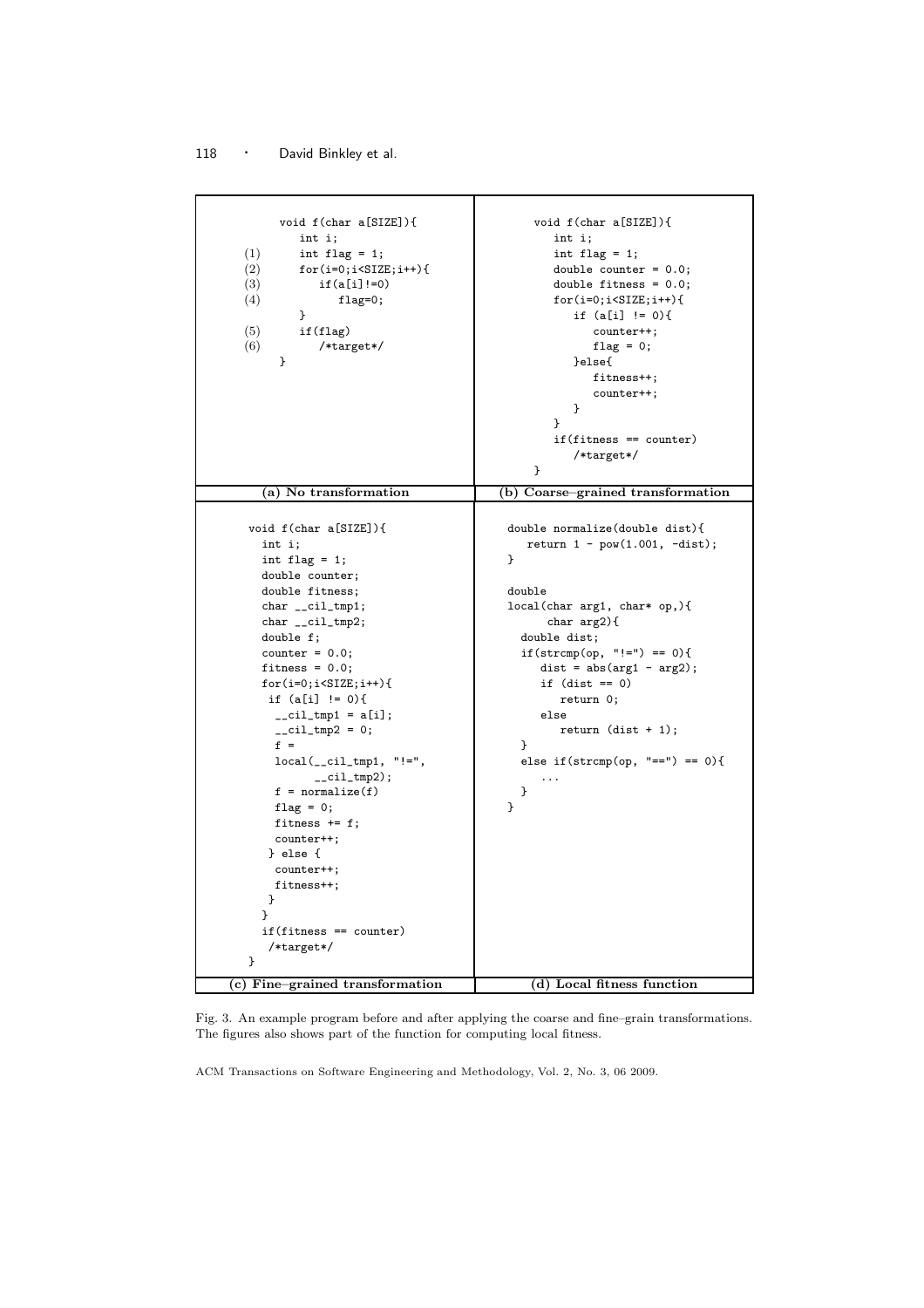Suppose that flag is assigned to true outside the loop and that this is to be maintained.

- *Step 1* Convert all flag assignments to assignments of constants by replacing flag=C with if(C) then flag=true else flag=false for some (side effect free) boolean expression C.
- *Step 2* Convert any if then statements that contain a (nested) assignment of flag into if then else statements. The added empty branch is filled by Case 5.3 of Step 5 with 'bookkeeping' code.
- *Step 3* Add variable counter=0 as an initialization prior to the loop.
- *Step 4* Add an assignment fitness=0 as an initialization prior to the loop.
- *Step 5* There are three cases for assignments to flag based on the paths through the loop body.
	- Case 5.1: If all leaves of the AST contain the assignment flag=false (*i.e.*, entering the loop means certain falseness), then the entire loop is treated as flag=!C assuming the original loop is while(C). Otherwise, do the following for each leaf in the loop's AST that assigns to flag.
	- Case 5.2: flag is assigned true. Increment counter and assign value of counter to fitness immediately after the assignment to flag.
	- Case 5.3: flag is assigned false.
		- *Step 5.3.1* Create a set,  $\pi$ , containing the critical branching nodes with respect to the flag assignment.
		- *Step 5.3.2* For every critical branching node in  $\pi$ , insert an increment for both counter and fitness as the first instructions in the then or else branches of the node that leads away from the flag assignment (*i.e.*, the target of the branch CFG edge is not post–dominated by the flag assignment), if and only if, the target of the branch CFG edge is not post-dominated by another node in  $\pi$ . Do not add increments for counter and fitness otherwise.
		- *Step 5.3.3* Collect the set of conditions  $s_c$  in  $\pi$  at which the assignment of false to flag can be avoided, *i.e.*, the conditions of those nodes in  $\pi$  that contain a branch CFG edge whose target is post–dominated by the flag assignment. Step 5.3.1 ensures that such a condition exists.
		- *Step 5.3.4* For each condition c in  $s_c$  do the following.
			- *Step 5.3.4.1* Save the values of the variables used in c in well typed, local, temporary variables for later use (local with respect to the function body, not the enclosing block).
			- *Step 5.3.4.2* Insert the call  $f = local(...)$  as the first instruction in the then or else branch of the node containing c that leads towards the flag assignment (*i.e.*, the target of the branch CFG edge is post–dominated by the flag assignment). The function local is the standard local fitness function, and the temporary variables, alongside the binary operator used in  $c$  form the arguments of the function call local. As detailed in Section 4, the CIL infrastructure ensures  $c$ does not contain any logical operators.
			- *Step 5.3.4.3* Normalize f to a value between 0 and 1.
			- *Step 5.3.4.4* Add f to the existing value of fitness immediately after the flag assignment.
			- *Step 5.3.4.5* Add an increment for counter immediately after the update to fitness (in Step 5.3.4.4).

*Step 6* Replace if(flag) with if(fitness==counter).

*Step 7* Slice at the replacement predicate if (fitness = counter), introduced by Step 6.

Fig. 4. The Transformation Algorithm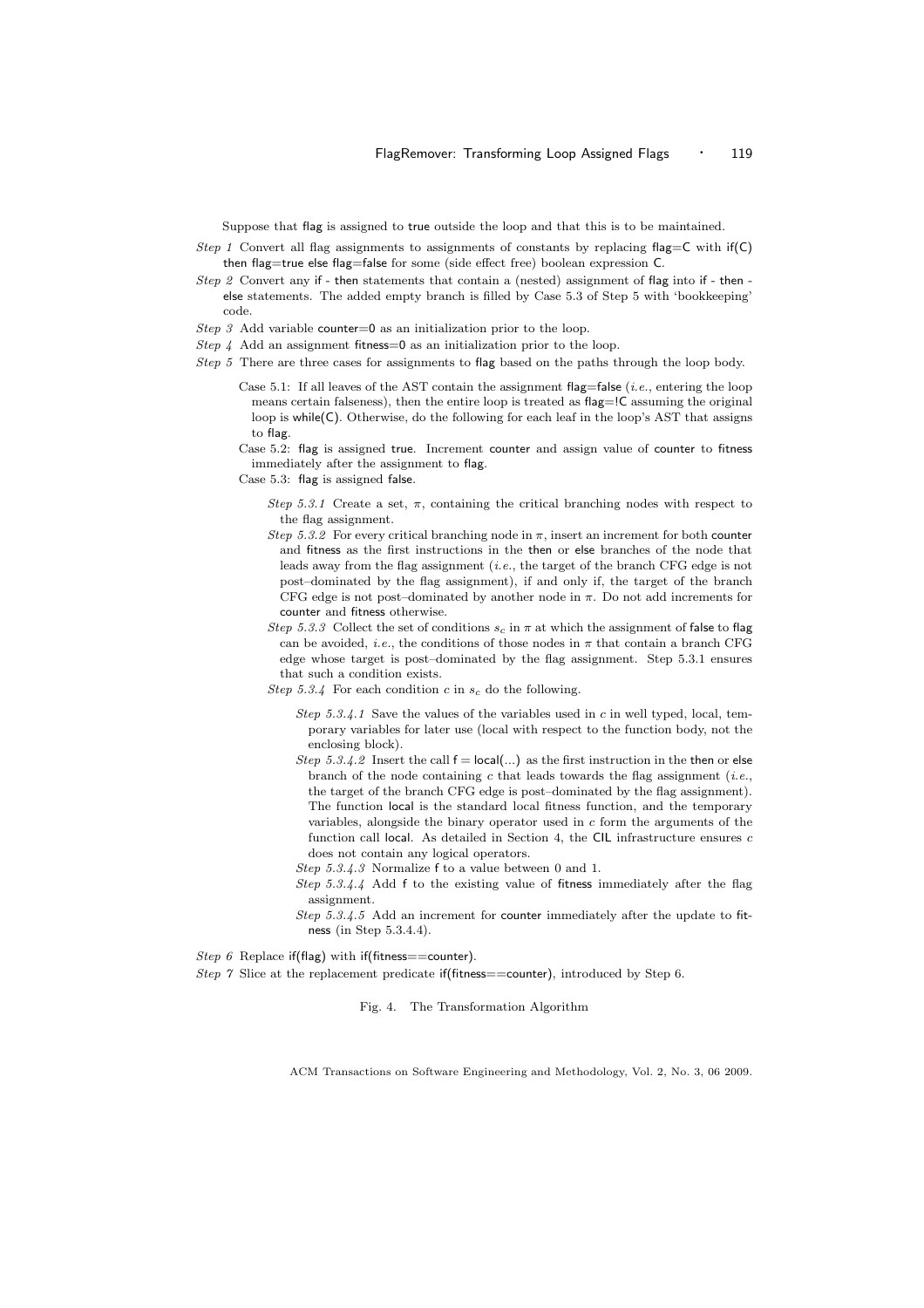current value of counter (after it has been incremented). This assignment overwrites any previously accumulated fitness.

Case 5.3 addresses an 'undesired' assignment to flag. In this case flag is assigned false. The Control Flow Graph (CFG) is used to identify the set of critical branching nodes for the flag assignment in Step 5.3.1. Critical branching nodes are those decision nodes in a CFG where the flow of control may traverse a branch which is part of a path that can never lead to the flag assignment. In other words, these are the nodes on which the flag assignment is control dependent. Step 5.3.2 iterates over all critical branching nodes and checks if they contain a branch CFG edge which is not post–dominated by either the flag assignment or any other critical branching node for the flag assignment. For each critical branching node which satisfies this requirement, Step 5.3.2 adds an increment of 1 to both counter and fitness as the first instructions to the branch that is not part of the path leading to the flag assignment. This also addresses the case when flag remains unassigned during a path through the loop.

Next, Step 5.3.3 collects the conditions of those branching nodes, which contain a branch CFG edge whose target is post–dominated by the flag assignment. For each of those conditions, Step 5.3.4 implements the more fine–grained approach producing a landscape more like that shown in the left of Figure 1. Smoothing of the fitness landscape improves the search. Here, if no changes to fitness were made, the resulting fitness landscape degenerates to the coarse–grained landscape shown in the middle of Figure 1. Instead Step 5.3.4 implements the transformation shown in Figure 3(c).

Steps 5.3.4.1 and 5.3.4.2 add the necessary instrumentation to compute a fitness increment for the path taken by an input. The result of the fitness computation is saved in a local variable, whose value is normalized in Step 5.3.4.3.

The key observation behind Steps  $5.3.4.1 - 5.3.4.3$  is that an assignment of false to flag occurs because a 'wrong decision' was taken earlier in the execution of the program. The algorithm therefore backtracks to this earlier point. That is, it finds a point at which a different decision (the decision  $c$  of Step 5.3.4) could avoid the assignment of false to flag. The value calculated (in Step 5.3.4.2) for the fitness increment in this case is based upon the standard approach to local fitness calculation in evolutionary testing [Wegener et al. 2001].

Finally, Step 5.3.4.4 adds the fitness increment to fitness immediately after the flag assignment, while Step 5.3.4.5 increments counter.

Step 6 replaces the use of flag with fitness==counter. Observe that the value of fitness can only equal the value of counter in two cases: Either the last assignment to flag in the loop was the value true and there has been no subsequent assignment to flag, or the variable flag has not been assigned in the loop (so its value remains true). In either case, the original program would have executed the true branch of the predicate outside the loop which uses flag. In all other cases, flag would have been false in the original program. For these cases, the value of fitness will be some value less than that of counter. How close together their values are is determined by how close the loop comes to terminating with flag holding the desired value true.

Step 7 is an optional optimization step. It can be ignored, without effecting the functional behaviour of the transformed program or the fitness landscape produced.

ACM Transactions on Software Engineering and Methodology, Vol. 2, No. 3, 06 2009.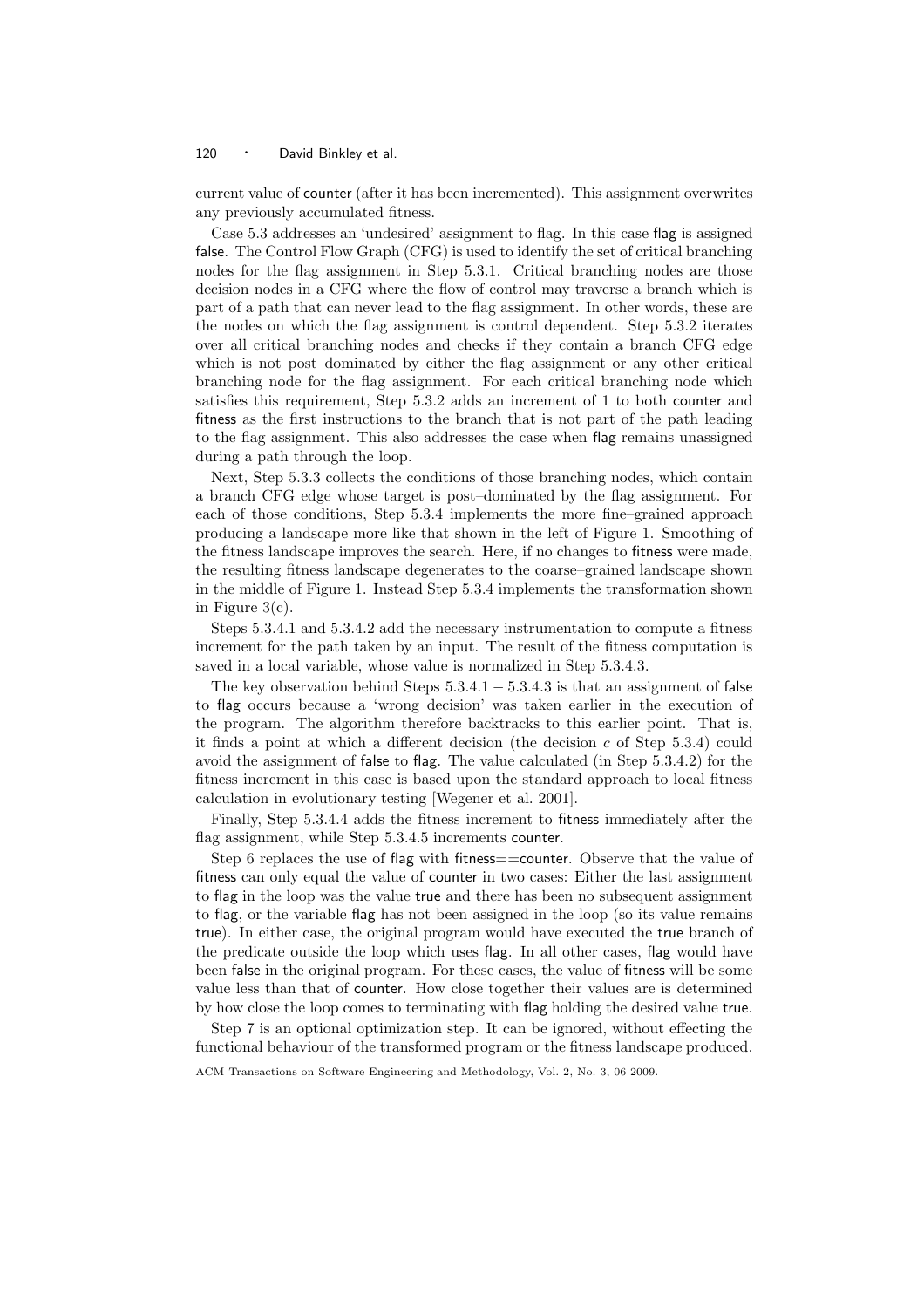The motivation for Step 7 is to reduce the complexity of the program that is executed. Since search–based testing requires repeated execution of the program under test (in order to evaluate fitness of each test case considered), any speed–up will improve the efficiency of the overall approach.

It is important to note that the transformed program need not be semantically equivalent to the original. It is a new program constructed simply to mimic the behaviour of the original at the target branch. It does so in a way that ensures a more attractive fitness landscape. The standard search algorithm (with no modification) can be applied to the transformed program with the goal of finding test data to execute the branch controlled by the newly inserted predicate fitness==counter.

Finally, if flag is assigned in several loops, nested one within the other, then the algorithm is applied to the innermost loop first in order to obtain a fitness value for the innermost loop. This value can then be used as a partial result for the fitness of a single iteration of the enclosing loop. In this manner, the algorithm is applied to each enclosing loop, to accumulate a total fitness value.

#### 4. IMPLEMENTATION

The algorithm has been implemented in a tool which is based on the CIL [Necula et al. 2002] infrastructure for C program analysis and transformation. CIL provides a number of pre–defined program analysis modules, such as control and data flow analysis. It also offers an extensive API (in Ocaml) to traverse the AST of the parsed source code. The tool itself is provided as an Ocaml module and can be run on any platform that has the Ocaml runtime installed.

#### 4.1 Definition of Loop Assigned Flag

For the purpose of the tool, a flag f is considered to be loop–assigned, if and only if it satisfies the following properties:

- (1) The definition  $f_{def}$  of f is a descendant of the loop statement  $l_s$  (i.e., a while or for construct) in the AST
- (2) There exists a definition free path for f from  $f_{def}$  to  $f_{use}$ , where  $f_{use}$  is a predicate use of f
- (3)  $f_{use}$  is not a descendant of  $l_s$  in the AST. If it is, it must also be a descendant of another loop statement  $l_{s}$  in the AST.

Flags assigned within loops that arise in a CFG as part of unstructured code  $(e.g.,$ via the use of goto statements) are not considered to be loop–assigned by the tool, even though the algorithm proposed in Figure 4, in principle, does not necessitate this restriction. As a consequence, the tool might consider more flags to be loop– assigned than strictly necessary, while at the same time leaving loop–assigned flags that arise from unstructured code untransformed.

## 4.2 Flag Identification

The C language does not contain a dedicated boolean data type, so the question remains how to identify flag variables. Generally speaking, since the aim of the testability transformation is to transform spikes in a fitness landscape, the transformation algorithm does not need to identify flags in a semantically correct way.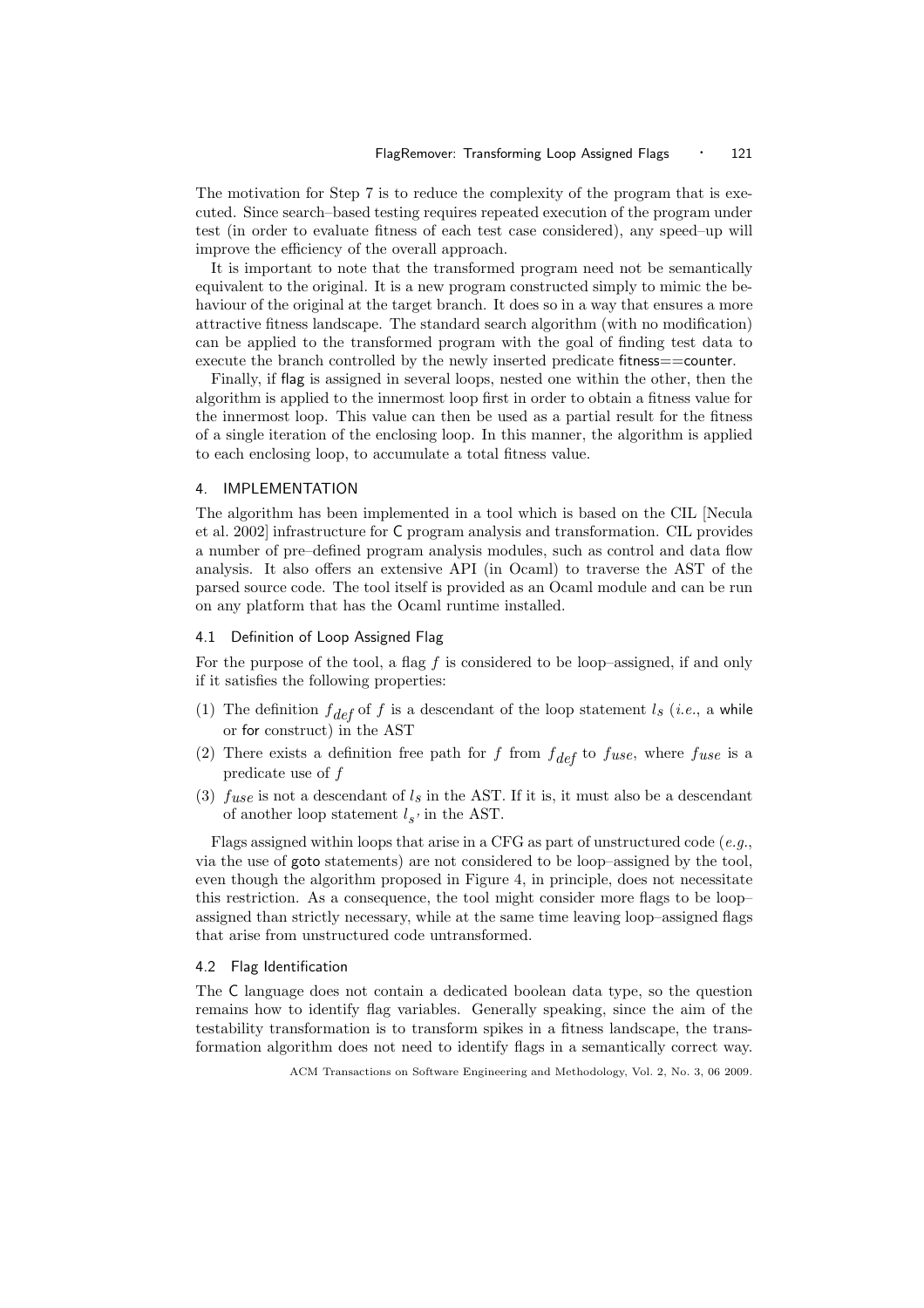The transformation can thus be applied to any variable whose use creates a spike in the fitness landscape. A syntactic check on predicates often suffices to identify such potential 'problem uses'.

Below are two examples of source code constructs that often cause a spike in the fitness landscape:

| int foo() $\{$            | int foo $()$ {       |
|---------------------------|----------------------|
|                           |                      |
| if(C)                     | if(C)                |
| flag $= 0$ ;              | $buffer = malloc();$ |
|                           |                      |
| $if flag)/\text{/target}$ | if(buffer)//target   |
|                           |                      |
|                           |                      |

Notice even though buffer is not a flag, the fitness landscape for the //target branch in the right column exhibits the same features as the flag controlled branch in the left column.

For the implementation described in this paper, a variable is considered to be a flag if it is used inside a predicate in one of these ways:

- (1) if (variable)
- (2) if (!variable)
- (3) if (variable  $==$  constant)
- (4) if (variable  $!=$  constant)

# 4.3 Flag Removal

Before applying the transformation algorithm, the parsed source code needs to be simplified. To this end a number of CIL options, as well as some custom pre– processing transformations are used.

By default CIL transforms compound predicates into equivalent if - then - else constructs <sup>2</sup> . For in-line predicates containing logical operators, CIL uses temporary variables for its code transformation. Figure 5 illustrates the CIL code transformations with examples.

Besides the transformation of compound predicates, the tool requires the following code transformations prior to applying the flag transformation.

Simplify: This CIL option (-dosimplify) transforms the source code into simpler three–address code.

Simple Memory Operations: This option (–dosimpleMem) uses well–typed temporary variables in order to ensure each CIL lvalue involves at most one memory reference.

Prepare Control Flow Graph (CFG): This option (–domakeCFG) converts all

<sup>&</sup>lt;sup>2</sup>The flag Cil.useLogicalOperators enables the use of logical operators. The tool uses CIL in its default mode where this flag is set to false.

ACM Transactions on Software Engineering and Methodology, Vol. 2, No. 3, 06 2009.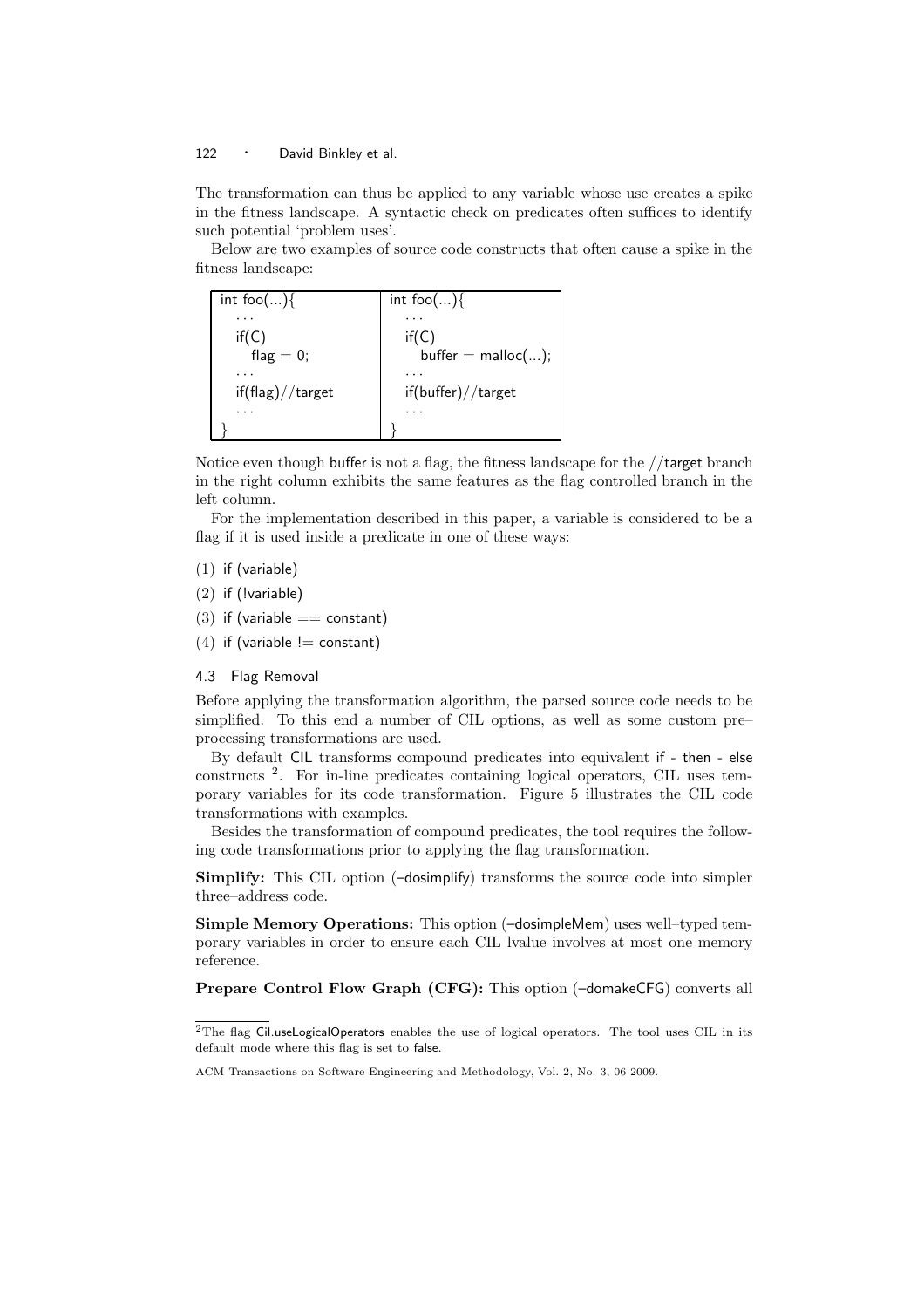| void foo(int a, int b)<br>ſ<br>$if(a \& b)$<br>//target<br>ł | void foo(int a, int b)<br>€<br>if(a)<br>if(b)<br>//target<br>ł                                                                                   |
|--------------------------------------------------------------|--------------------------------------------------------------------------------------------------------------------------------------------------|
| original source code (a)                                     | CIL transformed source $code(a)$                                                                                                                 |
| void foo(int a, int b)<br>ſ<br>int $c = a \& b;$<br>ł        | void foo(int a, int b)<br>ſ<br>int c, tmp;<br>if(a)<br>if(b)<br>$tmp = 1;$<br>else<br>$tmp = 0;$<br>else<br>$tmp = 0;$<br>$c = \text{tmp};$<br>ł |
| original source code (b)                                     | CIL transformed source code (b)                                                                                                                  |

Fig. 5. Two examples illustrating how CIL transforms compound predicates into single predicate equivalents. The transformation works for both, predicates in conditional statements (see (a)), and in-line predicates (see (b)).

break, switch, default and continue statements and labels into equivalent if and goto constructs.

Uninline: This custom step converts all in-line predicates (without logical operators) into equivalent if - then - else statements. Further, this module also implements Step 1 from Figure 4.

The implementation of Case 5.3.1 from Figure 4, requires control dependence information for each statement. CIL provides a module to compute a function's CFG by identifying each statement's control predecessor and successor, as well as a module to compute the immediate dominator information for a statement. The tool combines these two modules by first inverting the edges of the CFG (adding a unique exit node when necessary), and then computing the immediate dominator information for the inverted CFG. This is equivalent to computing the post domination information for each statement. Based on the post dominator tree, the control dependence information is computed for each statement in the AST.

Next, flags are collected by iterating over the CIL AST, performing a syntactic check on if statements. The pre–processing steps ensure that all predicates appear in the form of if statements. When a predicate matches the flag pattern described in Section 2.2, information about the predicate and its parent statement (*i.e.*, the if statement) are stored in a hash table.

For each entry in the hash table, the tool uses the CIL reaching definitions module to collect the set of definition statements for a flag reaching the predicate use of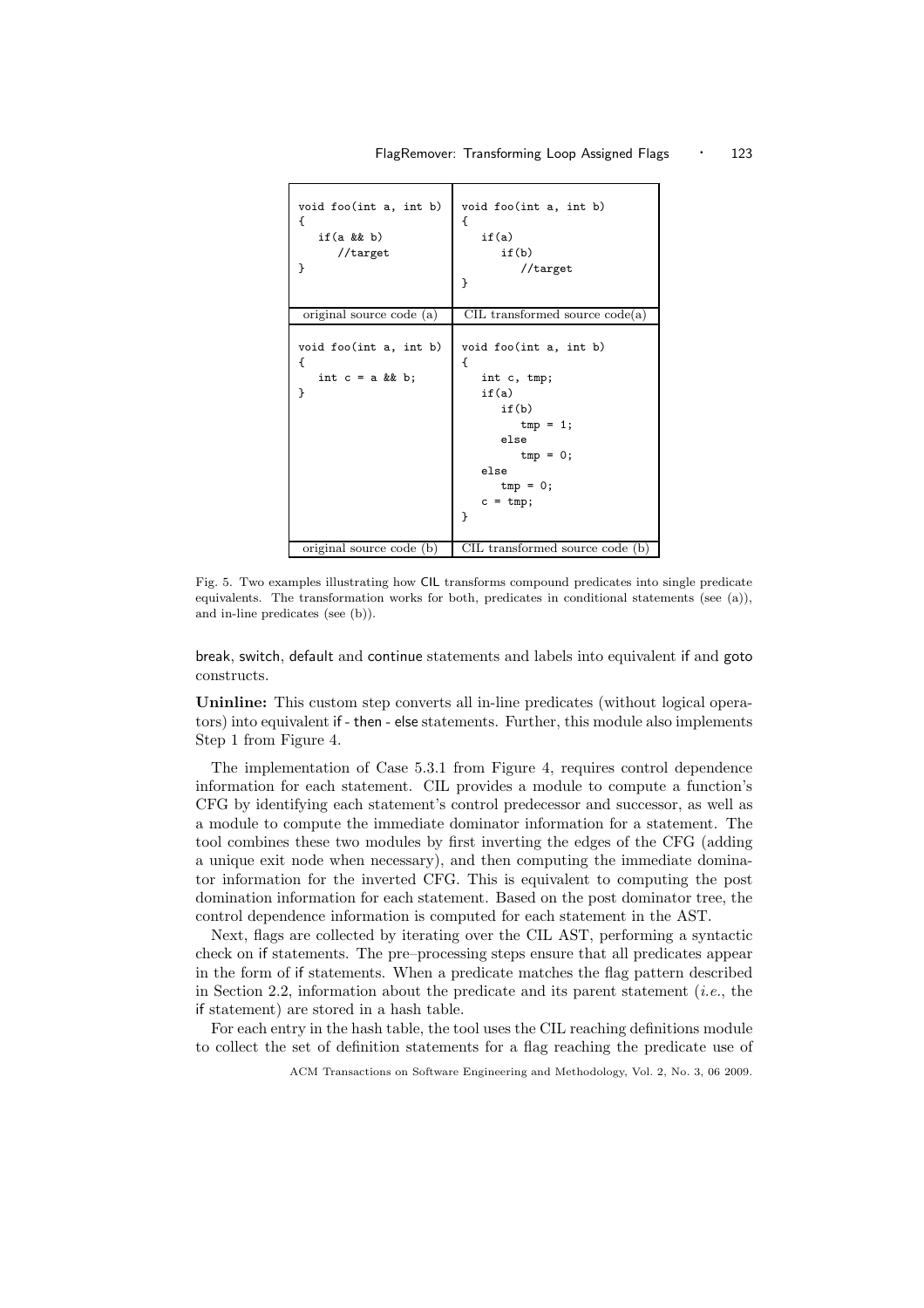| <b>Test Subject</b> | real   | user   | <b>SVS</b> |
|---------------------|--------|--------|------------|
| synthetic examples  | 0.1252 | 0.0440 | 0.0568     |
| <b>EPWIC</b>        | 0.3092 | 0.1888 | 0.0896     |
| bibclean            | 0.1752 | 0.0816 | 0.0632     |
| ijpeg               | 1.8326 | 1.7232 | 0.0584     |
| time                | 0.1654 | 0.0760 | 0.0648     |
| plot2d              | 1.7412 | 1.6128 | 0.0752     |
| tmnc                | 0.1738 | 0.0920 | 0.0544     |
| handle_new_jobs     | 0.1548 | 0.0664 | 0.0632     |
| netflow             | 0.1454 | 0.0568 | 0.0648     |
| moveBiggestInFront  | 0.1306 | 0.0648 | 0.0520     |
| update_shps         | 0.1664 | 0.0816 | 0.0608     |

Table I. Runtime of the transformation (in seconds) for the test subjects as reported by the time utility. The measurements are averaged over five runs. The column real refers to the wall clock time, user refers to the time used by the tool itself and any library subroutines called, while sys indicates the time used by system calls invoked by the tool.

the flag. For each of these definitions, the tool checks whether they occur within a loop, and further that the flag use is not contained in the same loop. This is achieved by traversing the CIL AST. Loop assigned flags are labeled as such.

For each loop based flag assignment, the control dependence information of the containing statement is used to derive a local fitness function. An example is given in Figure  $3(d)$ . All flag variables of a given type share the same local fitness function. The necessary type information can easily be extracted via a call to CIL's typeof function, which returns the data type of its argument. Finally, the statement containing the predicate use of the flag is transformed as described in Step 6 of Figure 4.

The tool can be run in two modes. By default, the local fitness function is used to 'punish' an assignment to flag, as illustrated in Figure  $3(c)$ . Sometimes a flag assignment may be desired however, and thus the transformation can be used to guide the test data generation process towards the statement containing the flag assignment. In this mode, fitness is incremented by the local distance function (not inverting its second parameter) in the branches avoiding the flag assignment.

#### 4.4 Runtime

For the transformation to be applicable in practice, the tool should perform in reasonable speed. The tool was therefore run on each of the test subjects used in Section 5, and timing information was recorded via the GNU time utility. The time measurements were collected on a HP Compaq 6715b laptop, with an AMD Turion 64 processor, running Ubuntu Intrepid. For each test subject, the runtime of the tool was recorded five times to allow for slight variations in the measurements reported by time. The data, averaged over the five runs, is shown in Table I. The tool did not require more than 2 seconds to apply the transformation to any of the test subjects.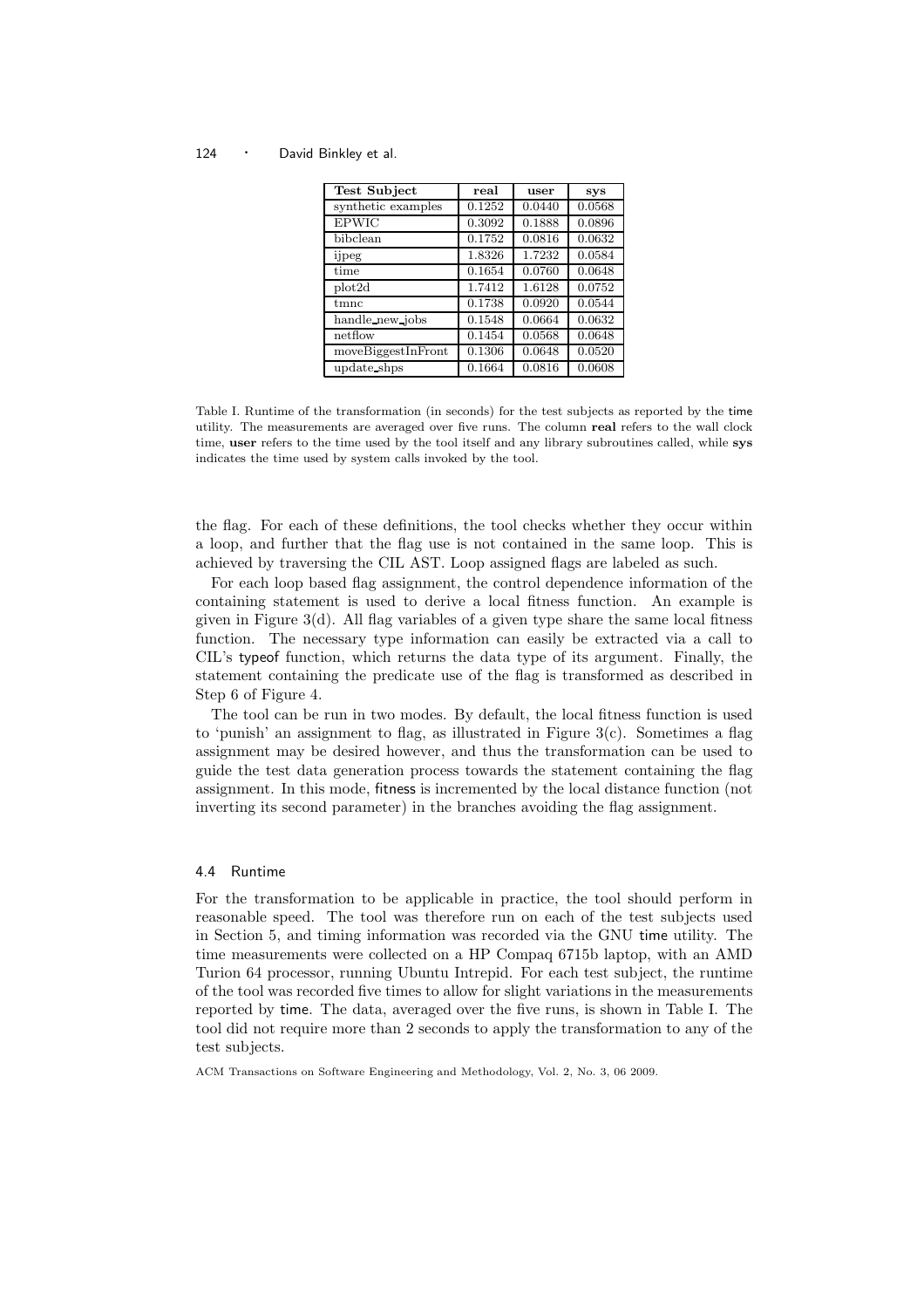# 4.5 Limitations

Currently the tool only implements an intraprocedural transformation. As a result, global flags are ignored by the tool, as are flags passed by reference. Furthermore, the tool does not include any alias analysis and, as a consequence, does not handle intraprocedural or interprocedural aliasing of flag variables. The tool further distinguishes between function assigned flags and other flags. Function assigned flags are variables whose value depends on the return value of a function call. These types of flags can be handled by a different testability transformation [Wappler et al. 2007]. Other kinds of flags include the loop–assigned flags addressed in this paper, and simply assigned flags addressed by previous work [Alshraideh and Bottaci 2006; Harman et al. 2004; Baresel and Sthamer 2003; Bottaci 2002b].

Both the algorithm presented in Figure 4 and the tool are incomplete in the presence of unstructured flow of control within the body of loops. In the work of Liu et al. [Liu et al. 2005] the authors present a synthetic example which illustrates this incompleteness. In practice we only observed this limitation in 2 out of 17 functions examined during the empirical study in Section 5. Nevertheless we aim to resolve this issue in future versions of the tool.

#### 5. EMPIRICAL ALGORITHM EVALUATION

This section presents two empirical evaluations of the transformation algorithm's impact. It first reports on the application of the transformation to the synthetic 'needle in the haystack' example from Figure 3(a). After this, it considers the application of the transformation to a collection of flags extracted from several production systems.

The synthetic benchmark program was chosen for experimentation because it denotes the worst possible case for the search. Twenty versions of this program were experimented with using no transformation, the coarse–grained transformation, and the fine–grained transformation. In each successive version, the array size was increased, from an initial size of 1, through to a maximum size of 40. As the size of the array increases, the difficultly of the search problem increases; metaphorically speaking, the needle is sought in an increasingly larger haystack. This single value must be found in a search space, the size of which is governed by the size of the array, a. That is, the test data generation needs to find a single value (all array elements set to zero) in order to execute the branch marked /\* target \*/.

The evaluation of the transformation on the twenty versions of the program was done using both the Daimler Evolutionary Testing system [Baresel et al. 2002; Wegener et al. 2001], and AUSTIN [Lakhotia et al. 2008]. For the test subjects listed in Table II only AUSTIN was used to evaluate the transformation.

The Daimler Evolutionary Testing system is capable of generating test data for C programs with respect to a variety of white box criteria. It is a proprietary system, developed in–house and provided to Daimler developers through an internal company web portal. A full description of the system is beyond the scope of this paper. AUSTIN is a search–based test data generation tool for C programs and uses a combination of the AVM and a set of constraint solving rules for pointers and dynamic data structures.

The AVM was shown to be particularly effective when applied to the branch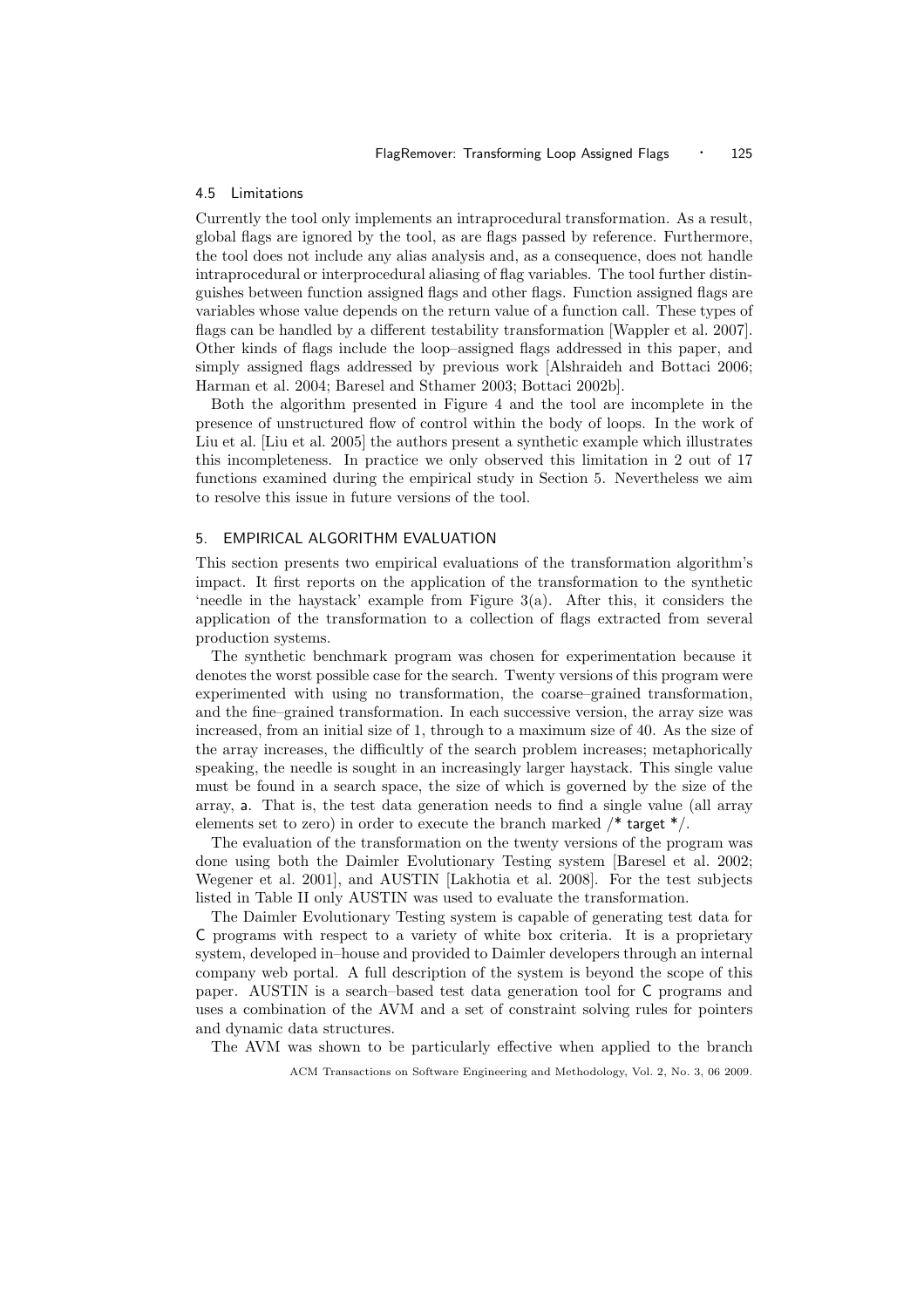coverage adequacy testing criterion [Harman and McMinn 2007]. It is a type of hill climb which systematically explores the neighbourhood of each element in a program's input vector. The size of an element's neighbourhood move changes proportional to the number of successful moves for that element. Initially it consists of the smallest increment (decrement) for an element type (e.g.,  $\pm 1$  for integers). When a change in value leads to an improved fitness, the search tries to accelerate in that direction by making ever increasing moves. The formula used to calculate the size of a move is:  $m_i = s^{it} * dir * acc_i$ , where  $m_i$  is the move for the  $i^{th}$  input variable,  $s$  is the *repeat base* (2 by default) and *it* the repeat iteration of the current move,  $dir \in \{-1, 1\}$ , and  $acc_i$  the accuracy of the  $i<sup>th</sup>$  input variable. The accuracy applies to floating point variables only. For all the experiments reported in this study the precision for these variables was set to 2 digits.

When no further improvements can be found for an element, the search continues by exploring the next element in the vector. Once the entire input vector has been exhausted, the search recommences with the first element if necessary. In case the search stagnates (*i.e.*, no move leads to an improvement) the search restarts at another randomly chosen location in the search space. This overcomes local optima and enables the hill climb to explore a wider region of the search space. A fitness budget, how many potential solutions the search is allowed to evaluate, ensures the search terminates when no solution can be found. For the purpose of this study, the fitness budget was set to 100, 000 evaluations for both AUSTIN and the Daimler Evolutionary Testing System. Due to the stochastic nature of both tools, the experiments were repeated 10 times to ensure robustness of the results and to allow comparison of the variations between runs.

## 5.1 Synthetic Benchmarks

The analysis of the synthetic benchmark begins by applying the Daimler Evolutionary Testing system to the program without any transformation, after the coarse– grained transformation (when Case 5.3 is ignored), and finally after the fine–grained transformation. Figure 6 shows the results with the 'no transformation' case shown at the top. To facilitate comparison, the three graphs use the same  $y$ –axis scale. Figure 7 show a zoomed–in version of the graph for the fine–grained transformation.

The 'no transformation' case is largely uninteresting as it fails to find any test data to cover the branch in all but two situations. The first of these is where the array has size one. In this instance there is a 1 in 256 chance of randomly finding the 'special value' in each of the ten runs. At array size two, the chances of hitting the right value at random have diminished dramatically to 1 in 65, 536; only one of the ten runs manages to find this needle. For all other runs, no solution is found. In all cases, without transformation, the evolutionary search degenerates to a random search. Such a random search has a minuscule chance of covering the target branch.

The coarse–grained technique achieves some success, but its trend for larger array sizes is clearly rising and more importantly there is an accompanying increase in the variation of the fitness evaluations. This increase in variability is a tell–tale sign of increasing randomness in the nature of the search using the coarse–grained approach. That is, where the landscape provides guidance, the evolutionary algorithm can exploit it, but when it does not, the search becomes a locally random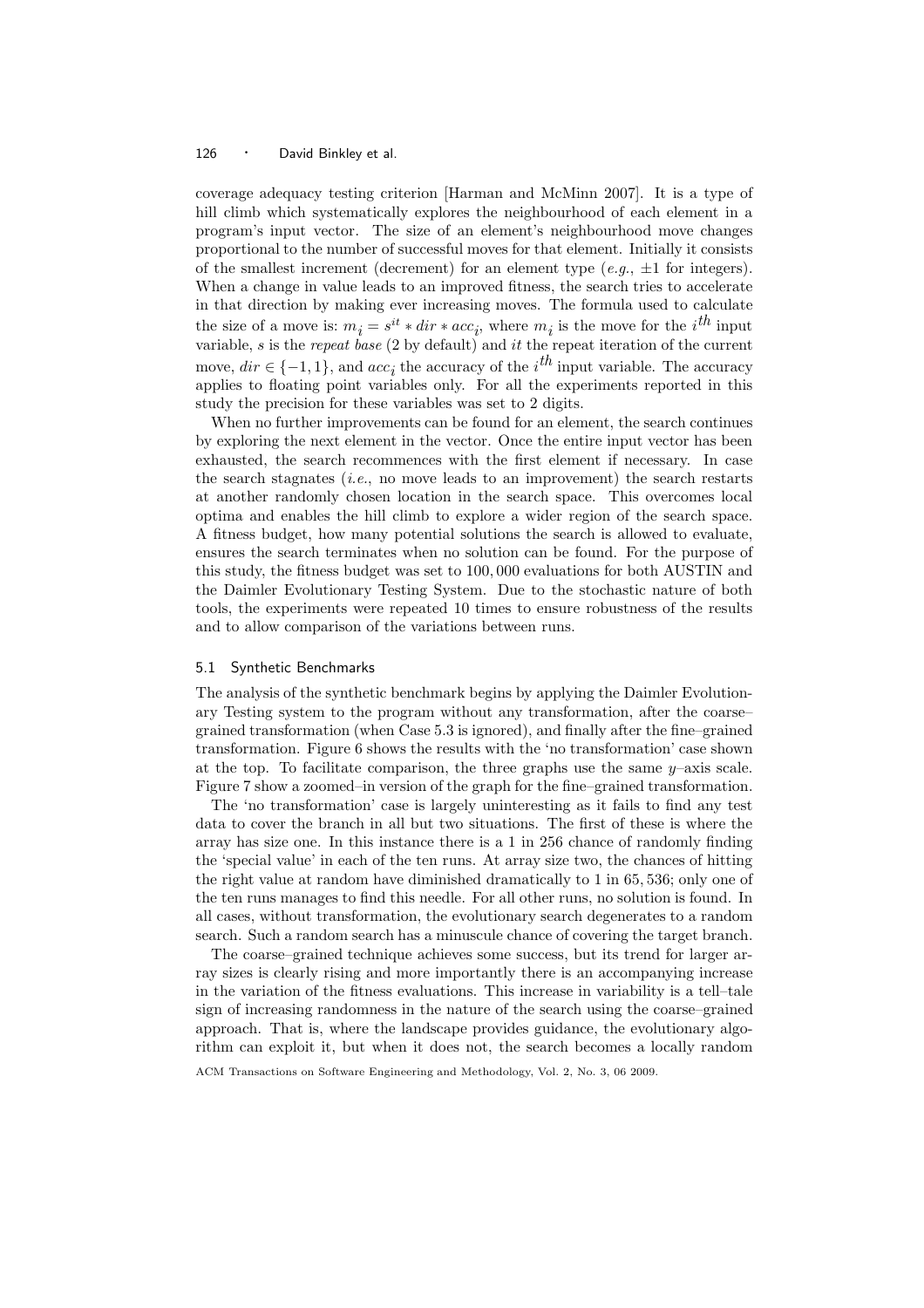

(c) Fine–Grained Transformation

Fig. 6. Results over ten runs of the evolutionary search for each of the three approaches part 1.

search until a way of moving off a local plateau is found. As is visually apparent, the fine–grained technique outperforms the coarse–grained technique.

Also visually apparent in Figure 7 is the spike at array size ten in Run 2. This outlier was investigated and can be explained as follows: The search has almost found a solution with a similar number of fitness evaluations as the other nine runs. That is, it solves the nine–element array size problem, but the tenth array element does not reduce to zero for many additional generations. For instance, in the  $40<sup>th</sup>$ generation it has the value 6, but in the  $1000$ <sup>th</sup> generation this has only reduced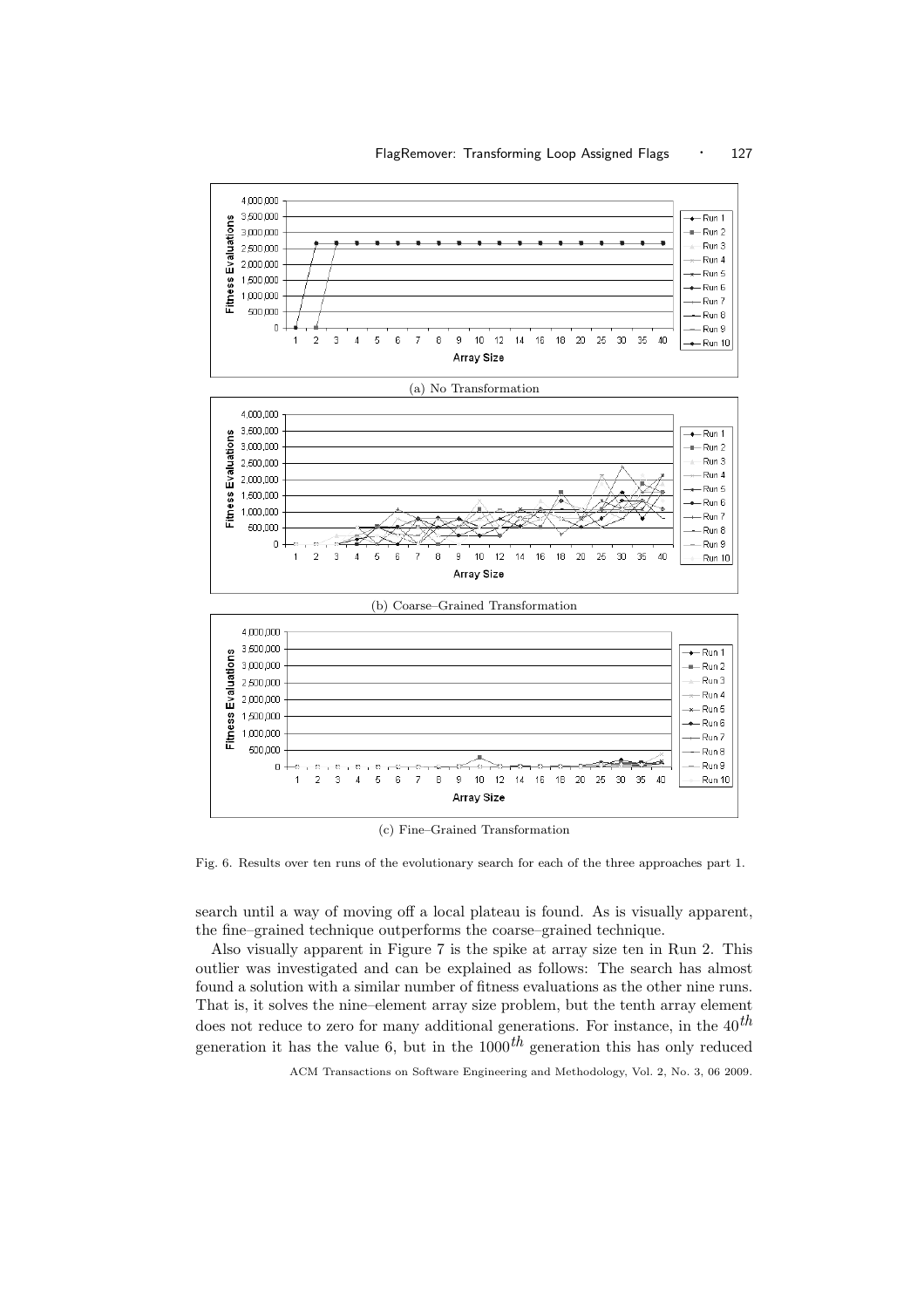![](_page_18_Figure_1.jpeg)

Fig. 7. Results over ten runs of the evolutionary search for the fine–grained transformation approach close–up.

![](_page_18_Figure_3.jpeg)

(b) Fine–Grained Transformation

Fig. 8. Results over ten runs of the alternating variable method for the 'no transformation' and fine–grained transformation approach.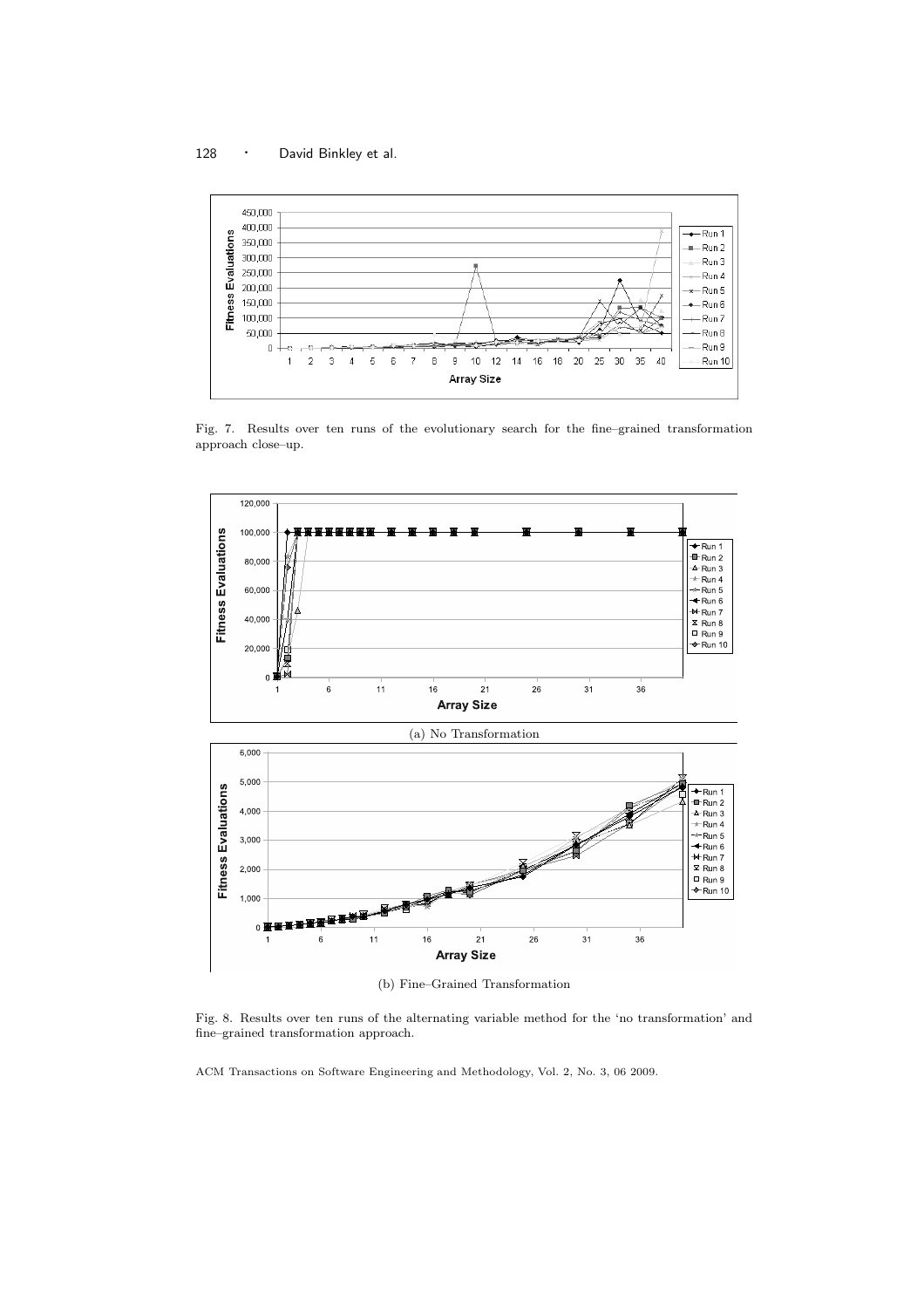to 2. There is a similar spike at array size 40 in Run 4 (again in the top graph). Upon investigation, a similar behaviour was observed. The search finds a solution for the array size 39 problem, but the search progresses very slowly with the final array element. In both cases this behaviour arises from the role chance plays in the underlying evolutionary search algorithm, rather than any properties of the flag problem per se.

Next, AUSTIN was applied to the synthetic benchmark yielding similar results. The results using no transformation and the fine–grained transformations are depicted in Figure 8. As with the Daimler Evolutionary Testing system, AUSTIN fails to find any test data to cover the branch for array sizes greater than three when working with the untransformed program. In one run the search manages to cover the branch at an array size of three, in nine runs with an array size of two, and in all runs when the array contains only one element. For AUSTIN to cover the branch using the untransformed program, the search needs to either randomly find the solution, or randomly choose a starting point which is exactly one neighbourhood move away from the solution (e.g.,  $a = \{-1,0,0\}$ ,  $\{1,0,0\}$ , etc.).

For the fine–grained transformed program, AUSTIN requires far fewer fitness evaluations than the Daimler Evolutionary Testing system to cover the target branch. This is visually evident when comparing the  $y$ –axis scales of the chart in Figure 7, which shows the Daimler Evolutionary Testing system results, with that of the chart in Figure 8(b), which shows the AUSTIN results. This difference is consistent with the findings of Harman and McMinn who showed that a relatively simple optimization algorithm, such as the AVM, can often outperform a more complex search strategy [Harman and McMinn 2007].

The final two charts, shown in Figures 9 and 10, present the averages and standard deviations respectively over all ten runs for each of the three approaches using the Daimler Evolutionary Testing system. The pattern for AUSTIN is similar. The average for the 'no transformation' technique is almost uniformly the worst–case, while its standard deviation is zero, in all but the cases for array size 1 and 2 (where some random chances led to a successful search). The high standard deviation for size 2 is evidence that the one solution was a random occurrence.

The qualitative assessment presented in Figure 6 and Figure 8 clearly suggests that the fine–grained approach is better than the coarse–grained approach, which in turn, is better than the 'no transformation' approach. The 'trend' of the fine– grained transformation outperforming the 'no transformation' approach manifests itself as the size of the problem increases. It is also the case that as the difficulty of the problem increases (*i.e.*, as the size of the array increases), the test data generation process will get harder for both, the fine–grained and 'no transformation' approaches. This can be seen in Figure 8(b) and Figure 7. Despite this, the fine–grained approach will always be able to offer the search guidance, whereas the 'no transformation' approach remains a random search for the 'needle' in an increasingly larger 'haystack'.

To complement this qualitative assessment quantitatively, an assessment using the Mann–Whitney test, a non–parametric test for statistical significance in the differences between two data sets, is performed. Because the test is non–parametric, the data is not required to be normally distributed for the test to be applicable. The

ACM Transactions on Software Engineering and Methodology, Vol. 2, No. 3, 06 2009.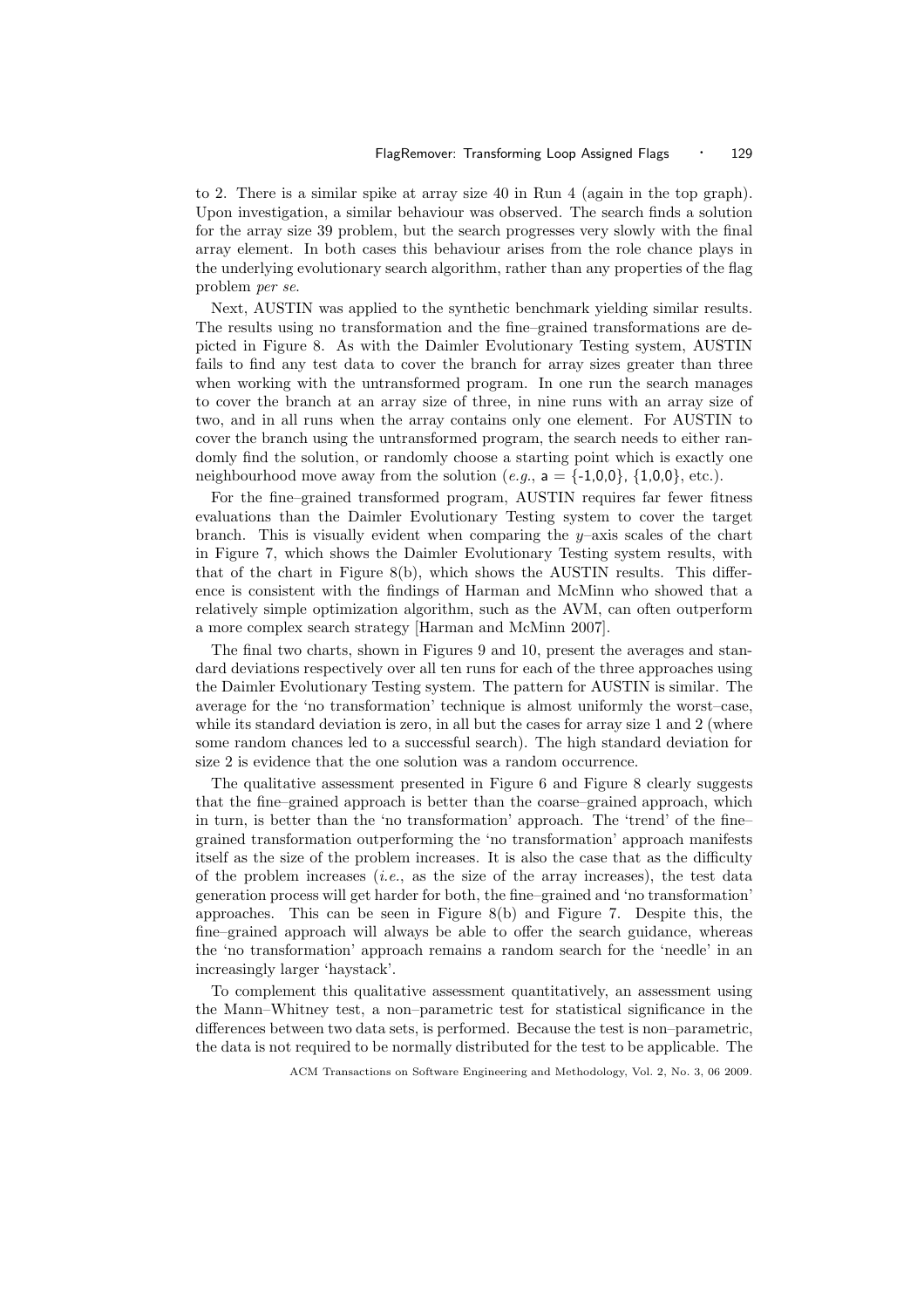![](_page_20_Figure_1.jpeg)

Fig. 9. Averages over ten runs of the evolutionary search for each of the three approaches

![](_page_20_Figure_3.jpeg)

Fig. 10. Standard deviation over ten runs of the evolutionary search for each of the three approaches

test reports, among other things, a  $p$ -value. The  $p$ -value for the test that compares the 'no transformation' results with the 'coarse–grained transformation' results and that which compares the 'coarse–grained transformation' results with the 'fine– grained transformation' results, all return  $p$ -values less than 0.0001 indicating that the differences are 'statistically significant at the 99% level'.

The results obtained from the synthetic benchmarks clearly show that the test data generation process on the transformed (fine–grained) version outperforms the test data generation process on the untransformed version.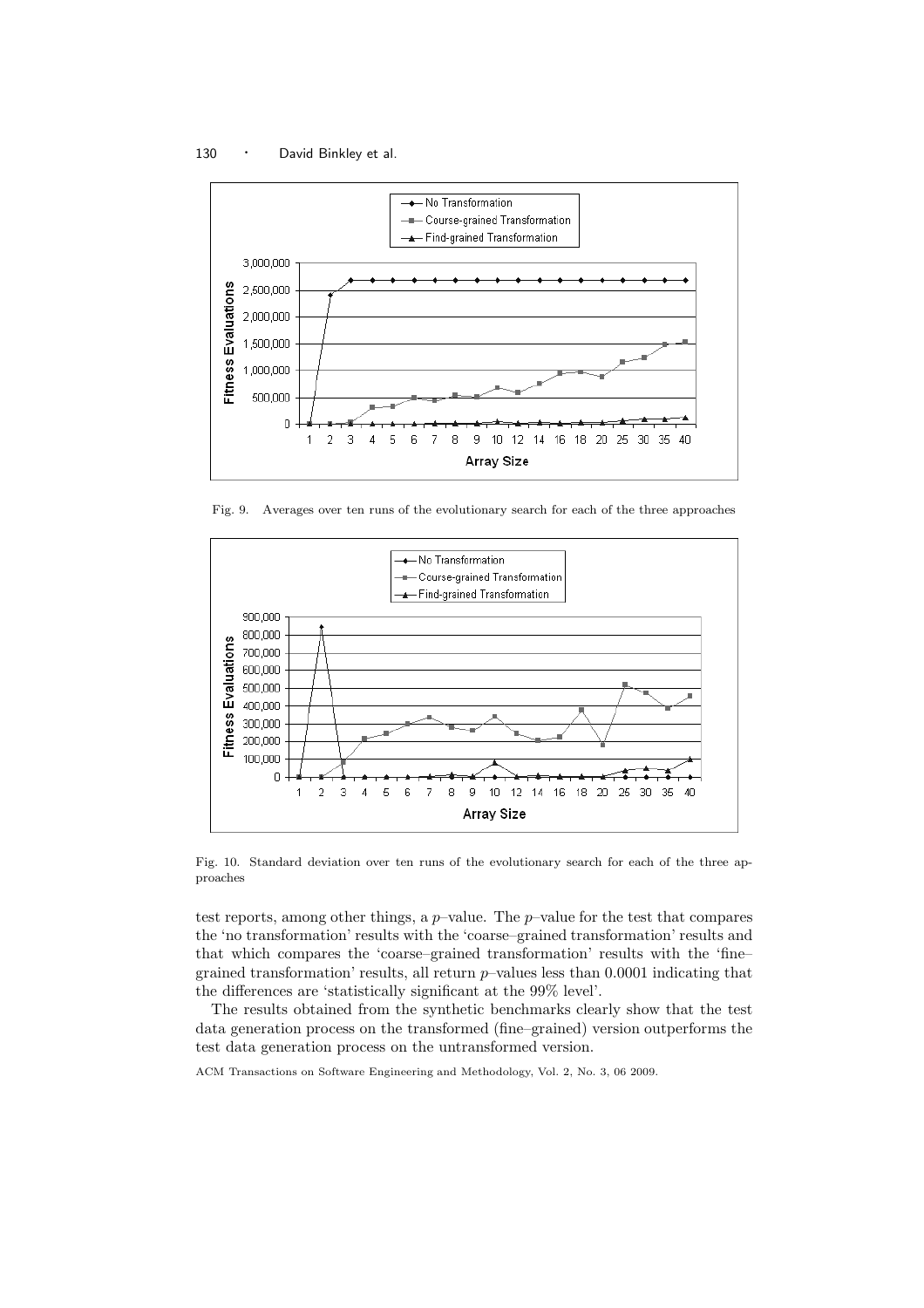| Test subject       | <b>Function under test</b>             |  |  |  |
|--------------------|----------------------------------------|--|--|--|
| EPWIC              | run_length_encode_zeros                |  |  |  |
| bibclean           | check_ISBN                             |  |  |  |
|                    | check_ISSN                             |  |  |  |
|                    | emit_dat                               |  |  |  |
|                    | format_message                         |  |  |  |
| ijpeg              | next_marker                            |  |  |  |
|                    | pbm_writepbmrowraw                     |  |  |  |
|                    | write_frame_header                     |  |  |  |
| time               | getargs                                |  |  |  |
| plot2d             | <b>CPLOT_DetermineSeriesStatistics</b> |  |  |  |
| tmnc               | rule_I_intercept                       |  |  |  |
| handle_new_jobs    | handle_new_jobs                        |  |  |  |
| netflow            | netflow                                |  |  |  |
| moveBiggestInFront | moveBiggestInFront                     |  |  |  |
| update_shps        | update_shps                            |  |  |  |

Table II. Test subjects

# 5.2 Open Source and Daimler Programs

In addition to the study of the synthetic program, which represents a problem that is synthetically generated to be hard for search–based approaches to solve, the seventeen C functions shown in Table II were used to evaluate the impact of the testability transformation of Figure 4. These functions were extracted from a combination of ten open–source and Daimler programs. Each of the seventeen is first described in some detail to provide an indication of flag usage in each program. This is followed by a discussion of the empirical results obtained using these functions.

- EPWIC is an image compression utility. The selected function run length encode zeros loops through a stream of data (encoded as a C string) and counts the number of consecutive occurrences of 0. If a zero is found, a counter is incremented and the flag found zero is set. The flag is initialized to 1 and the test problem is to find inputs which avoid setting the flag to 0.
- bibclean is a program used to check the syntax of BibTeX files and pretty print them. Two functions were selected. The first, check ISBN, loops through an input string to check whether it represents a valid ISBN number. It contains the flag new ISBN, which is initialized to 1 and set to 0 at the start of every loop iteration whenever its value is 1. The flag is reset to 1 in the body of the loop only when a given number of parsed characters in the range  $0 - 9$ , including 'x' and 'X', represent an invalid ISBN number, or, the string does not represent a valid ISBN number at all, but contained more than 10 valid ISBN characters. The test data generation challenge is to discover a string with more than 10 valid ISBN characters which do not represent a valid ISBN number. The search has to navigate through the entire input domain of the function, which is approximately  $10^{120}$ . The second function, check\_ISSN works exactly as check\_ISBN except that ISSN instead of ISBN numbers are checked for.
- ijpeg implements an image compression and decompression algorithm, of which five functions were tested. The first, emit dat, contains the flag prec. An array of 64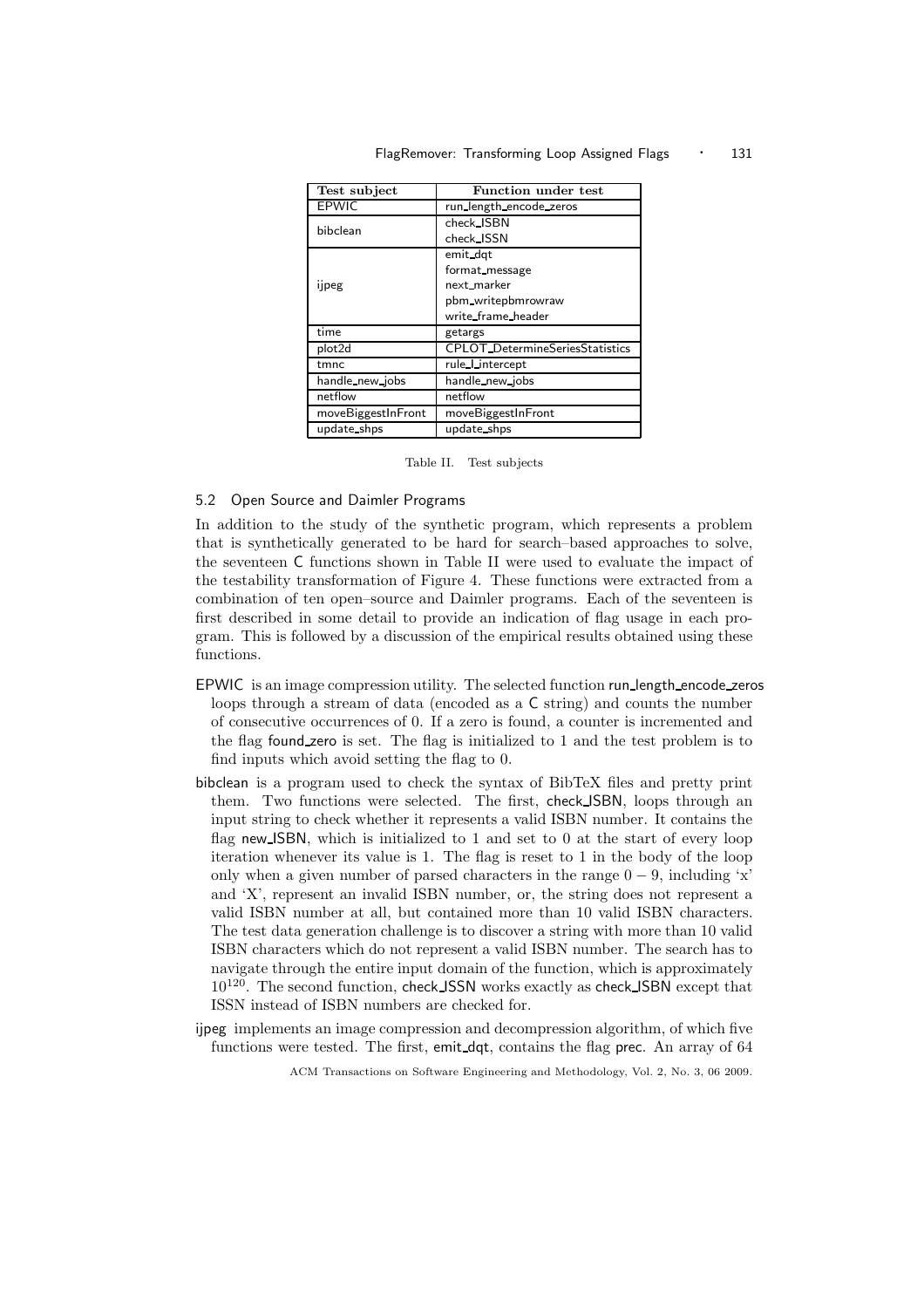unsigned integers is iterated over. If an element exceeds the value 255, the flag is set to true. The target branch is dependent on the flag being set to true.

The second function, format\_message, formats a message string for the most recent JPEG error or message. It contains the flag isstring, which is used to check if the format string contains the '%s' format parameter. The test data generation problem is to find an input string which contains the character sequence '%s'.

The third function, next\_marker, contains a loop assigned flag c, which is part of the termination criterion for a do  $\{\}\$ while() loop. An input buffer is traversed and the current character assigned to c. The loop terminates if c is not equal to 255, thus the challenge is to discover that an array of inputs is required that contains the value 255 at least once.

The fourth function, pbm writepbmrowraw, contains the local variable bitshift of type int which is initialized to 7. The inputs to the function are a file pointer, a pointer to the start of a row in a matrix of unsigned character types, and the number of columns in the row. A loop goes through each column and checks its entry for a non–zero value. Whenever a non–zero character is encountered, the value of bitshift is decremented by one. When bitshift takes on the value −1 it is reset to 7. After the body of the loop, the function checks for bitshift not being equal to 7. In this case the hard to cover target branch is the false outcome of this check.

The final function, write frame header, contains the loop assigned flag is baseline, which is initialized to 1 and assigned 0 in the body of the loop. The target branch depends on the flag retaining its initial value. To complicate matters, the flag may be initialized to 0 before the start of the loop if two properties of the function's input domain are true. This assignment is not part of the transformation per se (apart from ensuring that the state of the flag is correctly represented by the helper variables regardless of the path taken to reach the start of loop), thus it remains an additional goal of the search algorithm to find inputs which avoid initializing the flag to 0.

- time is a GNU command line utility which takes as input another process (a program) with its corresponding arguments and returns information about the resources used by the process  $(e.g., the wall–clock and CPU time used)$ . The function getargs contains three loop assigned flags, outfile, append and verbose. The function parses the command line arguments and sets the option flags accordingly. The challenge during the test data generation process is to find input parameters encoded as strings, that are valid options, setting these flags.
- plot2d is a small program that produces scatter plots directly to a compressed image file. The core of the program is written in ANSI C. However the entire application includes  $C_{++}$  code. Only the C part of the program was considered during testing. The function CPLOT DetermineSeriesStatistics contains the loop assigned flag computeStats, which is initialized with 1 and only ever assigned 1 in the body of the loop. The branch dependent on the false outcome of the flag is therefore infeasible and the true branch trivially covered.

tmnc is a C implementation of the TMN protocol. The function rule I intercept

ACM Transactions on Software Engineering and Methodology, Vol. 2, No. 3, 06 2009.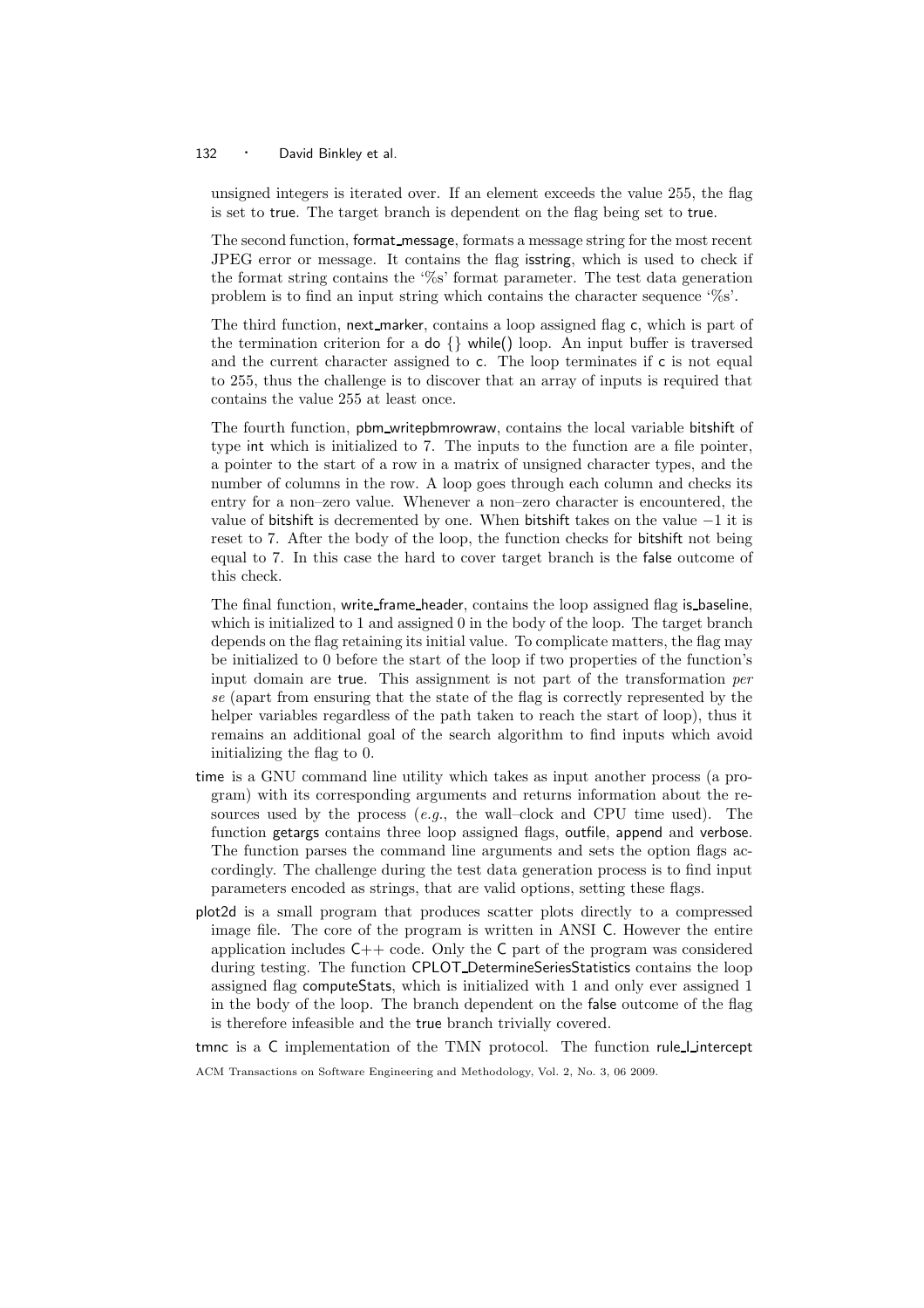loops through an array of sessions (containing, *inter alias*, information about the initiator and responder), validating a session object. If the session is valid, a flag is set.

- handle new jobs is a job scheduler responsible for management of a set of jobs stored in an array. Each job has a status and priority as well as additional data used during job execution. This code is part of the Daimler C++ testing system itself: it facilitates parallel execution of test processes. The input space is the job array (the 'data' entries are unimportant for coverage). The test problem is to find the right input data for the flag, check work, tested in the last condition of the function. In order to execute the true branch of this conditional, the assignment check work=1; in the for loop must be avoided in every iteration.
- netflow is part of an ACM algorithm for performing net flow optimization. The function has many input parameters configuring the net to be optimized, for example connected nodes and connection capacity. The two parameters of the function are low and high. The netflow function begins with some plausibility checks on the input parameters. The flag variable violation is typical of a test for special conditions which cannot be handled by the regular algorithm. As an invalid input check, violation is set to true when low is set to a larger value than high.
- moveBiggestInFront is part of a standard sorting algorithm. A while loop processes the elements of an array, checking whether the first element is the biggest. If no such value exists, this constitutes a special case with the result that the flag assignment is not executed in any iteration.
- update shps is a navigation system used by Daimler in vehicular control systems. The code has been modified to protect commercially sensitive information. However, these modifications do not affect the properties of the code with respect to flag variable use. The navigation system operates on a 'Shape Point Buffer' which stores information from a digital street map. Streets are defined by shape points. The buffer contains map locations (points) near to the current location of the car. For testing, the input space is formed from the set of shape point buffer data stored in a global array and the position of the car supplied as the parameters of the function. The function uses a flag, update points, to identify a situation where an update is required. The flag is assigned inside a loop traversing the shape point buffer. The flag becomes true if any shape point from the buffer is outside a certain area. The target branch is hard to execute because input situations rarely lead to update points being assigned false. The search space for the predicate if (!update points) is precisely the worst case flag landscape described in Figure 1.

These seventeen functions capture the full range of difficulties for the search. At the easy end of the spectrum, test data for the flag use in the predicate from plot2d was always found in a single evaluation, both before and after transformation. Code inspection revealed that every path through the loop (and in fact the function) assigned true to the flag. Prior to the body of the loop, the flag is initialized to true. After the loop, the function contains a check for the value true of flag. Since the false branch of this check is clearly infeasible, it is not clear if this code was written anticipating some structural addition; perhaps it is a bug.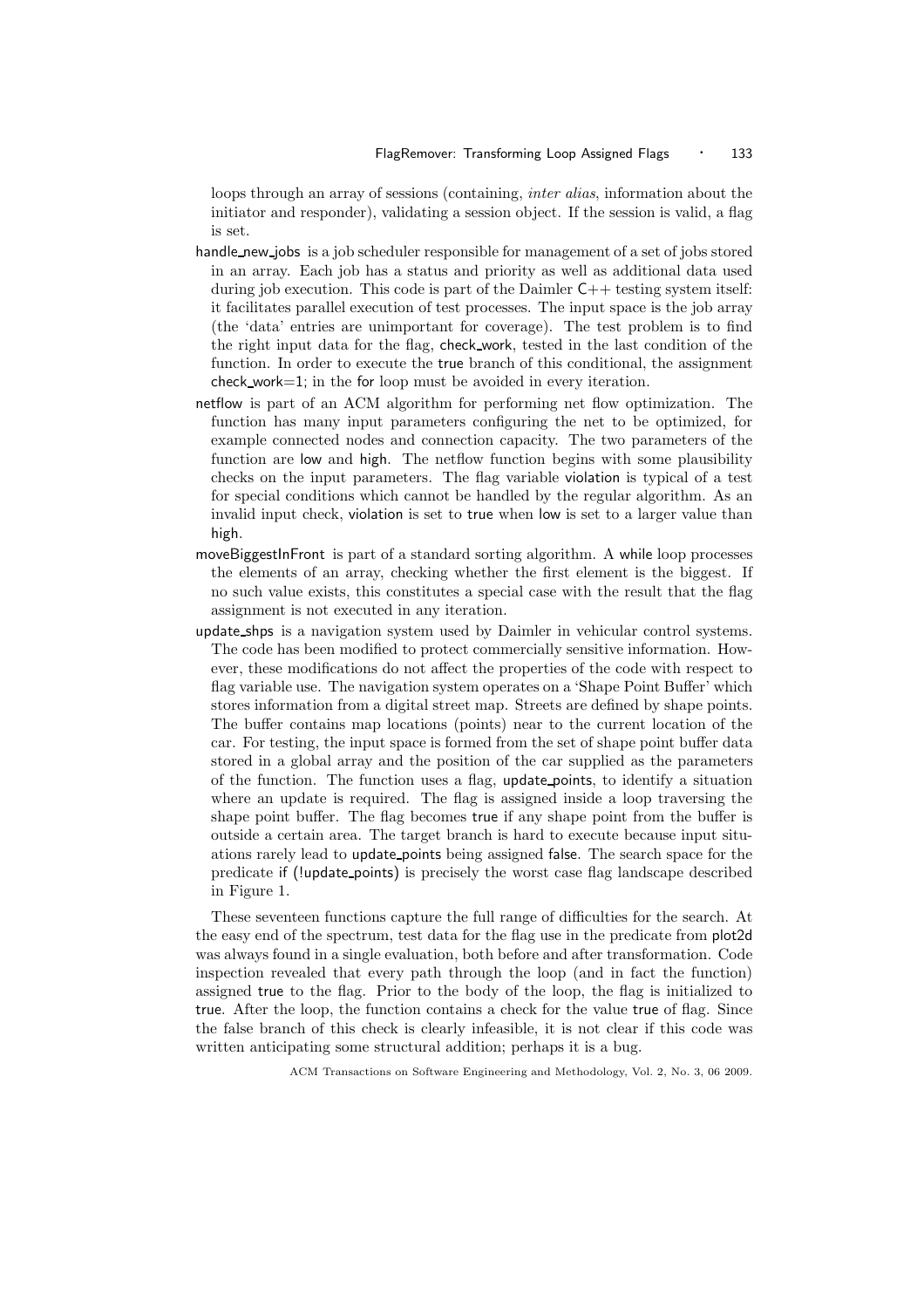At the other end of the spectrum, the evaluation budget was exhausted in both the transformed and untransformed versions of three test subjects: getargs append, getargs verbose, and next marker. The first of the three, getargs append, comes from the command line argument processing of the program time. This example uncovered a limitation in the current AUSTIN and Daimler tool implementations. The tools do not properly handle C static variables, which are used to hold values across multiple calls to a function. In this case, time uses the function getopt, which records an index and look–ahead character in the static variables optind and nextchar. These two static variables effectively prevent the search from returning to a previous solution after exploring an inferior neighbour.

The second function getargs verbose, also from time, and the third next marker from ijpeg both contain unstructured control flow. In this case an exit within the loop; however, the impact of such control statements  $(e.g., a$  return statement) would be similar. In essence, such statements prevent the search from exploiting accumulated fitness information. In both cases, the search does not execute the transformed predicate (created by Step 6 of the algorithm shown in Figure 4).

Observe that none of the aforementioned issues denote flag problems. Rather the application of search–based testing techniques to real world programs has thrown up subsidiary issue and barriers to test data generation that have nothing to do with flags. It should be recognized that no 'perfect' solution to the test data generation problem yet exists; all techniques have language features that present difficulties. The purpose of this paper is to demonstrate that the barrier to search–based testing raised by the presence of flag variables can be lowered by the testability transformation approach advocated in the paper. However, there will remain further work required on these other issues of search–based testing.

The remaining thirteen functions fall in between these two extremes. In each case, the transformation improves the search for test data. The average success over all ten runs of each test subject is reported in the top of Figure 11. This table and the one below it are sorted based on the number of fitness evaluations performed using the untransformed program. Overall the transformation led to a 28% increase in successful test-date generation.

The lower table in Figure 11 shows the number of fitness evaluations used by all ten runs for each program. This data is shown graphically in Figure 12, which uses a log scale on the  $y$ –axis. Overall, the transformation leads to a 45% improvement, reducing the total number of evaluations needed from 4, 589 to 2, 522, which represents a statistically significant reduction (students t-test  $p$ -value = 0.031). It produces an improvement for all but four of the test subjects. In several cases the improvement is dramatic. For example, with the function moveBiggestInFront the total number of evaluations drops from 9, 011 to 10. Even in cases where the untransformed programs never exhausts its evaluation budget, there are large improvements. For example, with the function format message there is a 91% decrease from 2, 811 to 245.

These results have to be treated with statistical caution. We take the average results of 10 runs for each flag use of each predicate in each function studied. These average values form a sample from two paired populations: the 'with treatment' population and the 'without treatment population' for flag uses in predicates. In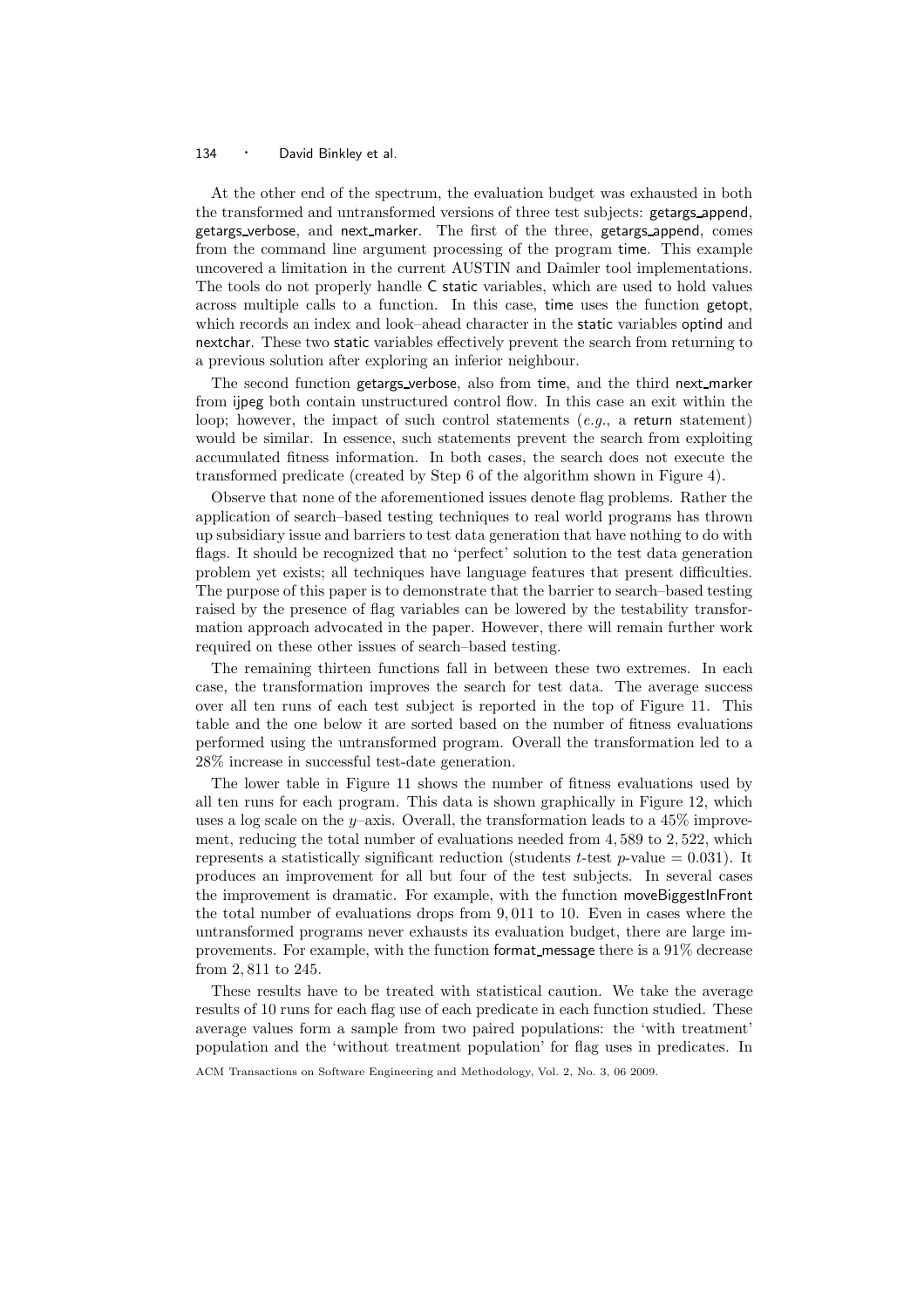|                    |                                        |          | Covered Branches |
|--------------------|----------------------------------------|----------|------------------|
|                    |                                        | untrans  | trans            |
| Program            | Function                               | -formed  | -formed          |
| time               | getargs_append                         | $\Omega$ | $\Omega$         |
| time               | getargs verbose                        | $\Omega$ | $\Omega$         |
| ijpeg              | next_marker                            | 0        | 0                |
| ijpeg              | write_frame_header                     | 0        | 10               |
| netflow            | netflow                                | $\Omega$ | 10               |
| moveBiggestInFront | moveBiggestInFront                     | 3        | 10               |
| tmnc               | rule Lintercept                        | 2        | 4                |
| EPWIC              | run_length_encode_zeros                | 10       | 10               |
| ijpeg              | format message                         | 10       | 10               |
| bibclean           | check_ISBN                             | 10       | 10               |
| bibclean           | check_ISSN                             | 10       | 10               |
| ijpeg              | emit_dqt                               | 10       | 10               |
| time               | getargs outfile                        | 10       | 10               |
| update_shps        | update_shps                            | 10       | 10               |
| handle_new_jobs    | handle_new_jobs                        | 10       | 10               |
| ijpeg              | pbm_writepbmrowraw                     | 10       | 10               |
| plot2d             | <b>CPLOT</b> DetermineSeriesStatistics | 10       | 10               |
|                    | average                                | 6.2      | 7.9              |
|                    | percent improvement                    |          | 28\%             |
|                    |                                        |          |                  |

|                    | <b>Fitness Evaluations</b> |         |         |                |           |  |  |  |
|--------------------|----------------------------|---------|---------|----------------|-----------|--|--|--|
|                    |                            | untrans | trans   |                | percent   |  |  |  |
| Program            | Function                   | -formed | -formed | savings        | reduction |  |  |  |
| time               | getargs_append             | 10,000  | 10,000  | $\Omega$       | $0\%$     |  |  |  |
| time               | getargs_verbose            | 10,000  | 10,000  | $\Omega$       | $0\%$     |  |  |  |
| ijpeg              | next_marker                | 10,000  | 10,000  | $\Omega$       | 0%        |  |  |  |
| ijpeg              | write_frame_header         | 10,000  | 412     | 9588           | 96%       |  |  |  |
| netflow            | netflow                    | 10,000  | 61      | 9939           | 99%       |  |  |  |
| moveBiggestInFront | moveBiggestInFront         | 9,011   | 10      | 9001           | 100%      |  |  |  |
| tmnc               | rule_1_intercept           | 8,767   | 8,451   | 316            | $4\%$     |  |  |  |
| EPWIC              | run_length_encode_zeros    | 3,401   | 2,066   | 1335           | 39%       |  |  |  |
| ijpeg              | format_message             | 2,811   | 245     | 2566           | 91%       |  |  |  |
| bibclean           | check_ISBN                 | 1,385   | 543     | 842            | $61\%$    |  |  |  |
| bibclean           | check_ISSN                 | 843     | 664     | 179            | 21%       |  |  |  |
| ijpeg              | emit_dqt                   | 835     | 145     | 690            | 83%       |  |  |  |
| time               | getargs outfile            | 478     | 218     | 260            | 54%       |  |  |  |
| update_shps        | update_shps                | 271     | 45      | 226            | 83%       |  |  |  |
| handle new jobs    | handle new jobs            | 202     | 6       | 196            | 97%       |  |  |  |
| ijpeg              | pbm_writepbmrowraw         | 7       | 5       | $\overline{2}$ | 29%       |  |  |  |
| plot2d             | <b>CPLOT</b>               | 1       | 1       | $\overline{0}$ | $0\%$     |  |  |  |
|                    | average                    | 4,589   | 2,522   |                |           |  |  |  |
|                    | percent improvement        |         | 45%     |                |           |  |  |  |

Fig. 11. Results from empirical study of functions extracted from open source software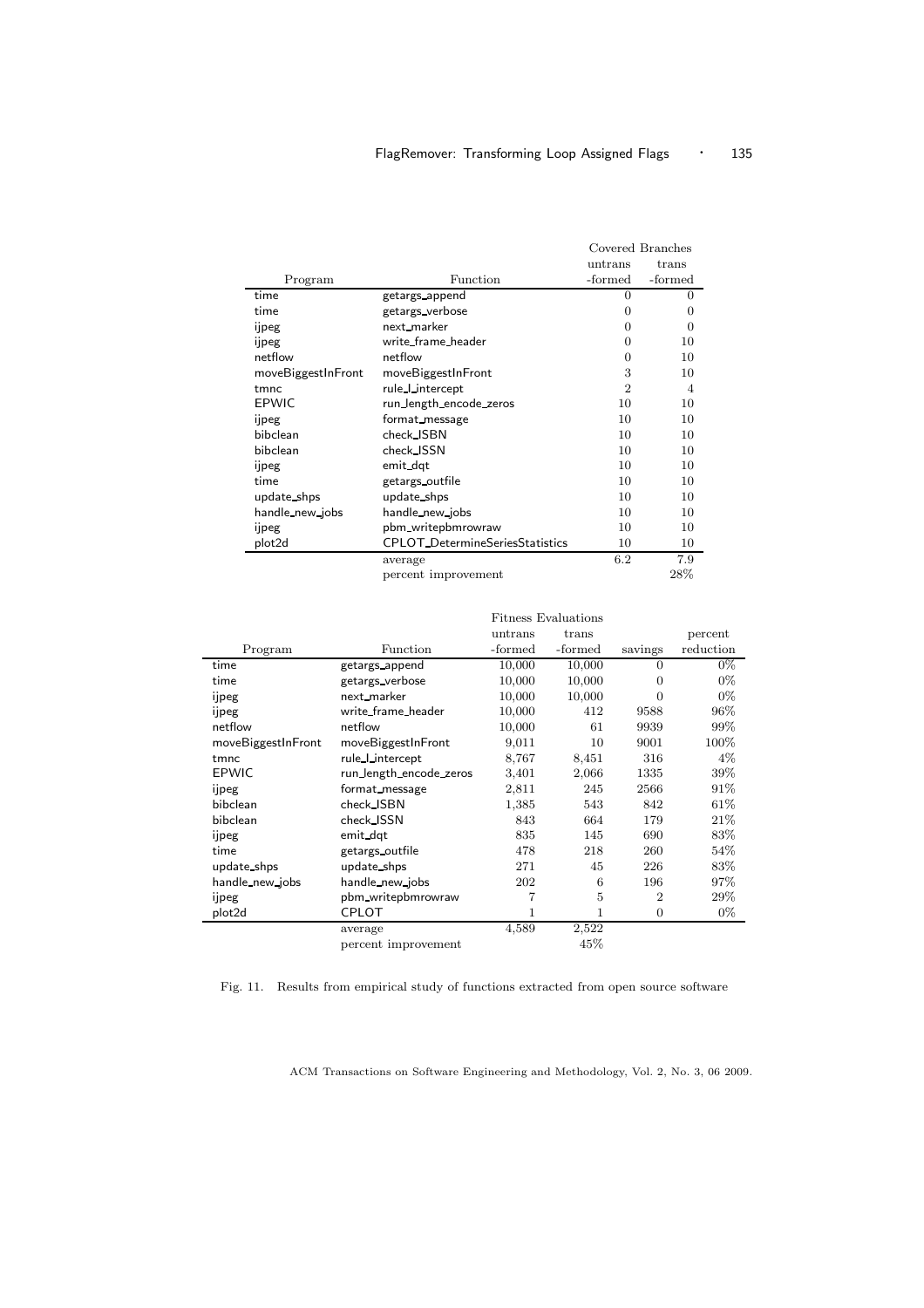![](_page_26_Figure_1.jpeg)

Fig. 12. Chart of data from second empirical study

this case, 'with treatment' means with some form of transformation aimed to improve the test data generation process.

The samples involved in this test are not (and, indeed, cannot be) sampled in an entirely random and unbiased manner. They are samples from the space of all possible loop–assigned flag uses in all predicates in all functions in all C programs. There is even an issue here as to what constitutes the 'population'; should it be, for example, all C programs possible; all those currently written, or all those in use in production systems? These questions bedevil any attempt to make reliable claims for statistical significance of results for studies involving samples of program code. In using the statistical tests, we are merely seeking to give a rough indication of the strength of the results for the programs studied, rather than to make claims about the behaviour of untried predicates in programs as yet unconsidered in the study.

# 6. EMPIRICAL VALIDATION

This section investigates the existence of loop–assigned variables 'in the large'; that is it considers if flags occur widely in practice. This is important to validate the existence of the loop–assigned flag problem: if flags are not prevalent then there would be little point in trying to remove them.

The investigation makes use of the dependence graphs output by Codesurfer,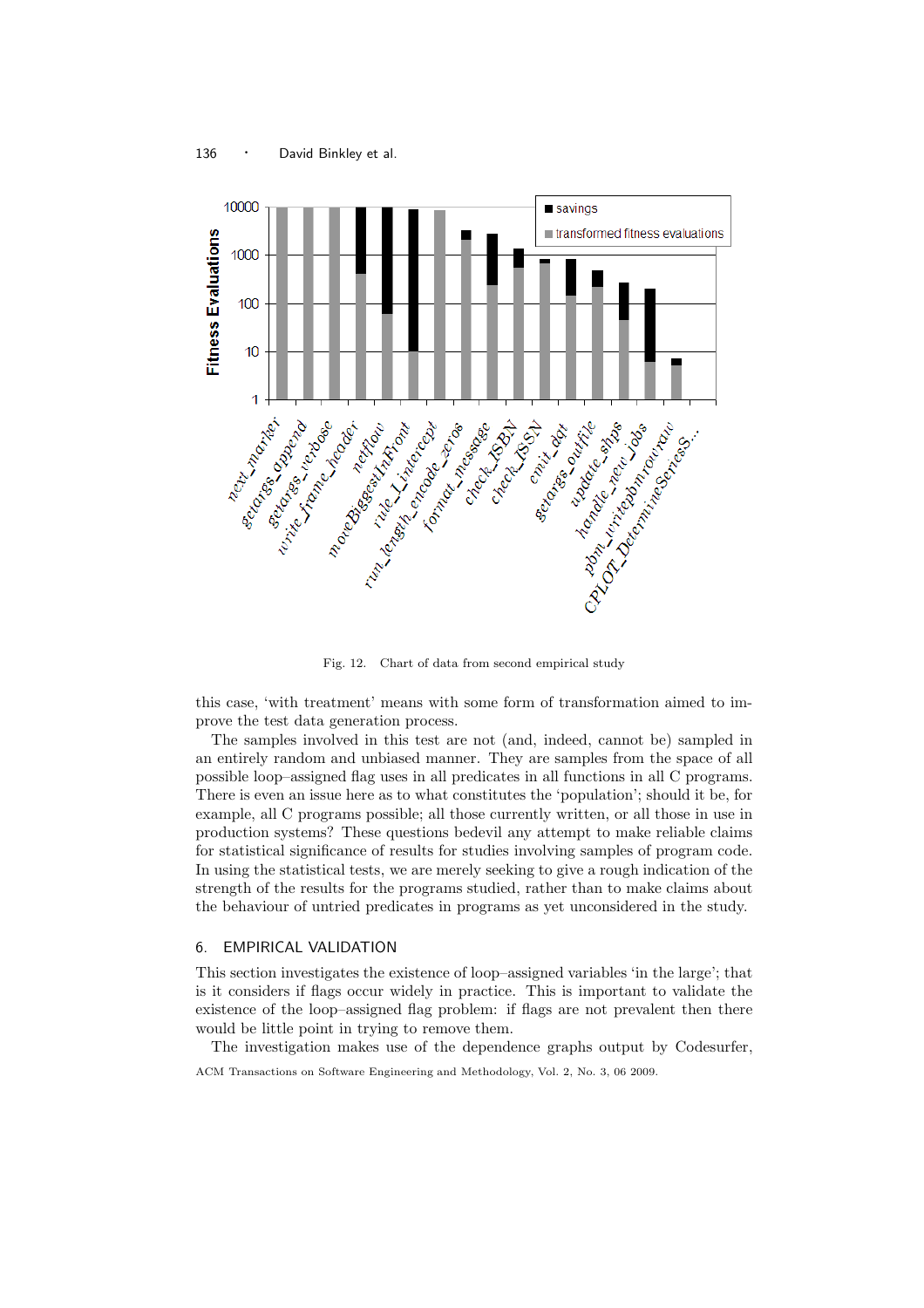| FlagRemover: Transforming Loop Assigned Flags |  |  | 137 |
|-----------------------------------------------|--|--|-----|
|                                               |  |  |     |

|                   | Total      | With           | Total |                   | Total      | With   | Total        |
|-------------------|------------|----------------|-------|-------------------|------------|--------|--------------|
| Program           | Predicates | flags          | flags | Program           | Predicates | flags  | $\rm{flags}$ |
| EPWIC-1           | 435        | 104            | 107   | gnugo             | 2584       | 687    | 731          |
| a <sub>2</sub> ps | 1886       | 677            | 754   | go                | 2982       | 489    | 570          |
| acct              | 349        | 168            | 179   | ijpeg             | 1042       | 189    | 199          |
| barcode           | 235        | 83             | 98    | $indent -1.10.0$  | 537        | 140    | 172          |
| bc                | 298        | 99             | 105   | 1i                | 364        | 94     | 99           |
| byacc             | 620        | 298            | 309   | named             | 5794       | 1820   | 2080         |
| cadp              | 480        | 174            | 175   | ntpd              | 1904       | 552    | 595          |
| compress          | 59         | 10             | 12    | oracolo2          | 541        | 379    | 382          |
| cook-c_incl       | 706        | 218            | 228   | prepro            | 530        | 374    | 377          |
| cook-cook         | 2203       | 732            | 768   | replace           | 54         | 13     | 13           |
| cook-cook_bom     | 564        | 194            | 202   | sendmail-8.7.5    | 3198       | 1026   | 1161         |
| cook-cookfp       | 510        | 176            | 183   | snns-batchman     | 4858       | 1811   | 2201         |
| cook-cooktime     | 518        | 185            | 200   | snns-convert2snns | 4394       | 1496   | 1829         |
| cook-file_check   | 462        | 169            | 176   | snns-ff bignet    | 4450       | 1527   | 1876         |
| cook-find_libs    | 458        | 163            | 169   | snns-isnns        | 4398       | 1499   | 1832         |
| cook-fstrcmp      | 467        | 166            | 173   | snns-linknets     | 4541       | 1527   | 1865         |
| cook-make2cook    | 683        | 254            | 271   | snns-netlearn     | 4386       | 1495   | 1828         |
| cook-roffpp       | 505        | 179            | 185   | snns-netperf      | 4387       | 1495   | 1828         |
| copia             | 15         | $\overline{7}$ | 16    | snns-pat_sel      | 4396       | 1494   | 1827         |
| csurf-packages    | 2043       | 924            | 979   | $snns$ -snns2c    | 4600       | 1541   | 1874         |
| ctags             | 1063       | 336            | 387   | snns-snnsbat      | 4669       | 1636   | 1995         |
| cvs               | 6053       | 2617           | 2817  | snns-td_bignet    | 4451       | 1531   | 1879         |
| diffutils         | 909        | 365            | 442   | snns-ui main      | 6433       | 2118   | 2512         |
| $_{\rm ed}$       | 619        | 228            | 302   | space             | 503        | 345    | 348          |
| empire            | 5294       | 1240           | 1406  | spice             | 7254       | 2368   | 2478         |
| espresso          | 1043       | 290            | 305   | termutils         | 218        | 99     | 107          |
| findutils         | 686        | 257            | 309   | tile-forth-2.1    | 193        | 50     | 54           |
| $flex2-4-7$       | 584        | 317            | 364   | $time-1.7$        | 40         | 17     | 17           |
| $flex2-5-4$       | 706        | 378            | 432   | $userv-0.95.0$    | 679        | 222    | 241          |
| ftpd              | 1765       | 723            | 823   | wdiff.0.5         | 164        | 88     | 125          |
| gcc.cpp           | 650        | 187            | 203   | which             | 77         | 30     | 35           |
| $gnubg-0.0$       | 497        | 113            | 119   | wpst              | 989        | 482    | 516          |
| gnuchess          | 1001       | 212            | 277   | total             | 119,976    | 40,877 | 47,121       |

Fig. 13. Predicates and flags in the 65 programs

a deep structure analysis tool [Grammatech Inc. 2002 ]. Traversing dependence edges in a program's dependence graph simplifies the discovery of loop–assigned flag variables. In all, 65 programs (including both Daimler and open source programs), with a total of 119, 976 predicates were analyzed. The programs studied range from utilities with as few as fifteen predicates to the electronic circuit simulation program spice containing 7, 254 predicates.

Results for the programs are shown in Figures 13, 14 and 15. The data presented in these figures may be useful to other researchers addressing the flag problem. It can be used to assess the kinds of flags used and their prevalence in a reasonably large corpus of code. In this way the data provides base line information about how prevalent the problem is and the various precise forms taken by the flag problem. Other researchers can also use these data to determine whether their code base is similar to that used in this study. This may be valuable to determine the degree to which subsequent work replicates the findings reported here.

In Figure 13, the data reported for each program consists of the total number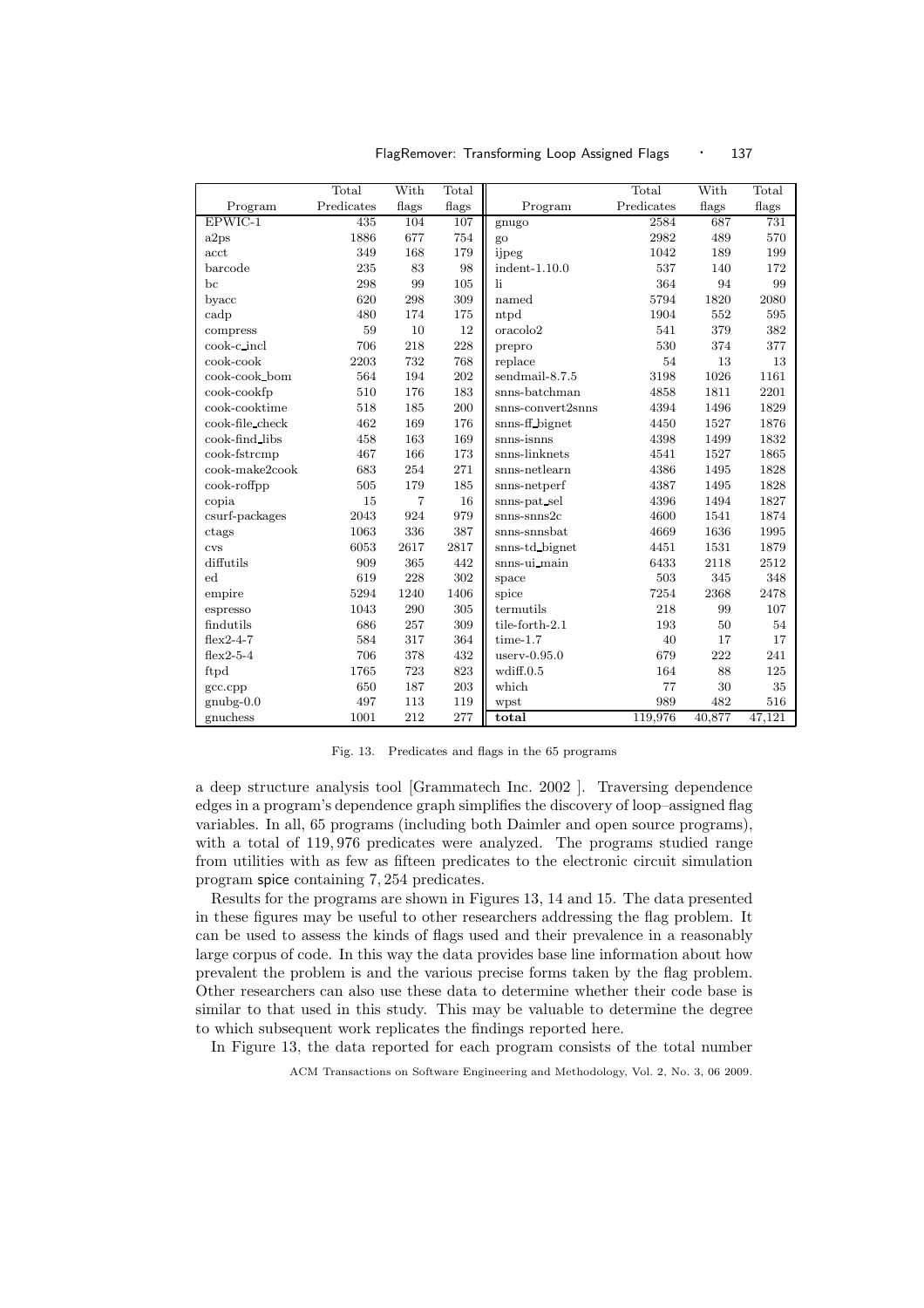|                  | Total | Loop           |                | Simple                   |                  | Single |                |                |                |                  |                |                  |                  |
|------------------|-------|----------------|----------------|--------------------------|------------------|--------|----------------|----------------|----------------|------------------|----------------|------------------|------------------|
| Program          | Flags | Flags          | gf             | $\overline{\mathrm{pf}}$ | bf               | la     | ca             | oa             | cas            | ma               | pa             | cnst             | ?f               |
| EPWIC-1          | 107   | 21             | 11             | 18                       | $\overline{0}$   | 32     | 1              | $\overline{0}$ | $\overline{0}$ | 20               | $\overline{4}$ | $\boldsymbol{0}$ | $\overline{0}$   |
| a <sub>2ps</sub> | 754   | 69             | 85             | 155                      | $\overline{4}$   | 284    | 9              | 5              | 19             | 121              | $\overline{0}$ | 3                | $\mathbf{1}$     |
| acct             | 179   | 19             | 82             | 13                       | $\overline{2}$   | 34     | $\overline{2}$ | 22             | 1              | $\overline{4}$   | $\overline{0}$ | $\overline{0}$   | $\boldsymbol{0}$ |
| barcode          | 98    | 16             | 3              | $\overline{7}$           | $\overline{0}$   | 49     | $\overline{0}$ | $\overline{0}$ | $\overline{2}$ | 10               | 11             | $\overline{0}$   | $\overline{0}$   |
| bc               | 105   | 21             | 10             | 38                       | $\overline{0}$   | 23     | $\Omega$       | $\Omega$       | $\overline{0}$ | 11               | $\overline{2}$ | $\overline{0}$   | $\overline{0}$   |
| byacc            | 309   | 18             | 96             | 5                        | $\overline{0}$   | 158    | $\overline{0}$ | $\overline{0}$ | $\mathbf{1}$   | 16               | 15             | $\overline{0}$   | $\overline{0}$   |
| cadp             | 175   | 13             | 14             | 106                      | $\overline{0}$   | 31     | $\overline{0}$ | $\overline{0}$ | $\overline{0}$ | 10               | $\mathbf{1}$   | $\mathbf{0}$     | $\overline{0}$   |
| compress         | 12    | $\overline{0}$ | 6              | $\overline{0}$           | $\overline{0}$   | 5      | $\Omega$       | $\overline{0}$ | $\overline{0}$ | $\mathbf{1}$     | $\overline{0}$ | $\overline{0}$   | $\overline{0}$   |
| cook-c_incl      | 228   | 56             | 36             | 32                       | $\overline{0}$   | 65     | 3              | 5              | $\overline{4}$ | 27               | $\overline{0}$ | $\overline{0}$   | $\overline{0}$   |
| cook-cook        | 768   | 81             | 122            | 90                       | $\overline{0}$   | 340    | 23             | 5              | $\overline{7}$ | 82               | 18             | $\overline{0}$   | $\overline{0}$   |
| cook-cook_bom    | 202   | 47             | 35             | 25                       | $\overline{0}$   | 60     | $\overline{4}$ | 5              | 4              | 22               | $\overline{0}$ | $\overline{0}$   | $\overline{0}$   |
| cook-cookfp      | 183   | 45             | 29             | 22                       | $\overline{0}$   | 52     | 3              | 5              | 4              | 23               | $\overline{0}$ | $\overline{0}$   | $\overline{0}$   |
| cook-cooktime    | 200   | 51             | 28             | 24                       | $\overline{0}$   | 52     | 3              | 5              | 4              | 27               | 6              | $\mathbf{0}$     | $\overline{0}$   |
| cook-file_check  | 176   | 40             | 28             | 19                       | $\overline{0}$   | 51     | 3              | 5              | 4              | 25               | $\mathbf{1}$   | $\overline{0}$   | $\boldsymbol{0}$ |
| cook-find_libs   | 169   | 40             | 28             | 19                       | $\overline{0}$   | 49     | 3              | 5              | 4              | 21               | $\Omega$       | $\Omega$         | $\overline{0}$   |
| cook-fstrcmp     | 173   | 44             | 28             | 19                       | $\overline{0}$   | 49     | 3              | 5              | $\overline{4}$ | 21               | $\overline{0}$ | $\overline{0}$   | $\overline{0}$   |
| cook-make2cook   | 271   | 51             | 54             | 33                       | $\overline{0}$   | 80     | 3              | 5              | $\overline{4}$ | 35               | 6              | $\overline{0}$   | $\boldsymbol{0}$ |
| cook-roffpp      | 185   | 47             | 30             | 22                       | $\overline{0}$   | 52     | 3              | 5              | 4              | 22               | $\overline{0}$ | $\overline{0}$   | $\overline{0}$   |
| copia            | 16    | $\overline{0}$ | 10             | $\overline{0}$           | $\overline{0}$   | 6      | $\Omega$       | $\Omega$       | $\overline{0}$ | $\overline{0}$   | $\overline{0}$ | $\Omega$         | $\overline{0}$   |
| csurf-packages   | 979   | 36             | 75             | 515                      | $\overline{2}$   | 269    | $\Omega$       | $\Omega$       | 1              | 48               | 22             | 11               | $\overline{0}$   |
| ctags            | 387   | 76             | 27             | 34                       | $\overline{2}$   | 185    | 6              | $\mathbf{1}$   | $\overline{4}$ | 50               | $\overline{0}$ | $\overline{2}$   | $\overline{0}$   |
| <b>CVS</b>       | 2817  | 202            | 531            | 470                      | $\mathbf{1}$     | 834    | 39             | $111\,$        | 16             | 372              | 239            | $\overline{2}$   | 3                |
| diffutils        | 442   | 49             | 69             | 89                       | $\mathbf{1}$     | 116    | 3              | $\overline{4}$ | 8              | 70               | 33             | $\overline{0}$   | $\mathbf{1}$     |
| ed               | 302   | 41             | 72             | 58                       | $\mathbf{1}$     | 68     | $\overline{0}$ | $\overline{4}$ | 3              | 48               | $\overline{7}$ | $\overline{0}$   | 3                |
| empire           | 1406  | 216            | 273            | 203                      | 3                | 400    | 43             | $\overline{4}$ | $\overline{2}$ | 229              | 33             | $\overline{0}$   | $\overline{0}$   |
| espresso         | 305   | 45             | 116            | 27                       | $\boldsymbol{0}$ | 69     | $\overline{0}$ | 3              | 13             | 30               | $\overline{2}$ | $\overline{0}$   | $\overline{2}$   |
| findutils        | 309   | 27             | 21             | 95                       | $\mathbf{1}$     | 97     | $\overline{2}$ | $\overline{4}$ | $\overline{7}$ | 55               | $\overline{0}$ | $\overline{0}$   | $\overline{0}$   |
| $flex2-4-7$      | 364   | 24             | 206            | 28                       | $\overline{0}$   | 42     | $\overline{0}$ | 9              | $\overline{0}$ | 45               | 10             | $\mathbf{0}$     | $\overline{0}$   |
| flex2-5-4        | 432   | $\overline{7}$ | 242            | 41                       | $\overline{0}$   | 59     | $\Omega$       | 14             | $\overline{0}$ | 38               | 31             | $\Omega$         | $\mathbf 1$      |
| ftpd             | 823   | 108            | 356            | 52                       | $\mathbf{1}$     | 132    | 83             | 15             | $\overline{0}$ | 53               | 23             | $\Omega$         | $\overline{0}$   |
| gcc.cpp          | 203   | 51             | 52             | 29                       | $\boldsymbol{0}$ | 40     | $\overline{0}$ | 8              | $\overline{0}$ | 17               | 6              | $\overline{0}$   | $\overline{0}$   |
| $gnubg-0.0$      | 119   | 15             | 51             | 25                       | $\boldsymbol{0}$ | 16     | $\mathbf 1$    | $\mathbf{1}$   | $\mathbf{1}$   | $\boldsymbol{6}$ | $\overline{2}$ | $\mathbf{1}$     | 3                |
| gnuchess         | 277   | 31             | 37             | 78                       | $\overline{0}$   | 82     | 1              | $\overline{2}$ | 7              | 25               | 6              | 8                | $\sqrt{2}$       |
| gnugo            | 731   | 52             | 158            | 239                      | $\mathbf{1}$     | 167    | $\overline{2}$ | 12             | $\overline{2}$ | 68               | 19             | 11               | $\overline{0}$   |
| go               | 570   | 98             | 34             | 66                       | $\overline{0}$   | 238    | $\overline{0}$ | $\overline{0}$ | 5              | 118              | 10             | $\mathbf{1}$     | $\overline{0}$   |
| ijpeg            | 199   | 17             | 16             | 55                       | $\overline{0}$   | 86     | $\overline{0}$ | $\overline{0}$ | $\mathbf{1}$   | 21               | 3              | $\overline{0}$   | $\mathbf 1$      |
| $indent -1.10.0$ | 172   | 40             | 52             | 5                        | $\overline{0}$   | 19     | $\overline{0}$ | 6              | $\overline{0}$ | 40               | 10             | $\overline{0}$   | $\overline{0}$   |
| li.              | 99    | 19             | $\overline{4}$ | 31                       | $\overline{0}$   | 22     | $\overline{0}$ | $\overline{0}$ | 1              | 8                | 10             | 4                | $\sqrt{2}$       |
| named            | 2080  | 271            | 91             | 495                      | 8                | 733    | 44             | 15             | 14             | 293              | 116            | $\overline{0}$   | $\overline{6}$   |

Fig. 14. Part 1 of 2: Loop–assigned flags from 65 programs. Column headings are defined in Part 2 of the table.

of predicates in the program, the number of predicates that include one or more flags, and the total number of flags. Comparing the last two columns, most flagcontaining predicates include a single flag. Figures 14 and 15 show a break down of the flags into twelve categories. Of particular interest is the third column, which shows loop–assigned flags. In the 65 programs, a total of 47, 121 flags were found in all predicates, of these 14% are loop–assigned. Thus, the problem studied herein is relevant, as a significant proportion of the flags used were found to be loop–assigned.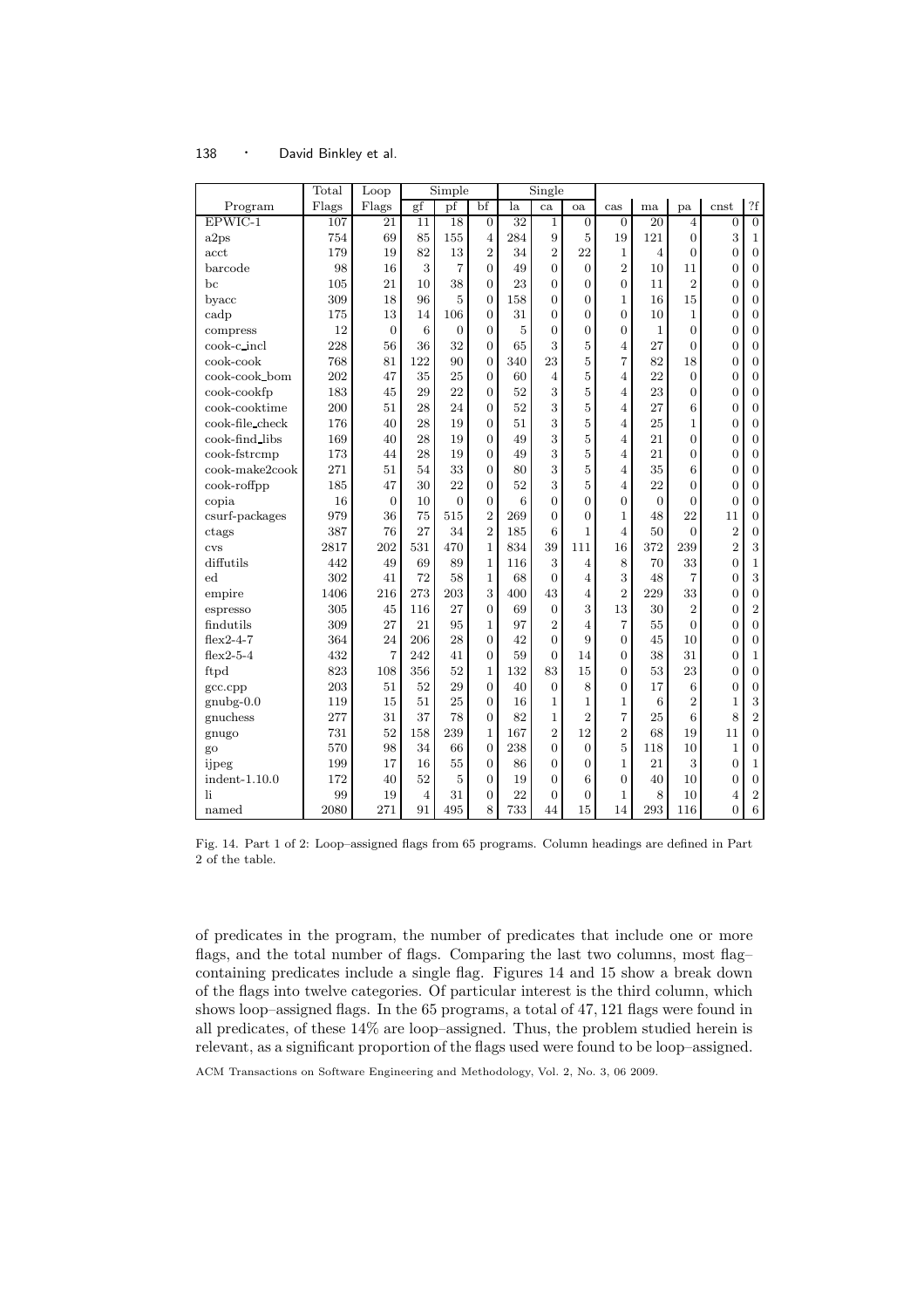FlagRemover: Transforming Loop Assigned Flags • 139

|                          | Total | Loop           | Simple       |          | Single         |     |          |                   |                |                |          |                |                  |
|--------------------------|-------|----------------|--------------|----------|----------------|-----|----------|-------------------|----------------|----------------|----------|----------------|------------------|
| Program                  | Flags | ${\rm Flags}$  | gf           | pf       | bf             | lа. | ca       | oa.               | cas            | ma             | pa       | cnst           | 2f               |
| ntpd                     | 595   | 70             | 203          | 62       | 1              | 142 | 10       | 13                | $\overline{0}$ | 66             | 28       | $\Omega$       | $\theta$         |
| oracolo2                 | 382   | 16             | $\mathbf{1}$ | 46       | $\Omega$       | 281 | $\Omega$ | $\Omega$          | $\Omega$       | 38             | $\Omega$ | $\Omega$       | $\overline{0}$   |
| prepro                   | 377   | 16             | 1            | 46       | $\theta$       | 277 | $\Omega$ | $\Omega$          | $\overline{0}$ | 37             | $\Omega$ | $\overline{0}$ | $\overline{0}$   |
| replace                  | 13    | $\overline{7}$ | $\Omega$     | $\Omega$ | $\Omega$       | 6   | $\Omega$ | $\Omega$          | $\Omega$       | $\Omega$       | $\Omega$ | $\Omega$       | $\overline{0}$   |
| sendmail-8.7.5           | 1161  | 161            | 142          | 167      | 8              | 362 | 32       | 19                | 37             | 172            | 59       | $\overline{2}$ | $\overline{0}$   |
| snns-batchman            | 2201  | 312            | 534          | 167      | $\theta$       | 649 | 21       | 10                | 20             | 241            | 231      | 16             | 1                |
| $snns$ -convert $2s$ nns | 1829  | 300            | 442          | 133      | $\overline{0}$ | 605 | 22       | 9                 | $\overline{0}$ | 216            | 86       | 16             | $\overline{0}$   |
| snns-ff bignet           | 1876  | 301            | 456          | 137      | $\Omega$       | 626 | 21       | 9                 | $\Omega$       | 224            | 86       | 16             | $\boldsymbol{0}$ |
| snns-isnns               | 1832  | 302            | 441          | 132      | $\overline{0}$ | 606 | 21       | 9                 | $\overline{0}$ | 219            | 86       | 16             | $\boldsymbol{0}$ |
| snns-linknets            | 1865  | 318            | 442          | 132      | $\Omega$       | 621 | 21       | 10                | $\Omega$       | 218            | 86       | 17             | $\boldsymbol{0}$ |
| snns-netlearn            | 1828  | 300            | 441          | 132      | $\Omega$       | 607 | 21       | 9                 | $\overline{0}$ | 216            | 86       | 16             | $\overline{0}$   |
| snns-netperf             | 1828  | 300            | 441          | 132      | $\Omega$       | 605 | 21       | 9                 | $\Omega$       | 216            | 88       | 16             | $\overline{0}$   |
| snns-pat_sel             | 1827  | 300            | 441          | 132      | $\Omega$       | 605 | 21       | 9                 | $\Omega$       | 217            | 86       | 16             | $\overline{0}$   |
| $snns$ - $snns2c$        | 1874  | 308            | 444          | 132      | $\Omega$       | 638 | 21       | 12                | $\Omega$       | 216            | 86       | 17             | $\overline{0}$   |
| snns-snnsbat             | 1995  | 302            | 471          | 140      | $\theta$       | 619 | 21       | 47                | $\overline{0}$ | 268            | 110      | 17             | $\overline{0}$   |
| snns-td bignet           | 1879  | 302            | 456          | 137      | $\Omega$       | 626 | 21       | 9                 | $\Omega$       | 226            | 86       | 16             | $\overline{0}$   |
| snns-ui main             | 2512  | 334            | 745          | 213      | $\theta$       | 755 | 26       | 10                | $\overline{4}$ | 299            | 110      | 16             | $\overline{0}$   |
| space                    | 348   | 16             | $\mathbf{1}$ | 7        | $\overline{0}$ | 283 | $\Omega$ | $\Omega$          | $\Omega$       | 41             | $\Omega$ | $\overline{0}$ | $\mathbf{0}$     |
| spice                    | 2478  | 513            | 161          | 390      | $\theta$       | 881 | 3        | 17                | 54             | 382            | 76       | 1              | 6                |
| termutils                | 107   | 23             | 8            | 23       | $\Omega$       | 39  | $\Omega$ | $\Omega$          | $\overline{0}$ | 11             | 3        | $\overline{0}$ | $\overline{2}$   |
| tile-forth-2.1           | 54    | 6              | 9            | 10       | $\Omega$       | 23  | $\Omega$ | $\mathcal{D}_{1}$ | $\Omega$       | $\overline{4}$ | $\Omega$ | $\Omega$       | $\overline{0}$   |
| $time-1.7$               | 17    | 3              | 4            | 5        | $\Omega$       | 4   | $\Omega$ | $\Omega$          | $\Omega$       | 1              | $\Omega$ | 0              | $\mathbf{0}$     |
| $userv-0.95.0$           | 241   | 12             | 30           | 12       | $\Omega$       | 147 | 21       | $\mathcal{D}_{1}$ | $\Omega$       | 11             | 6        | $\Omega$       | $\overline{0}$   |
| wdiff.0.5                | 125   | 8              | 71           | 8        | $\Omega$       | 15  | $\Omega$ | $\theta$          | $\overline{0}$ | 17             | 6        | $\overline{0}$ | $\mathbf{0}$     |
| which                    | 35    | $\overline{0}$ | 11           | 3        | $\Omega$       | 8   | $\Omega$ | 6                 | 1              | 6              | $\Omega$ | $\Omega$       | $\overline{0}$   |
| wpst                     | 516   | 29             | 36           | 240      | $\overline{0}$ | 152 | $\Omega$ | $\Omega$          | 1              | 30             | 16       | 12             | $\overline{0}$   |
| Percent                  | 100%  | 14%            | 20%          | 13%      | $\langle 1\%$  | 33% | $1\%$    | $1\%$             | ${<}1\%$       | 12%            | $4\%$    | ${<}1\%$       | ${<}1\%$         |

Fig. 15. Part 2 of 2: Loop–assigned flags from 65 programs. Column headings are as follows

gf - global flags not assigned to in the module,

pf - parameter flags not assigned to in the module,

bf - combination of unassigned global and parameter used (*e.g.*, if(f==g))

la - single assignment to a local variable

ca - single assignment from the result of a call

oa - other single assignments

cas - parameters assignment from within conditional

ma - multiple reaching assignments to the flag exist

pa - assignments through a pointer

cnst - flags with constant value while(true)

?f - unknown flags

# 7. RELATED WORK

Many internationally accepted testing standards [British Standards Institute 1998a; Radio Technical Commission for Aeronautics 1992] either recommend or require branch adequate testing for quality assurance and safety. These standards apply in particular to embedded system controllers, where flag use is common. Generating test data by hand in order to meet these standards is tedious and error–prone even though most embedded code is relatively simple in structure; thus, automated test data generation has been a sustained topic of interest for the past three decades.

Past techniques used for generating test data automatically include symbolic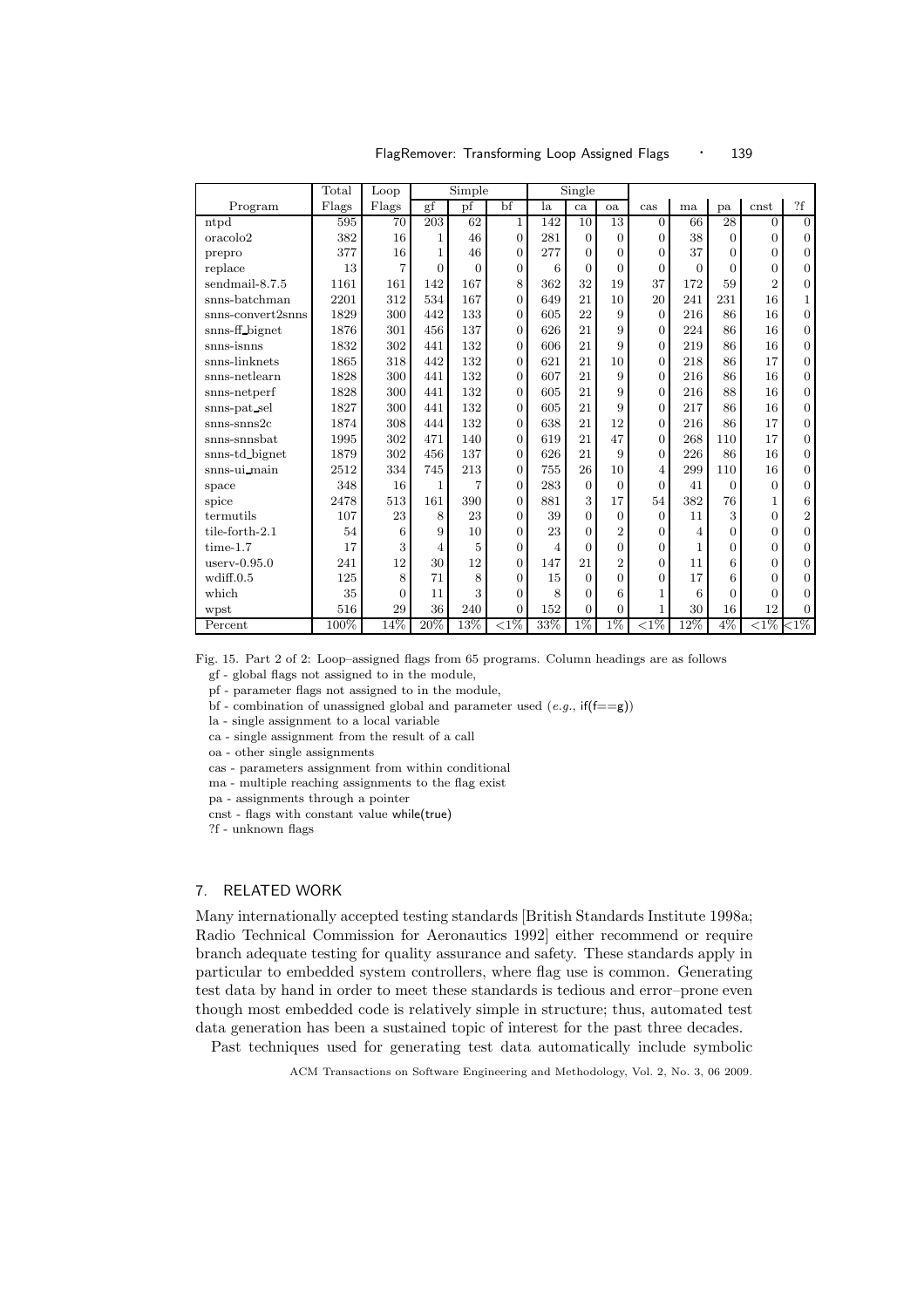execution [Clarke 1976; King 1976], dynamic symbolic execution [Godefroid et al. 2005; Cadar and Engler 2005; Sen et al. 2005; Tillmann and de Halleux 2008; Burnim and Sen 2008; Xie et al. 2009; Cadar et al. 2008], constraint solving [DeMillo and Offutt 1993; Offutt 1990; Offutt et al. 1999], the chaining method [Ferguson and Korel 1996] and evolutionary testing [Schultz et al. 1993; Jones et al. 1996; Michael et al. 2001; Mueller and Wegener 1998; Pargas et al. 1999; Pohlheim and Wegener 1999; Tracey et al. 1998b; Godefroid and Khurshid 2002].

The loop–assigned flag problem discussed in this paper is relevant for all these methods. Symbolic execution formulates predicates as mathematical expressions with the aid of symbolic variables, which are then passed to an automated reasoner when used as part of a test data generation process. Loops force conservative approximation about loop–assigned variables, because they may be non–deterministic. Constraint solving techniques, which back propagate path information from predicates to form the constraints on the inputs suffer from a similar problem. Dynamic symbolic execution aims to overcome many of the problems typically associated with symbolic execution. To date, most variations of dynamic symbolic execution are based on exploring all feasible execution paths; they do not have the capability of targeting specific branches. Hence, branches controlled by loop–assigned flags may not be covered if the dynamic symbolic execution gets 'stuck' in unbounded loops, or, they may take a very long time to be covered. For example, CUTE [Sen et al. 2005] fails to find test data within 1000 iterations for the synthetic example shown in Figure  $3(a)$  with an array size of 10 or greater  $3$ . This is because the number of feasible paths increases to more than 1024. By comparison, the AVM takes, on average, 386.6 fitness evaluations (evaluations correspond to iterations in CUTE), to cover the target branch for an array size of 10.

Finally, the chaining approach also suffers from the loop–assigned flag problem. It tries to identify sequences of nodes in a programs control flow graph which need to be executed in order to reach a specified target branch. Loop–assigned variables may lead to 'infinite' chains or result in loss of information, because it is not known a–priori how often a node inside a loop needs to be executed.

For a subset of a C–like language, Offutt et al. introduce a dynamic variant of constraint solving that performs dynamic domain reduction [Offutt et al. 1999]. The algorithm can be applied to the flag problem. First a path to the target is selected for execution. Then the domains of each input variable are refined as execution follows this path. Domain refinement takes place at assignments and decision statements. For example, if the domain of a and b were both  $1 \cdots 10$ before if  $(a != b)$ , then in the true branch of the if statement, a and b would be assigned the domains  $1 \cdots 5$  and  $6 \cdots 10$  respectively.

Loops are handled in a similar fashion by marking the loop predicates and dynamically reducing the input domain of the variables involved in loop constraints. However, the domain reduction requires knowing a–priori a path to the target. Thus, for this dynamic domain reduction technique to cover the flag controlled branch in the program shown in Figure  $3(a)$  requires that it first select the path through the body of the loop which avoids each assignment to flag. Because this

 ${}^{3}$ CUTE was run with the -r option in order to initialize (primitive) inputs with random numbers.

ACM Transactions on Software Engineering and Methodology, Vol. 2, No. 3, 06 2009.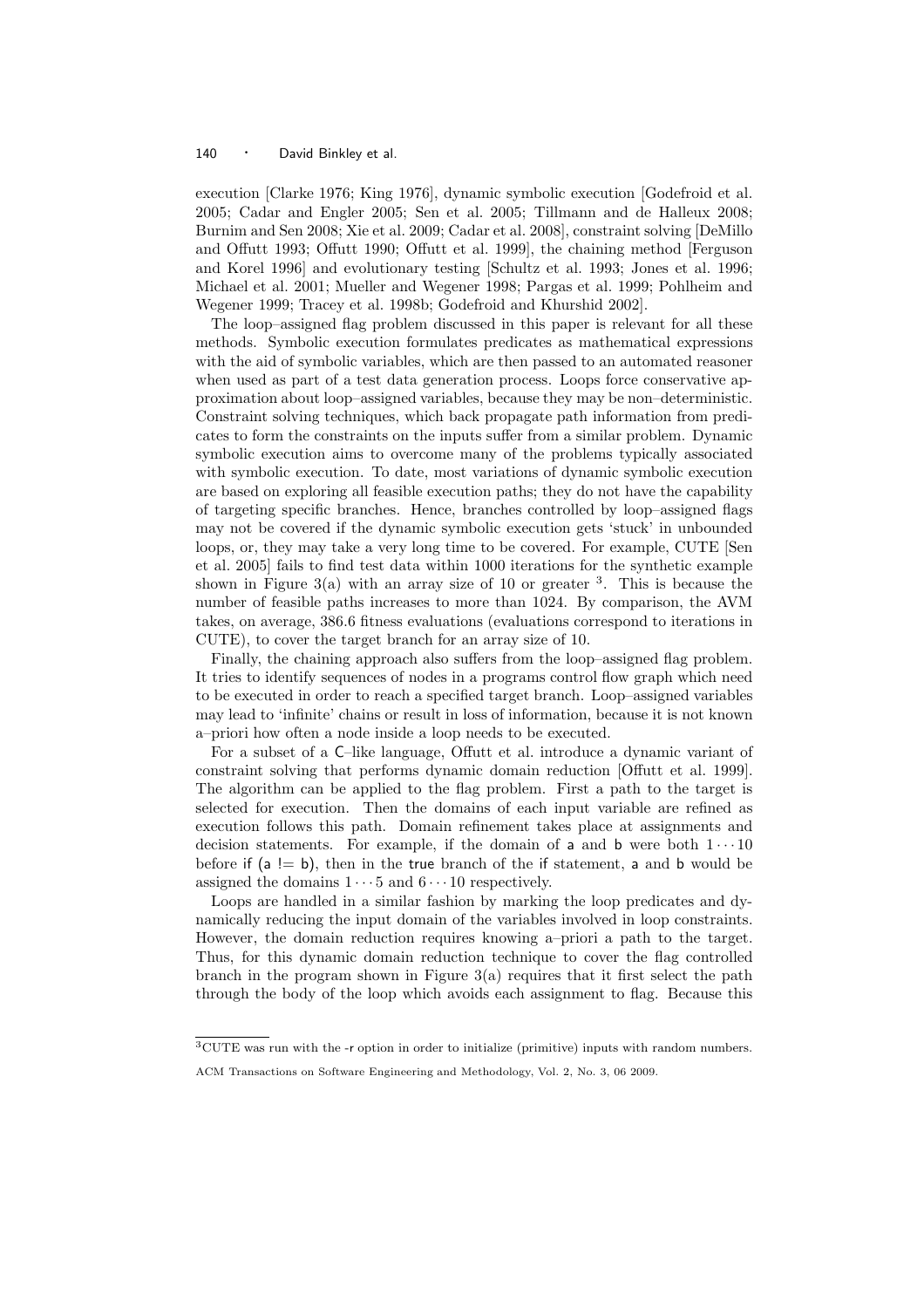section is done essentially by chance and the set of feasible paths is large, this may take some time.

Flags often present the worst case scenario to search based test data generation techniques. In particular when only very few sub–paths will result in a flag taking on one of its two values. In contrast, the approach presented in this paper is able to offer the search coarse and fine–grained guidance. This makes the approach more applicable to the flag problem in the presence of loop–assigned flags.

SBT in the presence of flags has been studied by four different authors [Bottaci 2002a; Baresel and Sthamer 2003; Harman et al. 2004; Liu et al. 2005]. Bottaci [Bottaci 2002a] aims to establish a link between a flag use and the expression assigning a flag. This is done by storing the fitness whenever a flag assignment occurs so it can be used later on.

Baresel and Sthamer [Baresel and Sthamer 2003] use a similar approach to Bottaci. Whereas Bottaci's approach is to store the values of fitness as the flag is assigned, Baresel and Sthamer use static data analysis to locate the assignments in the code, which have an influence on the flag condition at the point of use. Baresel and Sthamer report that the approach also works for enumeration types and give results from real–world examples, which show that the approach reduces test effort and increases test effectiveness.

Harman et al. [Harman et al. 2004] illustrate how a testability transformation originating from an amorphous slicing technique can be used to transform flag containing programs into flag–free equivalents. They achieve this by substituting a flag use with the condition leading to, as well as the definition of a flag, with the aid of temporary variables.

Liu et al. [Liu et al. 2005] present an approach for unifying fitness function calculations for non–loop assigned flags, and consider the problem of loop–assigned flags in the presence of break and continue statements [Liu et al. 2005].

Three of the approaches share a similar theme: they seek to connect the last assignment to the flag variable to the use of the flag at the point where it controls the branch of interest. In Bottaci's approach the connection is made through auxiliary instrumentation variables, in that of Baresel and Sthamer it is made through data flow analysis and, in the approach of Harman et al. , a literal connection is made by substitution in the source code.

The algorithm presented in Figure 4 and the approach by Liu et al. could be thought of as a combination of the approaches of Bottaci and Harman et al. They share the use of auxiliary 'instrumentation variables' with Bottaci's approach, but use these in a transformed version of the original program using transformations like the approach of Harman et al.

Alshraideh and Bottaci [Alshraideh and Bottaci 2006] proposed an approach to increase diversity of population–based test data generation approaches, for situations where the fitness function results in plateaux. This partly addresses issues relating to plateaux by increasing the chances that random mutations will move the population off the plateau. One of the underlying features of the flag problem is the way in which plateaux are present. In the case of hard–to–test flags, the landscape is formed of one very large plateau (with a tiny spike; the needle in the haystack) and, even with increased diversity, the search–based approach reduces to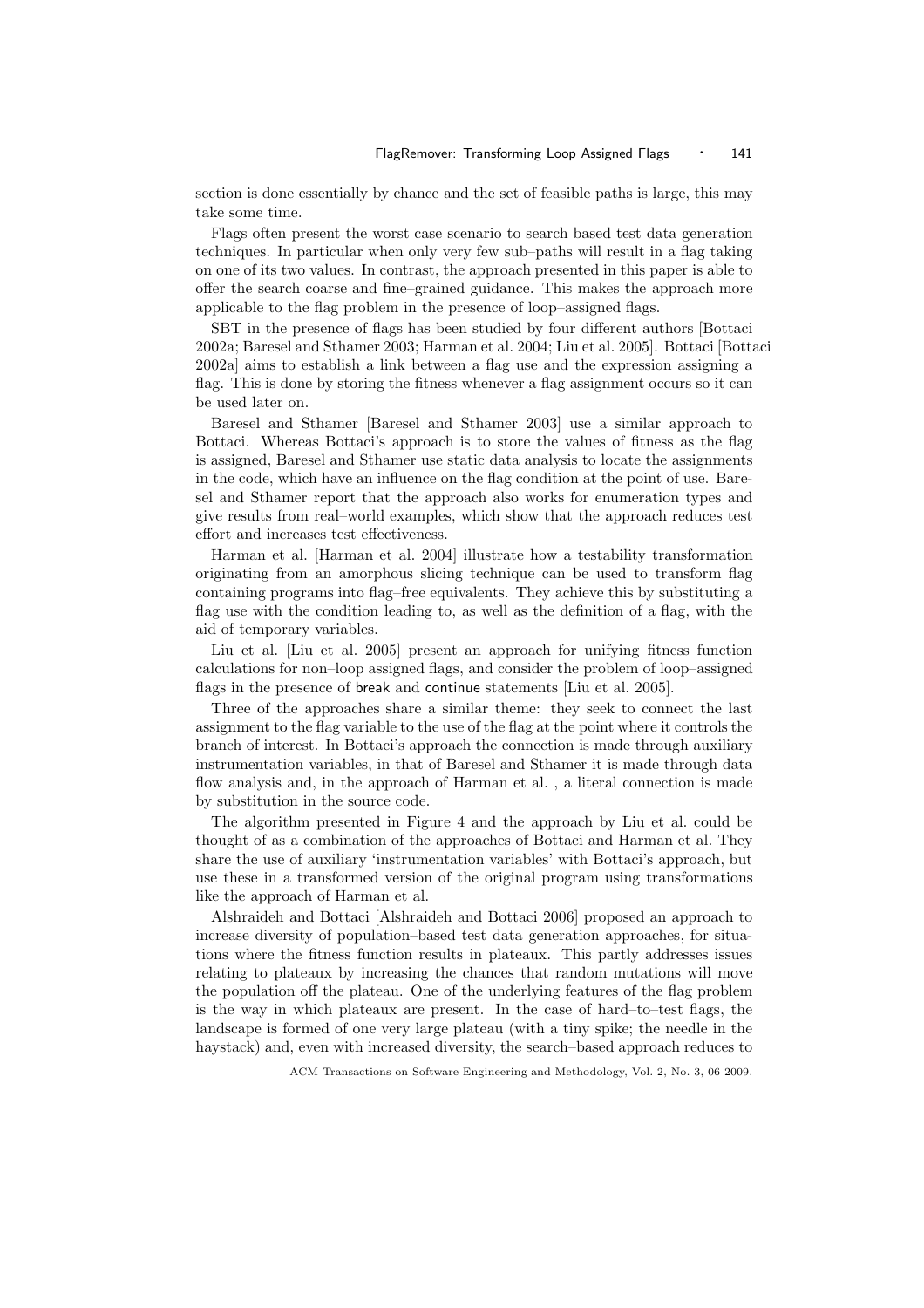random search.

A preliminary version of the fine–grained transformation advocated in the present paper, made use of a bushing and blossoming technique [Baresel et al. 2004]. Bushing takes a program which may contain if - then statements, and replaces these with if - then - else statements. It also copies in the rest of the code sequence from the block into the then and else branches of the conditional. Blossoming pushes the assignment statements within a bushed tree to the leaves of the tree. When combined, bushing and blossoming have the effect of converting the AST of the code sequence into a binary tree, in which the internal nodes are predicates and the leaves are a sequence of assignments. The advantage of bushing and blossoming is that the transformed AST contains one leaf for each path. This considerably simplifies the case–based analysis from Figure 4. However it also introduces new levels of nesting, and, as a study by McMinn et al. [McMinn et al. 2005] shows, this causes problems in an evolutionary search. Thus it was decided not to include bushing and blossoming in the implementation described in Section 4, and only transform if - then into if - then - else statements, minimizing the levels of nesting introduced by the transformations.

All of the evolutionary approaches can benefit from general improvements in genetic algorithms. For example, Godefroid and Khurshid consider a framework for exploring very large state spaces often seen in models for concurrent systems [Godefroid and Khurshid 2002]. They describe an experiment with an implementation based on the VeriSoft tool. They experiment with heuristics that improved the genetic algorithm's mutation operators and also show how Partial–order reduction can allow a greater search space to be considered.

Finally, from a transformation standpoint, the algorithm presented here is interesting as it does not preserve functional equivalence. This is a departure from most prior work on program transformation, but it is not the first instance of non– traditional–meaning preserving transformation in the literature. Previous examples include Weiser's slicing [Weiser 1979] and the 'evolution transforms' of Dershowitz and Manna [Dershowitz and Manna 1977] and Feather [Feather 1982]. However, both slices and evolution transforms do preserve some projection of traditional meaning. The testability transformation introduced here does not; rather, it preserves an entirely new form of meaning, derived from the need to improve test data generation rather than the need to improve the program itself.

#### 8. SUMMARY

This paper presents a testability transformation that handles the flag problem for evolutionary testing. Unlike previous approaches, the transformation introduced here can handle flags assigned in loops. Also, unlike previous transformation approaches (either to the flag problem or to other more traditional applications of transformation) the transformations introduced are not meaning preserving in the traditional sense; rather than preserving functional equivalence, all that is required is to preserve the adequacy of test data.

An implementation of the algorithm is discussed. The implementation is based on CIL, an infrastructure for C program analysis and transformations. The modular nature of both CIL and the tool allows the system to be extended in the future and

ACM Transactions on Software Engineering and Methodology, Vol. 2, No. 3, 06 2009.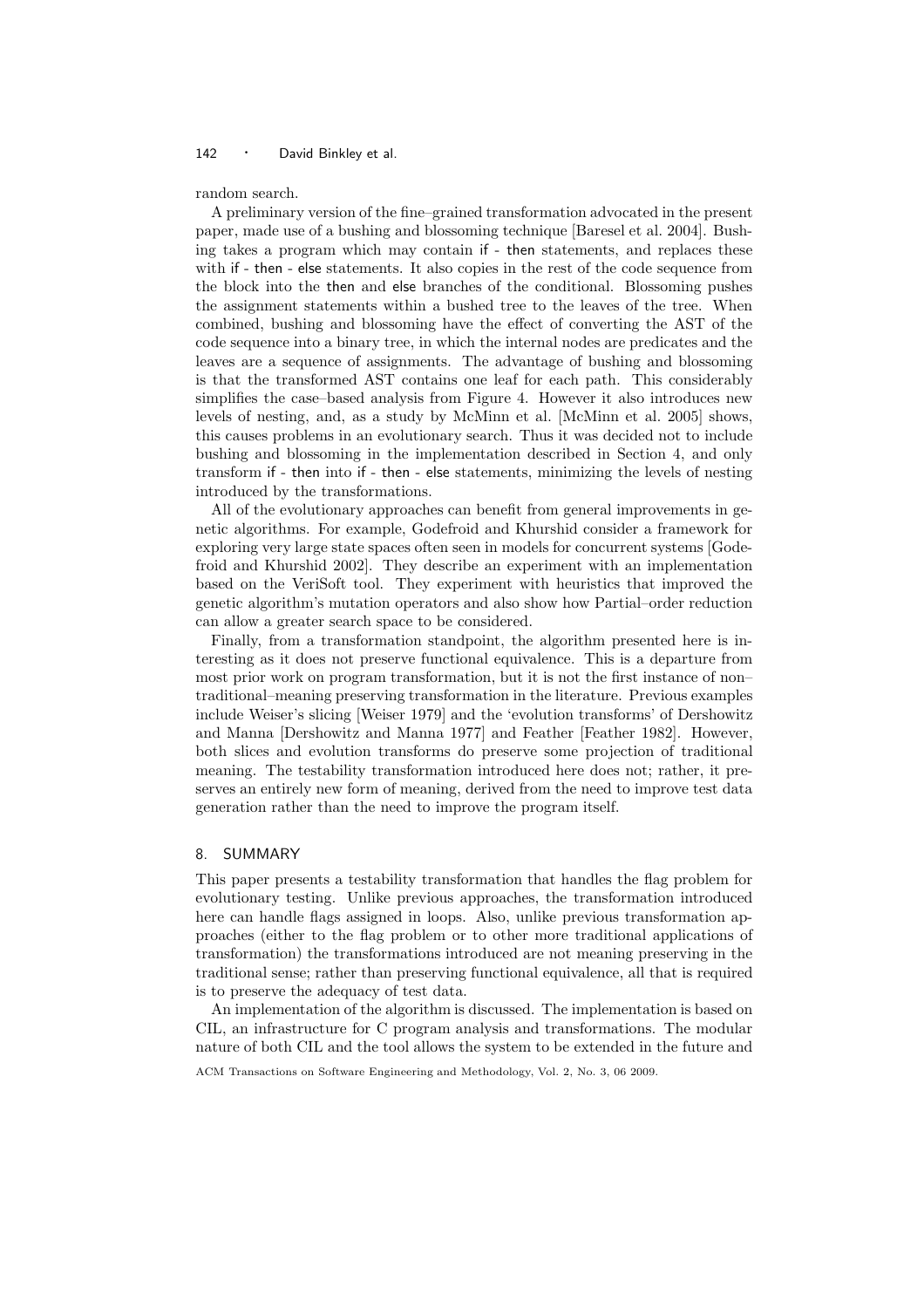incorporate different transformation algorithms, thus forming an effective transformation tool, geared toward improving evolutionary testing.

The behaviour of the algorithm is evaluated with two empirical studies that involve a synthetic program and functions taken from open source programs. The synthetic examples are used to illustrate how two variations of the algorithm perform for different levels of difficulty. The results show that the approach scales well to even very difficult search landscapes, for which test data is notoriously hard to find. The worst case considered involves finding a single adequate test input from a search space of size 2<sup>320</sup>. Despite the size and difficulty of this search problem, the search–based testing approach, augmented with the transformation algorithm introduced here, consistently finds this value.

The paper also presents evidence that the flag problem considered herein arises naturally in a variety of real world systems. It uses results from a separate empirical study to show that the flag problem considered is prevalent among those uses of flags found in a suite of real world programs.

## REFERENCES

- Alshraideh, M. and Bottaci, L. 2006. Using program data-state diversity in test data search. In *Proceedings of the 1st Testing: Academic & Industrial Conference - Practice and Research Techniques (TAICPART '06)*. 107–114.
- Baresel, A., Binkley, D., Harman, M., and Korel, B. 2004. Evolutionary testing in the presence of loop-assigned flags: a testability transformation approach. In *Proceedings of the ACM/SIGSOFT International Symposium on Software Testing and Analysis, ISSTA 2004, Boston, Massachusetts, USA, July 11-14, 2004*, G. S. Avrunin and G. Rothermel, Eds. ACM, 108–118.
- Baresel, A. and Sthamer, H. 2003. Evolutionary testing of flag conditions. In *Genetic and Evolutionary Computation (GECCO-2003)*. LNCS, vol. 2724. Springer-Verlag, Chicago, 2442– 2454.
- BARESEL, A., STHAMER, H., AND SCHMIDT, M. 2002. Fitness function design to improve evolutionary structural testing. In *GECCO 2002: Proceedings of the Genetic and Evolutionary Computation Conference*. Morgan Kaufmann Publishers, New York, 1329–1336.
- Binkley, D. W. and Gallagher, K. B. 1996. Program slicing. In *Advances in Computing, Volume 43*, M. Zelkowitz, Ed. Academic Press, 1–50.
- BOTTACI, L. 2002a. Instrumenting programs with flag variables for test data search by genetic algorithms. In *GECCO 2002: Proceedings of the Genetic and Evolutionary Computation Conference*. Morgan Kaufmann Publishers, New York, 1337–1342.
- BOTTACI, L. 2002b. Instrumenting programs with flag variables for test data search by genetic algorithms. In *GECCO 2002: Proceedings of the Genetic and Evolutionary Computation Conference*, W. B. Langdon, E. Cant´u-Paz, K. Mathias, R. Roy, D. Davis, R. Poli, K. Balakrishnan, V. Honavar, G. Rudolph, J. Wegener, L. Bull, M. A. Potter, A. C. Schultz, J. F. Miller, E. Burke, and N. Jonoska, Eds. Morgan Kaufmann Publishers, New York, 1337–1342.
- BRIAND, L. C., LABICHE, Y., AND SHOUSHA, M. 2005. Stress testing real-time systems with genetic algorithms. In *Genetic and Evolutionary Computation Conference, GECCO 2005, Proceedings, Washington DC, USA, June 25-29, 2005*, H.-G. Beyer and U.-M. O'Reilly, Eds. ACM, 1021–1028.
- BRITISH STANDARDS INSTITUTE. 1998a. BS 7925-1 vocabulary of terms in software testing.
- BRITISH STANDARDS INSTITUTE. 1998b. BS 7925-2 software component testing.
- BURNIM, J. AND SEN, K. 2008. Heuristics for scalable dynamic test generation. Tech. Rep. UCB/EECS-2008-123, EECS Department, University of California, Berkeley. Sep.
- Cadar, C., Dunbar, D., and Engler, D. R. 2008. KLEE: Unassisted and automatic generation of high-coverage tests for complex systems programs. In *OSDI*, R. Draves and R. van Renesse, Eds. USENIX Association, 209–224.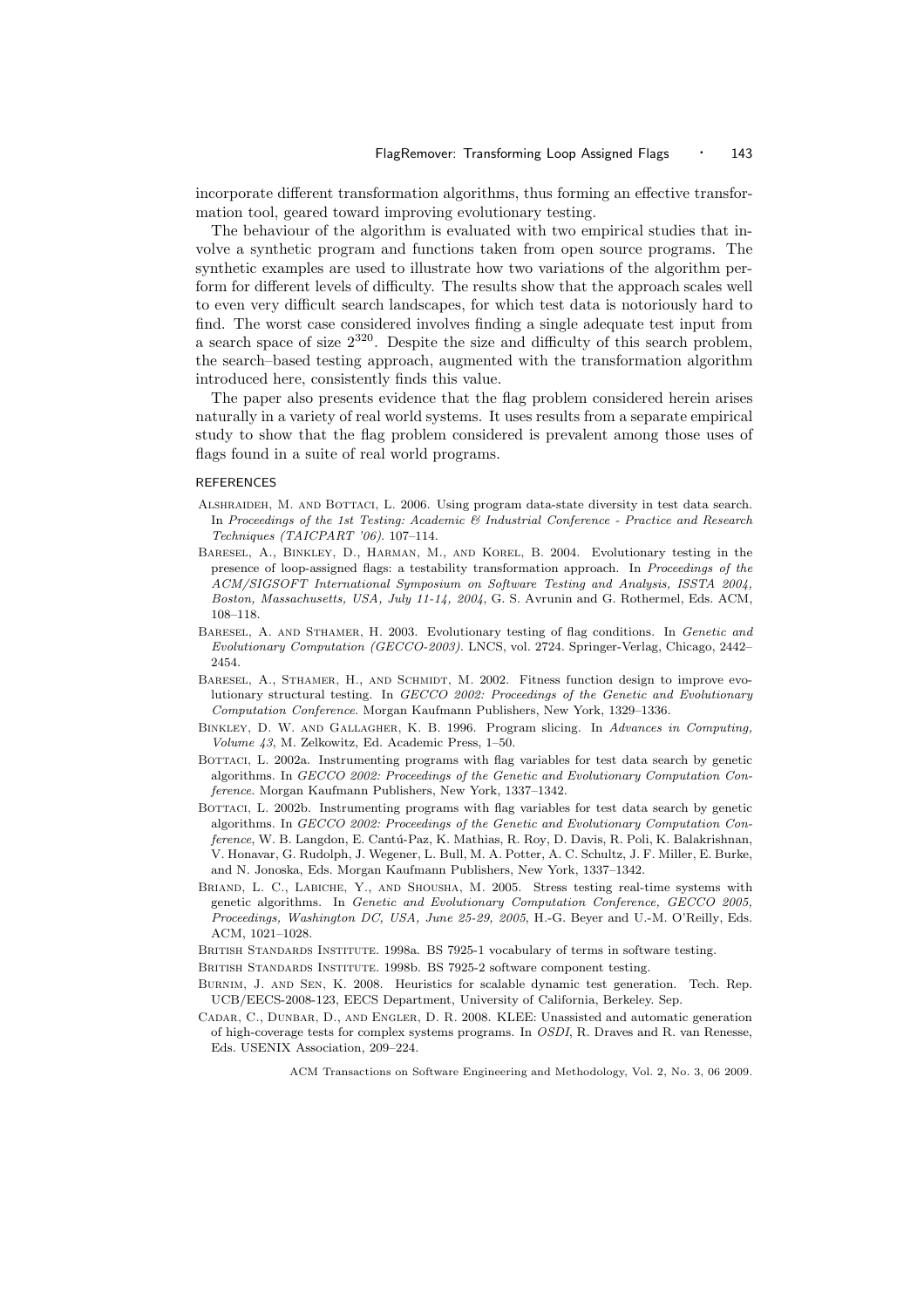- Cadar, C. and Engler, D. R. 2005. Execution generated test cases: How to make systems code crash itself. In *Model Checking Software, 12th International SPIN Workshop, San Francisco, CA, USA, August 22-24, 2005, Proceedings*. Lecture Notes in Computer Science, vol. 3639. Springer, 2–23.
- Clark, J., Dolado, J. J., Harman, M., Hierons, R. M., Jones, B., Lumkin, M., Mitchell, B., Mancoridis, S., Rees, K., Roper, M., and Shepperd, M. 2003. Reformulating software engineering as a search problem. *IEE Proceedings — Software 150,* 3, 161–175.
- Clarke, L. A. 1976. A system to generate test data and symbolically execute programs. *IEEE Transactions on Software Engineering 2,* 3 (Sept.), 215–222.
- DARLINGTON, J. AND BURSTALL, R. M. 1977. A tranformation system for developing recursive programs. *Journal of The ACM 24,* 1, 44–67.
- DEMILLO, R. A. AND OFFUTT, A. J. 1993. Experimental results from an automatic test generator. *ACM Transactions of Software Engineering and Methodology 2,* 2 (Mar.), 109–127.
- DERSHOWITZ, N. AND MANNA, Z. 1977. The evolution of programs: A system for automatic program modification. In *Conference Record of the Fourth Annual Symposium on Principles of Programming Languages*. ACM SIGACT and SIGPLAN, ACM Press, 144–154.
- Feather, M. S. 1982. A system for assisting program transformation. *ACM Transactions on Programming Languages and Systems 4,* 1 (Jan.), 1–20.
- FERGUSON, R. AND KOREL, B. 1996. The chaining approach for software test data generation. *ACM Transactions on Software Engineering and Methodology 5,* 1 (Jan.), 63–86.
- GODEFROID, P. AND KHURSHID, S. 2002. Exploring very large state spaces using genetic algorithms. In *Tools and Algorithms for the Construction and Analysis of Systems (TACAS)*. Springer, Grenoble, France.
- GODEFROID, P., KLARLUND, N., AND SEN, K. 2005. DART: directed automated random testing. *ACM SIGPLAN Notices 40,* 6 (June), 213–223.
- Grammatech Inc. 2002. The codesurfer slicing system.
- Harman, M. 2007. The current state and future of search based software engineering. In *Future of Software Engineering 2007*, L. Briand and A. Wolf, Eds. IEEE Computer Society Press, Los Alamitos, California, USA, 342–357.
- Harman, M., Hu, L., Hierons, R. M., Wegener, J., Sthamer, H., Baresel, A., and Roper, M. 2004. Testability transformation. *IEEE Transactions on Software Engineering 30,* 1 (Jan.), 3–16.
- Harman, M. and Jones, B. F. 2001. Search based software engineering. *Information and Software Technology 43,* 14 (Dec.), 833–839.
- Harman, M. and McMinn, P. 2007. A theoretical and empirical analysis of genetic algorithms and hill climbing for search based structural test data generation. In *Proceedings of the ACM/SIGSOFT International Symposium on Software Testing and Analysis, ISSTA To Appear*.
- Holland, J. H. 1975. *Adaption in Natural and Artificial Systems*. MIT Press, Ann Arbor.
- Jones, B., Sthamer, H.-H., and Eyres, D. 1996. Automatic structural testing using genetic algorithms. *The Software Engineering Journal 11*, 299–306.
- Jones, B. F., Eyres, D. E., and Sthamer, H. H. 1998. A strategy for using genetic algorithms to automate branch and fault-based testing. *The Computer Journal 41,* 2, 98–107.
- King, J. C. 1976. Symbolic execution and program testing. *Communications of the ACM 19,* 7 (July), 385–394.
- Korel, B. 1990. Automated software test data generation. *IEEE Transactions on Software Engineering 16,* 8, 870–879.
- LAKHOTIA, K., HARMAN, M., AND MCMINN, P. 2008. Handling dynamic data structures in search based testing. In *GECCO '08: Proceedings of the 10th annual conference on Genetic and evolutionary computation*. ACM, Atlanta, GA, USA, 1759–1766.
- LAKHOTIA, K., MCMINN, P., AND HARMAN, M. 2009. Automated test data generation for coverage: Haven't we solved this problem yet?. In *Testing: Academic & Industrial Conference, Practice And Research Techniques (TAIC PART09)*. IEEE Computer Society Press, To Appear.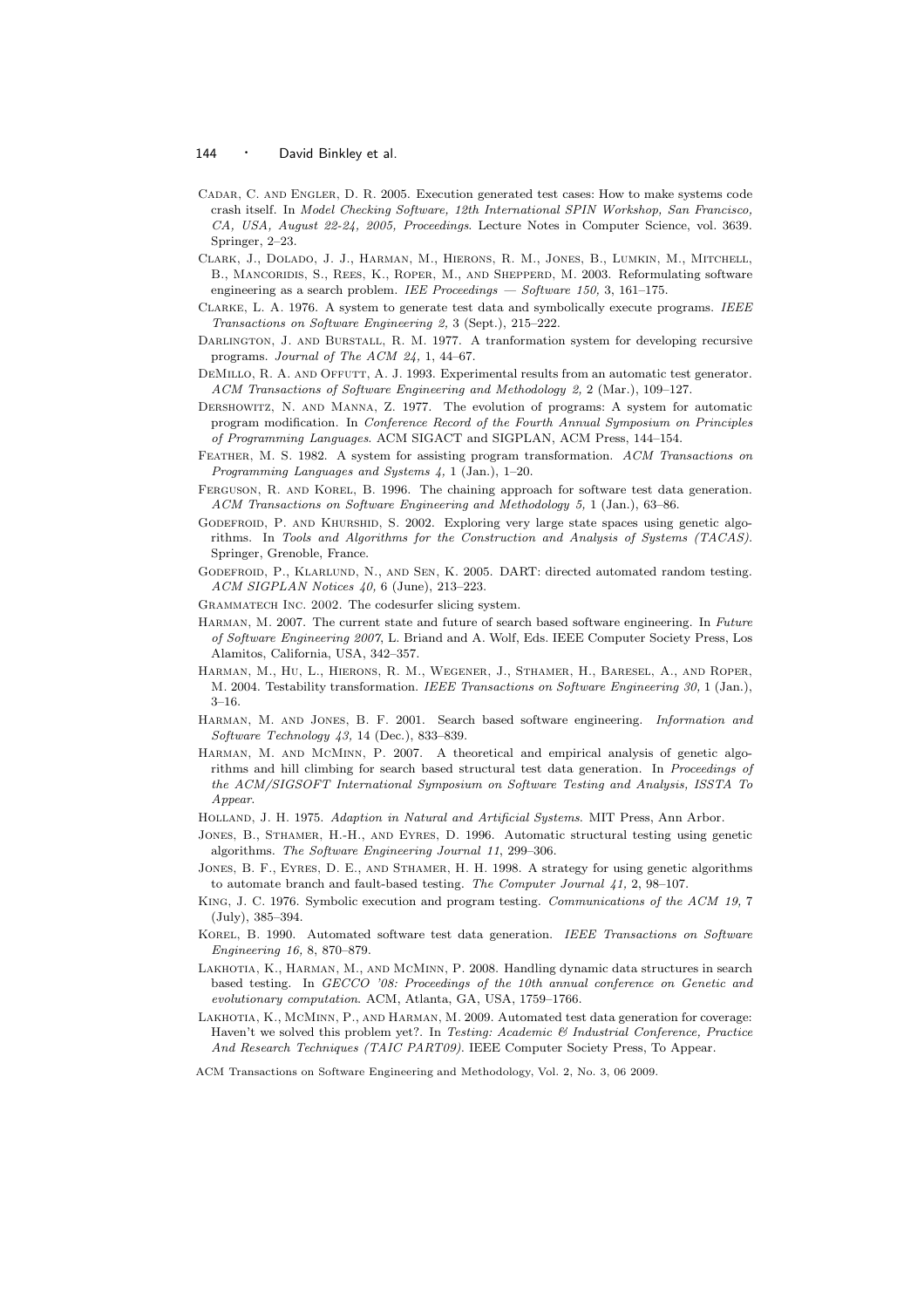- Liu, X., Lei, N., Liu, H., and Wang, B. 2005. Evolutionary testing of unstructured programs in the presence of flag problems. In *APSEC*. IEEE Computer Society, 525–533.
- Liu, X., Liu, H., Wang, B., Chen, P., and Cai, X. 2005. A unified fitness function calculation rule for flag conditions to improve evolutionary testing. In *20th IEEE/ACM International Conference on Automated Software Engineering (ASE 2005), November 7-11, 2005, Long Beach, CA, USA*, D. F. Redmiles, T. Ellman, and A. Zisman, Eds. ACM, 337–341.
- McMinn, P. 2004. Search–based Software Test Data Generation: A Survey. *Software Testing, Verification and Reliability 14,* 2, 105–156.
- MCMINN, P., BINKLEY, D., AND HARMAN, M. 2005. Testability transformation for efficient automated test data search in the presence of nesting. In *UK Software Testing Workshop (UK Test 2005)*. Sheffield, UK.
- Michael, C., McGraw, G., and Schatz, M. 2001. Generating software test data by evolution. *IEEE Transactions on Software Engineering* 12 (Dec.), 1085–1110.
- Mitchell, M. 1996. *An Introduction to Genetic Algorithms*. MIT Press.
- Mueller, F. and Wegener, J. 1998. A comparison of static analysis and evolutionary testing for the verification of timing constraints. In *4th IEEE Real-Time Technology and Applications Symposium (RTAS '98)*. IEEE, Washington - Brussels - Tokyo, 144–154.
- Necula, G. C., McPeak, S., Rahul, S. P., and Weimer, W. 2002. CIL: Intermediate language and tools for analysis and transformation of C programs. *Lecture Notes in Computer Science 2304*, 213–228.
- NIST. 2002. The economic impacts of inadequate infrastructure for software testing. Planning Report 02-3.
- OFFUTT, A. J. 1990. An integrated system for automatically generating test data. In *Proceedings of the First International Conference on Systems Integration*, R. T. Ng, Peter A.; Ramamoorthy, C.V.; Seifert, Laurence C.; Yeh, Ed. IEEE Computer Society Press, Morristown, NJ, 694–701.
- OFFUTT, A. J., JIN, Z., AND PAN, J. 1999. The dynamic domain reduction approach to test data generation. *Software Practice and Experience 29,* 2 (January), 167–193.
- PARGAS, R. P., HARROLD, M. J., AND PECK, R. R. 1999. Test-data generation using genetic algorithms. *The Journal of Software Testing, Verification and Reliability 9*, 263–282.
- Partsch, H. A. 1990. *The Specification and Transformation of Programs: A Formal Approach to Software Development*. Springer.
- POHLHEIM, H. Genetic and evolutionary algorithm toolbox for use with Matlab.
- POHLHEIM, H. AND WEGENER, J. 1999. Testing the temporal behavior of real-time software modules using extended evolutionary algorithms. In *Proceedings of the Genetic and Evolutionary Computation Conference*. Vol. 2. Morgan Kaufmann, San Francisco, CA 94104, USA, 1795.
- Puschner, P. and Nossal, R. 1998. Testing the results of static worst–case execution-time analysis. In *19th IEEE Real-Time Systems Symposium (RTSS '98)*. IEEE Computer Society Press, Madrid, Spain, 134–143.
- Radio Technical Commission for Aeronautics. 1992. RTCA DO178-B Software considerations in airborne systems and equipment certification.
- SCHULTZ, A., GREFENSTETTE, J., AND JONG, K. 1993. Test and evaluation by genetic algorithms. *IEEE Expert 8,* 5, 9–14.
- Sen, K., Marinov, D., and Agha, G. 2005. CUTE: a concolic unit testing engine for C. In *ESEC/SIGSOFT FSE*, M. Wermelinger and H. Gall, Eds. ACM, 263–272.
- Tillmann, N. and de Halleux, J. 2008. Pex-white box test generation for.NET. In *TAP*, B. Beckert and R. Hähnle, Eds. Lecture Notes in Computer Science, vol. 4966. Springer, 134– 153.
- Tip, F. 1994. A survey of program slicing techniques. Tech. Rep. CS-R9438, Centrum voor Wiskunde en Informatica, Amsterdam.
- TRACEY, N., CLARK, J., AND MANDER, K. 1998a. Automated program flaw finding using simulated annealing. In *International Symposium on Software Testing and Analysis*. ACM/SIGSOFT, 73–81.